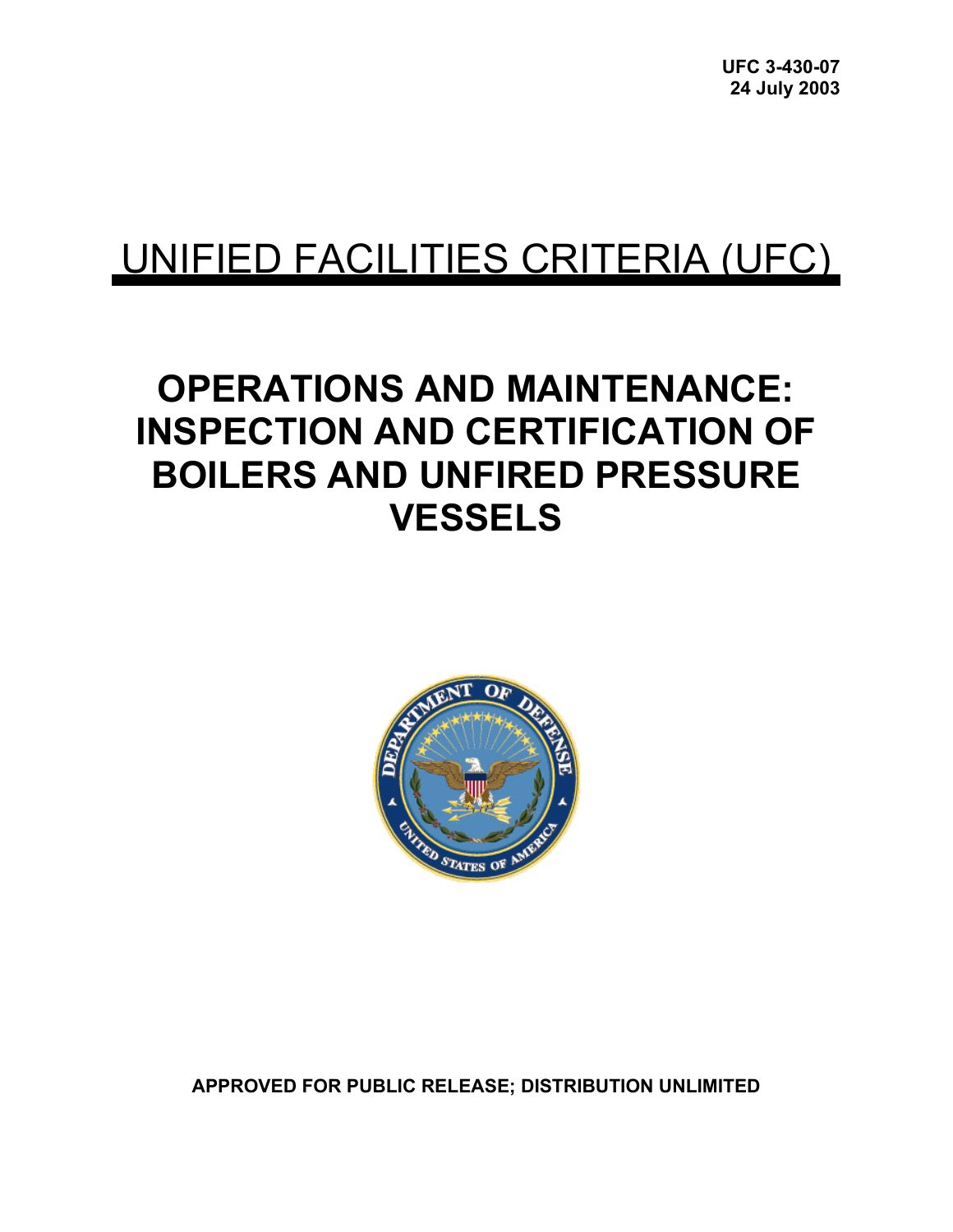#### **UNIFIED FACILITIES CRITERIA (UFC)**

#### **O&M: INSPECTION AND CERTIFICATION OF BOILERS AND UNFIRED PRESSURE VESSELS**

Any copyrighted material included in this UFC is identified at its point of use. Use of the copyrighted material apart from this UFC must have the permission of the copyright holder.

#### U.S. ARMY CORPS OF ENGINEERS

#### NAVAL FACILITIES ENGINEERING COMMAND (Preparing Activity)

AIR FORCE CIVIL ENGINEER SUPPORT AGENCY

Record of Changes (changes are indicated by \**1**\ ... /**1**/)

| Change No.   Date |              | Location                |
|-------------------|--------------|-------------------------|
|                   | 14 Jan, 2004 | $\vert$ App C, Page 36. |
|                   |              |                         |

 $\frac{1}{2}$ **This UFC supersedes MIL-HDBK-1152 dated 30 September 1996.**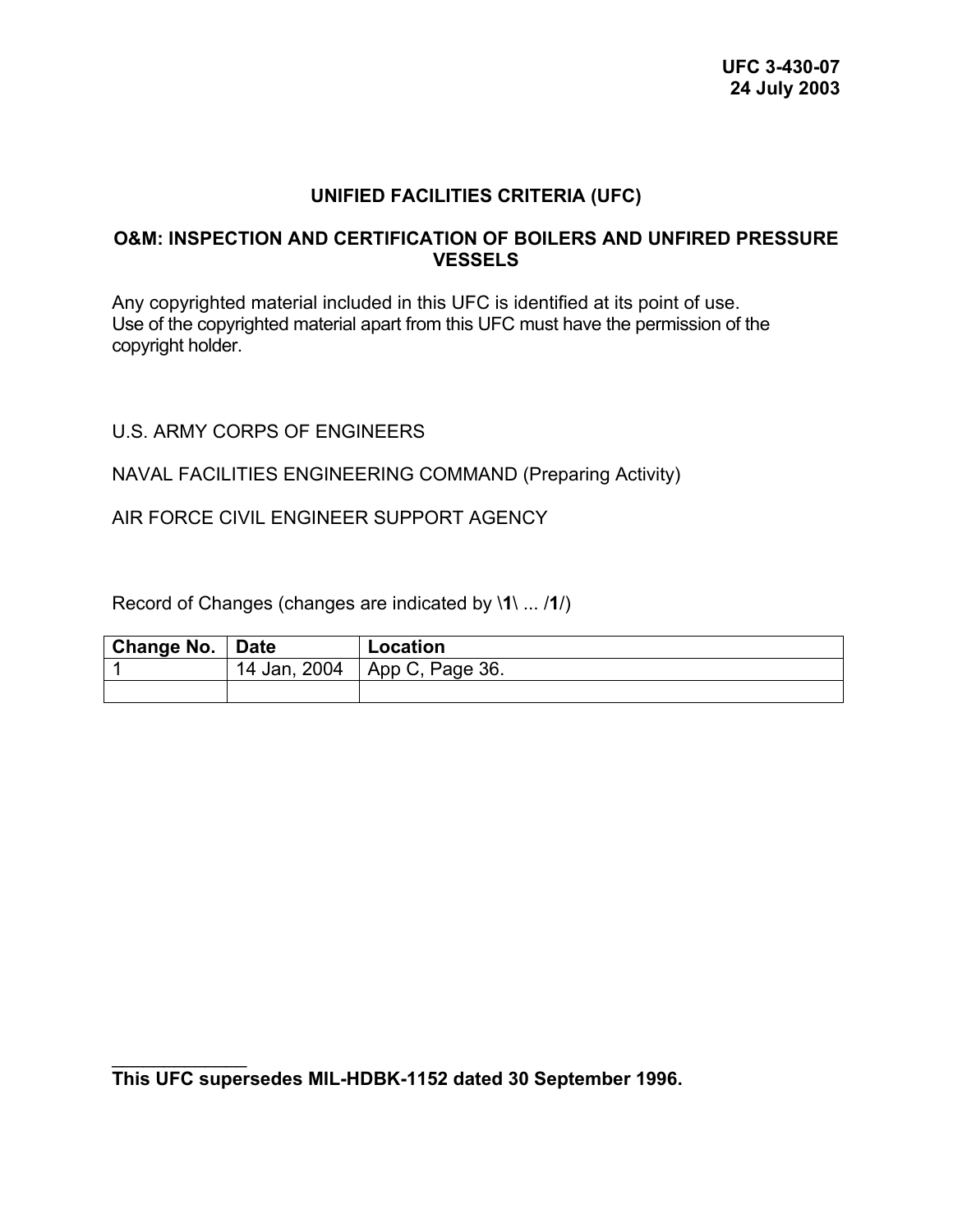#### **FOREWORD**

The Unified Facilities Criteria (UFC) system is prescribed by MIL-STD 3007 and provides planning, design, construction, sustainment, restoration, and modernization criteria, and applies to the Military Departments, the Defense Agencies, and the DoD Field Activities in accordance with **USD(AT&L) Memorandum** dated 29 May 2002. UFC will be used for all DoD projects and work for other customers where appropriate.

UFC are living documents and will be periodically reviewed, updated, and made available to users as part of the Services' responsibility for providing technical criteria for military construction. Headquarters, U.S. Army Corps of Engineers (HQUSACE), Naval Facilities Engineering Command (NAVFAC), and Air Force Civil Engineer Support Agency (AFCESA) are responsible for administration of the UFC system. Defense agencies should contact the preparing service for document interpretation and improvements. Technical content of UFC is the responsibility of the cognizant DoD working group. Recommended changes with supporting rationale should be sent to the respective service proponent office by the following electronic form: [Criteria Change Request \(CCR\)](https://65.204.17.188/projnet/cms/version2/index.cfm?WORKFLOW=CMS_CCRQAdd&Action=IDFORM&SecureTry=1). The form is also accessible from the Internet sites listed below.

UFC are effective upon issuance and are distributed only in electronic media from the following sources:

- Unified Facilities Criteria (UFC) Index [http://65.204.17.188//report/doc\\_ufc.html](http://65.204.17.188//report/doc_ufc.html).
- USACE TECHINFO Internet site <http://www.hnd.usace.army.mil/techinfo>.
- NAVFAC Engineering Innovation and Criteria Office Internet site [http://criteria.navfac.navy.mil](http://criteria.navfac.navy.mil/).
- Construction Criteria Base (CCB) system maintained by the National Institute of Building Sciences at Internet site [http://www.ccb.org](http://www.ccb.org/). •

Hard copies of UFC printed from electronic media should be checked against the current electronic version prior to use to ensure that they are current.

AUTHORIZED BY:

 $\mathcal{L} \rightarrow \mathcal{L}$  , and an approximation of the set of the set of the set of the set of the set of the set of the set of the set of the set of the set of the set of the set of the set of the set of the set of the set of th DONALD L. BASHAM, P.E.

Chief, Engineering and Construction Division U.S. Army Corps of Engineers

 $\eta$ urineer)  $L'$  fergusia

KATHLEEN I. FERGUSON. P.E. The Deputy Civil Engineer DCS/Installations & Logistics Department of the Air Force

\_\_\_\_\_\_\_\_\_\_\_\_\_\_\_\_\_\_\_\_\_\_\_\_\_\_\_\_\_\_\_\_\_\_\_\_\_\_

DR. JAMES W WRIGHT, YP.E. Chief Engineer Naval Facilities Engineering Command

 $=$ 

Dr. **GET W. MOY, P.E.** Director, Installations Requirements and Management Office of the Deputy Under Secretary of Defense (Installations and Environment)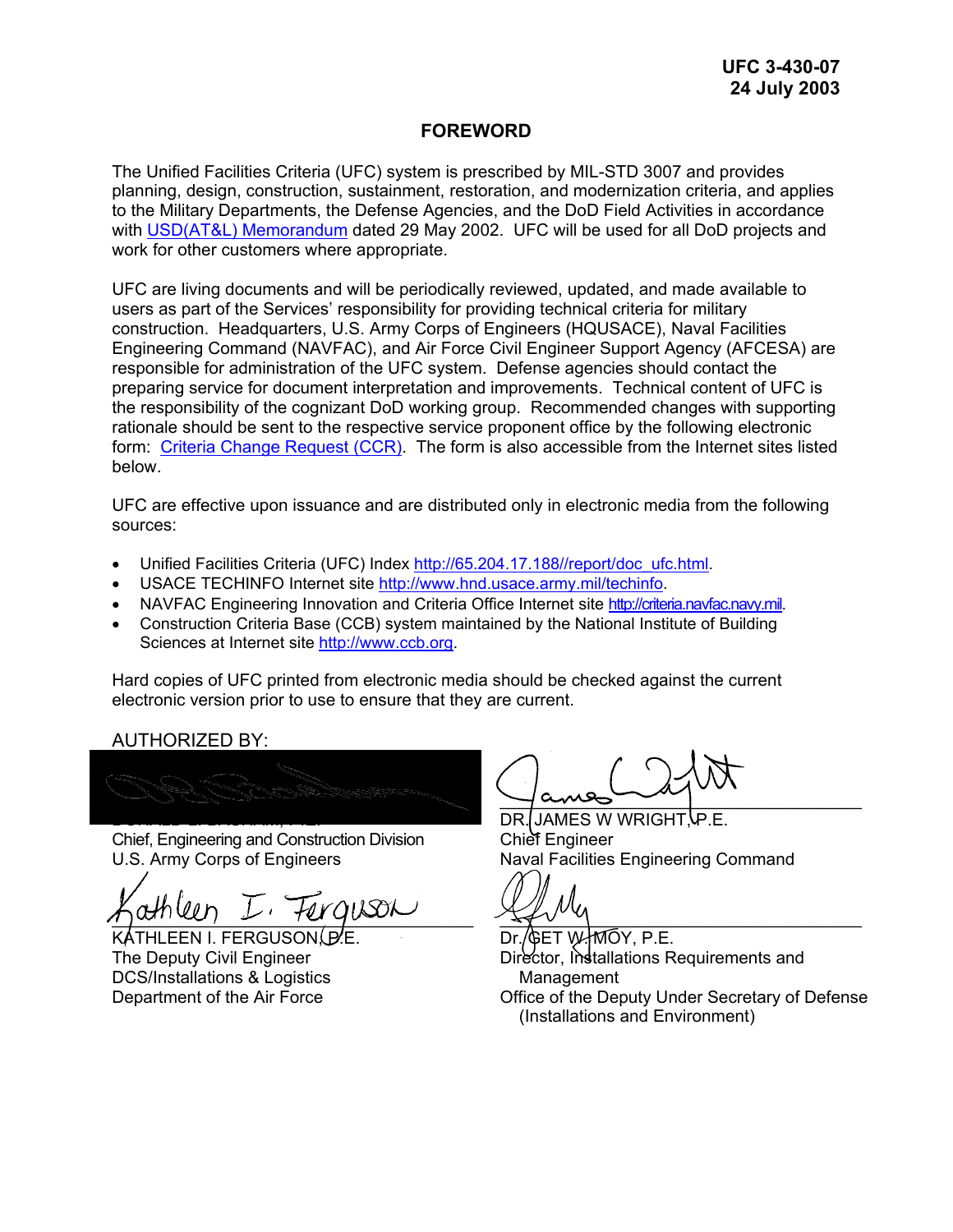### **CONTENTS**

#### CHAPTER 1 INTRODUCTION

| Paragraph | $1 - 1$<br>$1 - 2$<br>$1 - 3$<br>$1 - 4$<br>$1 - 5$<br>$1 - 6$                                                                                                                        | LEASED AND/OR CONTRACTOR-OWNED AND OPERATED                                                                                                                              | $\mathbf 1$<br>1<br>$\mathbf 1$<br>$\overline{2}$<br>3<br>3                                                                                                                                     |
|-----------|---------------------------------------------------------------------------------------------------------------------------------------------------------------------------------------|--------------------------------------------------------------------------------------------------------------------------------------------------------------------------|-------------------------------------------------------------------------------------------------------------------------------------------------------------------------------------------------|
|           |                                                                                                                                                                                       | CHAPTER 2 INSPECTOR QUALIFICATIONS, CERTIFICATIONS AND LICENSES                                                                                                          |                                                                                                                                                                                                 |
| Paragraph | $2 - 1$<br>$2 - 1.1$<br>$2 - 1.2$<br>$2 - 1.3$<br>$2 - 1.4$<br>$2 - 1.5$<br>$2 - 1.6$<br>$2 - 2$<br>$2 - 3$<br>$2 - 4$<br>$2 - 5$<br>$2 - 5.1$<br>$2 - 5.2$<br>$2 - 5.3$<br>$2 - 5.4$ | Companies Other than Authorized Inspection Agencies                                                                                                                      | $\overline{4}$<br>$\overline{4}$<br>$\overline{4}$<br>5<br>5<br>5<br>$6\phantom{a}$<br>$\boldsymbol{6}$<br>$6\phantom{1}6$<br>$\overline{7}$<br>$\overline{7}$<br>$\overline{7}$<br>8<br>8<br>8 |
|           |                                                                                                                                                                                       | CHAPTER 3 INSPECTION AND TEST FREQUENCIES                                                                                                                                |                                                                                                                                                                                                 |
| Paragraph | $3 - 1$<br>$3 - 2$                                                                                                                                                                    |                                                                                                                                                                          | 9<br>9                                                                                                                                                                                          |
|           |                                                                                                                                                                                       | CHAPTER 4 BOILER INSPECTIONS                                                                                                                                             |                                                                                                                                                                                                 |
|           | $4 - 2$<br>$4 - 3$<br>$4 - 4$                                                                                                                                                         |                                                                                                                                                                          | 15                                                                                                                                                                                              |
|           |                                                                                                                                                                                       | CHAPTER 5 UNFIRED PRESSURE VESSEL INSPECTIONS                                                                                                                            |                                                                                                                                                                                                 |
| Paragraph | $5 - 1$<br>$5-2$<br>$5-3$<br>$5-4$<br>$5 - 4.1$                                                                                                                                       | EXTERNAL INSPECTIONS OF UNFIRED PRESSURE VESSELS. 16<br>INTERNAL INSPECTIONS OF UNFIRED PRESSURE VESSELS  16<br>MILITARY SPECIFICATION (MILSPEC) AND HYPERBARIC FACILITY | 16                                                                                                                                                                                              |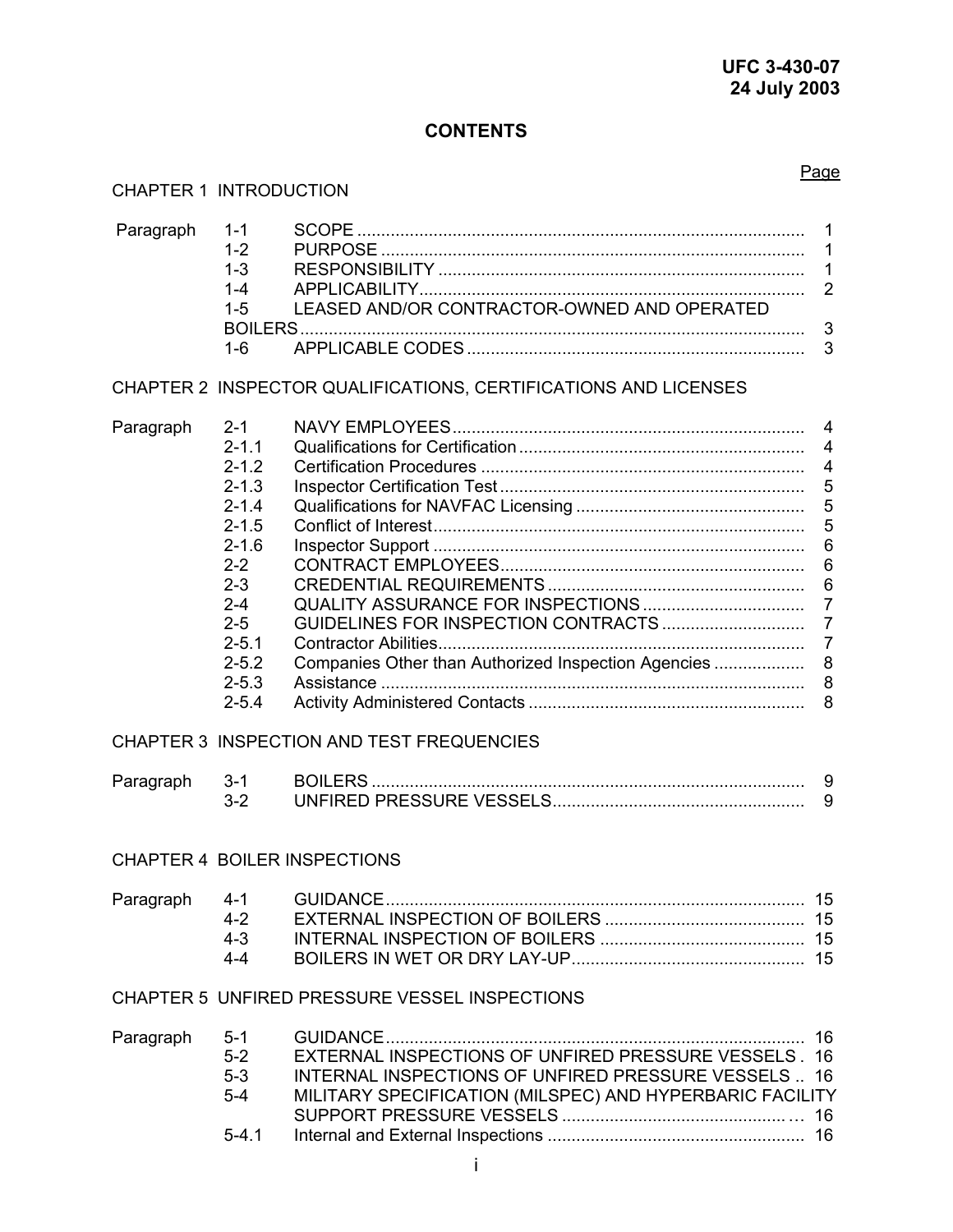| $5-4.3$   |  |
|-----------|--|
| $5 - 4.4$ |  |
| $5 - 5$   |  |
| $5-6$     |  |
| $5 - 6.1$ |  |
| $5 - 6.2$ |  |
| $5 - 6.3$ |  |
| $5 - 6.4$ |  |

### **CHAPTER 6 PRESSURE TESTS**

| Paragraph | $6-1$     |  |
|-----------|-----------|--|
|           | $6 - 11$  |  |
|           | $6 - 1.2$ |  |
|           | $6 - 1.3$ |  |
|           | $6 - 14$  |  |
|           | $6 - 1.5$ |  |
|           | $6 - 1.6$ |  |
|           | $6 - 17$  |  |
|           | $6-1.8$   |  |
|           | $6-2$     |  |
|           | $6-3$     |  |
|           | $6 - 3.1$ |  |
|           | $6 - 3.2$ |  |
|           | $6 - 3.3$ |  |

### CHAPTER 7 OPERATIONAL TESTS

| Paragraph | $7-1$     |  |
|-----------|-----------|--|
|           | $7 - 1.1$ |  |
|           | $7 - 1.2$ |  |
|           | $7-2$     |  |
|           | $7 - 3$   |  |
|           | $7 - 4$   |  |
|           | $7 - 5$   |  |
|           | $7 - 5.1$ |  |
|           | $7 - 5.2$ |  |
|           | 7-6.      |  |
|           | $7 - 6.1$ |  |
|           | $7-6.2$   |  |
|           | 7-6.3     |  |
|           | $7 - 6.4$ |  |
|           | $7 - 7$   |  |
|           | 7-8       |  |
|           | 7-9       |  |

#### CHPATER 8 REPAIRS AND ALTERATIONS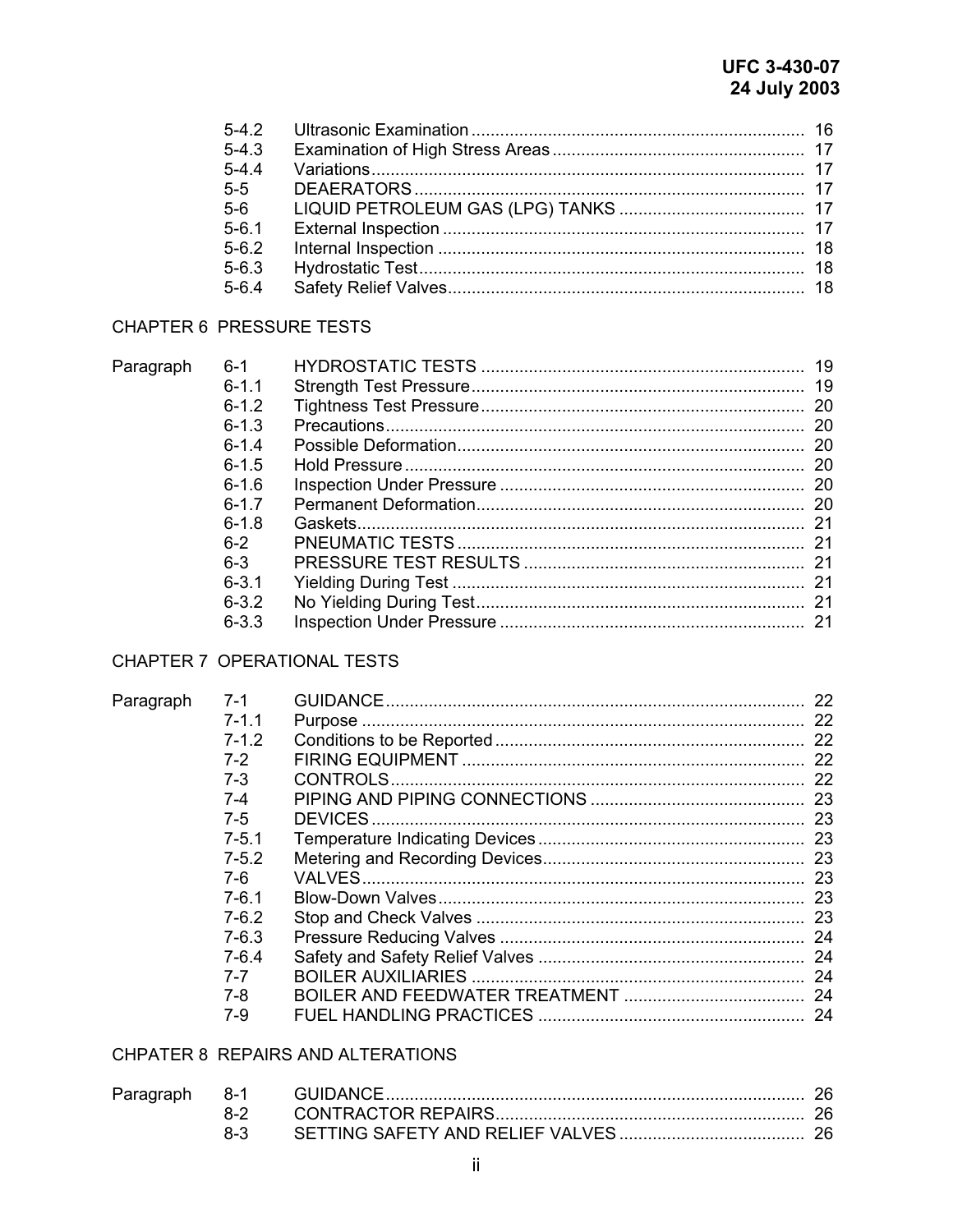|                                                | $8 - 4$                                                                                                            |                                                                                                                                                                                      |  |
|------------------------------------------------|--------------------------------------------------------------------------------------------------------------------|--------------------------------------------------------------------------------------------------------------------------------------------------------------------------------------|--|
|                                                |                                                                                                                    | CHAPTER 9 INSPECTION CERTIFICATES AND REPORTS                                                                                                                                        |  |
| $9 - 1$<br>Paragraph<br>$9 - 1.1$<br>$9 - 1.2$ |                                                                                                                    | PROCEDURES FOR SUBMITTING REPORTS AND FORMS 27<br>Inspection Reports - Boilers and Unfired Pressure Vessels  27<br>Inspection Certificate for Boilers - Unfired Pressure Vessels  27 |  |
|                                                |                                                                                                                    | CHAPTER 10 MAXIMUM ALLOWABLE WORKING PRESSURE                                                                                                                                        |  |
| Paragraph                                      | $10-1$<br>$10-2$<br>$10 - 2.1$<br>$10 - 2.2$<br>$10-3$<br>$10-3.1$<br>$10-3.2$<br>$10 - 3.3$<br>$10 - 4$<br>$10-5$ | CALCULATIONS OF MAXIMUM ALLOWABLE WORKING                                                                                                                                            |  |
|                                                |                                                                                                                    | CHAPTER 11 MISHAP OR PROPERTY DAMAGE REPORTING                                                                                                                                       |  |
| Paragraph                                      | $11-1$<br>$11 - 2$                                                                                                 |                                                                                                                                                                                      |  |
| <b>APPENDIX A</b>                              |                                                                                                                    |                                                                                                                                                                                      |  |
| <b>APPENDIX B</b>                              |                                                                                                                    | THE NAVFACENGCOM BOILER AND PRESSURE VESSEL INSPECTION                                                                                                                               |  |
| <b>APPENDIX C</b>                              |                                                                                                                    | DUTIES AND QUALIFICATIONS OF THE SENIOR INSPECTORS 34                                                                                                                                |  |
| APPENDIX D                                     |                                                                                                                    |                                                                                                                                                                                      |  |
| <b>APPENDIX E</b>                              |                                                                                                                    |                                                                                                                                                                                      |  |
| <b>APPENDIX F</b>                              |                                                                                                                    |                                                                                                                                                                                      |  |
| <b>APPENDIX G</b>                              |                                                                                                                    | WHAT TO EXPECT WHEN THE BOILER INSPECTOR CALLS 49                                                                                                                                    |  |
| <b>INDEX</b>                                   |                                                                                                                    |                                                                                                                                                                                      |  |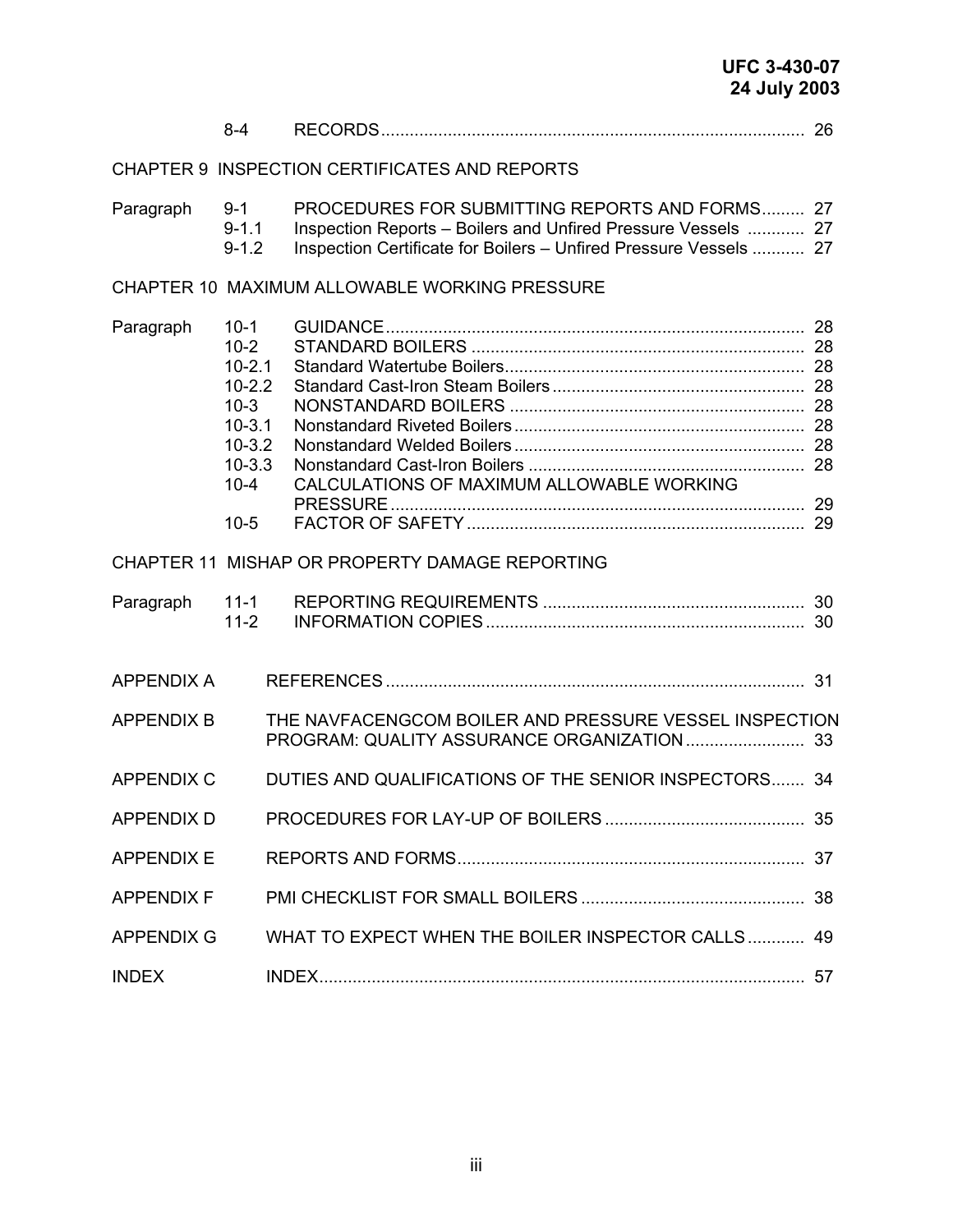#### **FIGURES**

| <b>Figure</b> | Title                                                                     |  |
|---------------|---------------------------------------------------------------------------|--|
| $B-1$         |                                                                           |  |
| $E-1$         |                                                                           |  |
| $E-2$         |                                                                           |  |
| $F-3$         | Inspection Certificate for Boiler-Unfired Pressure Vessel Form, NAVFAC 9- |  |
|               |                                                                           |  |

# **TABLES**

### Table Title

| $2 - 1$ |                                                                      |  |
|---------|----------------------------------------------------------------------|--|
| $3 - 1$ |                                                                      |  |
| $3 - 2$ | Inspection and Test Frequencies - Unfired Pressure Vessels (UPV) 3-2 |  |
| $3 - 3$ |                                                                      |  |
| $3 - 4$ |                                                                      |  |
| $F-1$   |                                                                      |  |
| $F-2$   |                                                                      |  |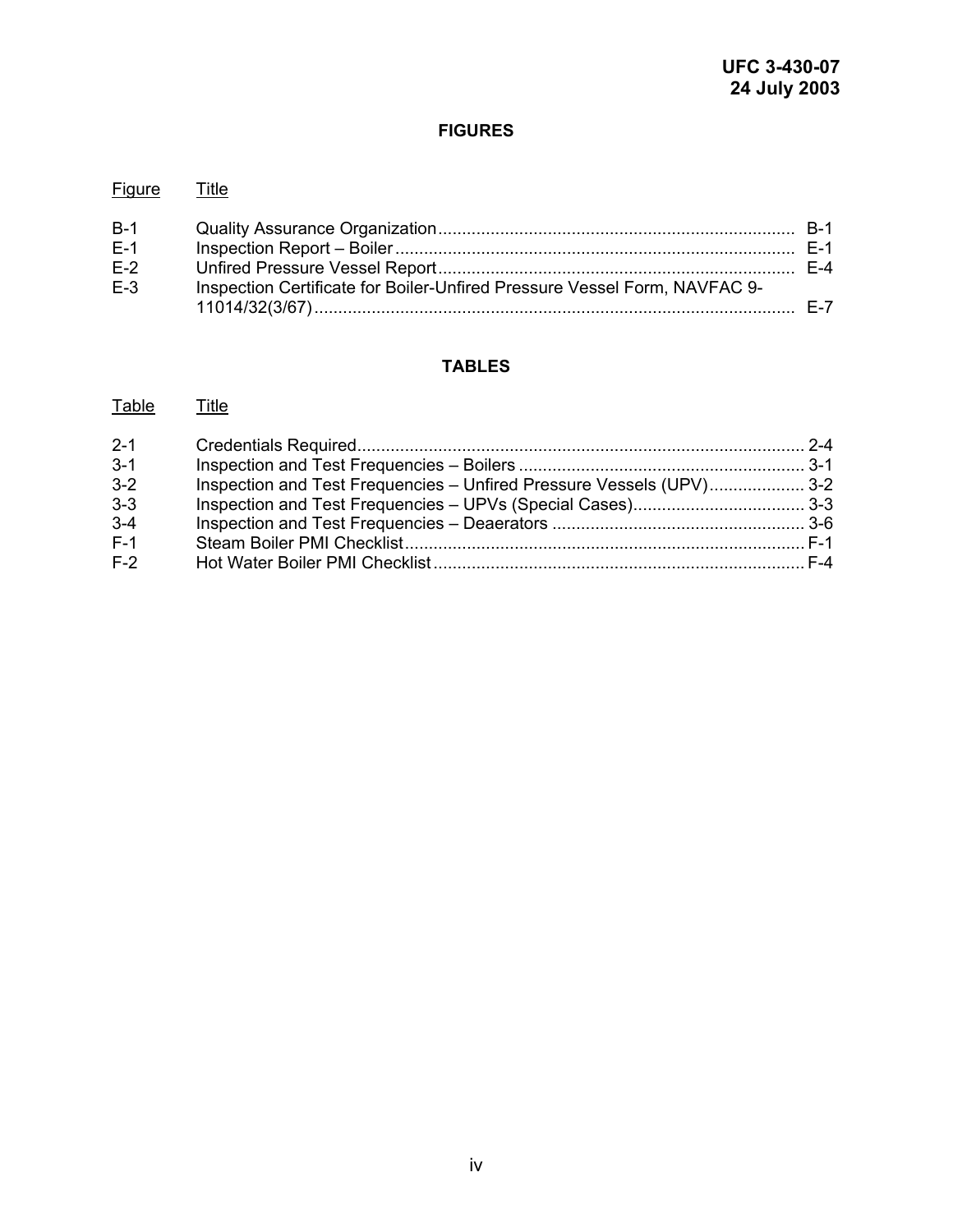### **INTRODUCTION**

1-1 **SCOPE**. The Department of the Navy (DON), including the Naval Shore Establishment and the Marine Corps, will use this UFC. It presents basic operation and maintenance guidance on inspection and certification of boilers and unfired pressure vessels.

1-1.1 **Army Criteria**. Operation and Maintenance requirements for boilers and unfired pressure vessels on Army installations are contained in Army Technical Manual (TM) 5-650, *[Central Heating Plants](http://www.usace.army.mil/inet/usace-docs/armytm/tm5-650/toc.htm)* and TM 5-642, *[Small Heating Systems](http://www.usace.army.mil/inet/usace-docs/armytm/tm5-642/)*. These documents can be found at<http://www.hnd.usace.army.mil/techinfo/>.

1-1.2 **Air Force Criteria**. Requirements for boilers and unfired pressure vessels on Air Force installations are contained in Air Force Instruction (AFI) 32-1068, *Heating Systems and Unfired Pressure Vessels*, 1 Oct 1998, found at [http://www.e](http://www.e-publishing.af.mil/pubfiles/af/32/afi32-1068/afi32-1068.pdf)[publishing.af.mil/pubfiles/af/32/afi32-1068/afi32-1068.pdf.](http://www.e-publishing.af.mil/pubfiles/af/32/afi32-1068/afi32-1068.pdf)

1-2 **PURPOSE**.This UFC covers the procedures necessary to determine the material condition of boilers and unfired pressure vessels to ensure their continued safe, reliable, and efficient operation. The procedures also require determination of combustion efficiency and proper operation of boilers, boiler auxiliaries, and controls. For the DON, exceptions to these requirements will not be made without the formal concurrence of the Naval Facilities Engineering Command's (NAVFACENGCOM or NAVFAC) Boiler Inspection Certification Board. The authority for these requirements is a Chief of Naval Operations letter dated 22 October 1970, *Inspections of Boilers, Unfired Pressure Vessels, Elevators, Dumbwaiters and Escalators*. The frequency of inspection and testing, the various items or components to be inspected or tested, and the forms to be used are specified in this UFC.

1-3 **RESPONSIBILITY**.The Commanding Officers of the cognizant activities ensure that the boilers and unfired pressure vessels installed at their facilities and covered by this UFC are certified as specified. Inspection and testing of boilers and unfired pressure vessels must be made by a boiler inspector certified by one of the NAVFAC Senior Boiler Inspectors. This boiler inspector will be on the cognizant activity's rolls, except where:

- Inspection responsibility has been assigned to the Commanding Officer of a Public Works Center.
- Commanding Officers of major or lead activities are responsible for performing the maintenance of public works and public utilities at adjacent activities.
- It may be impractical to employ qualified personnel for such inspections because of the limited workload. In such situations, request assistance in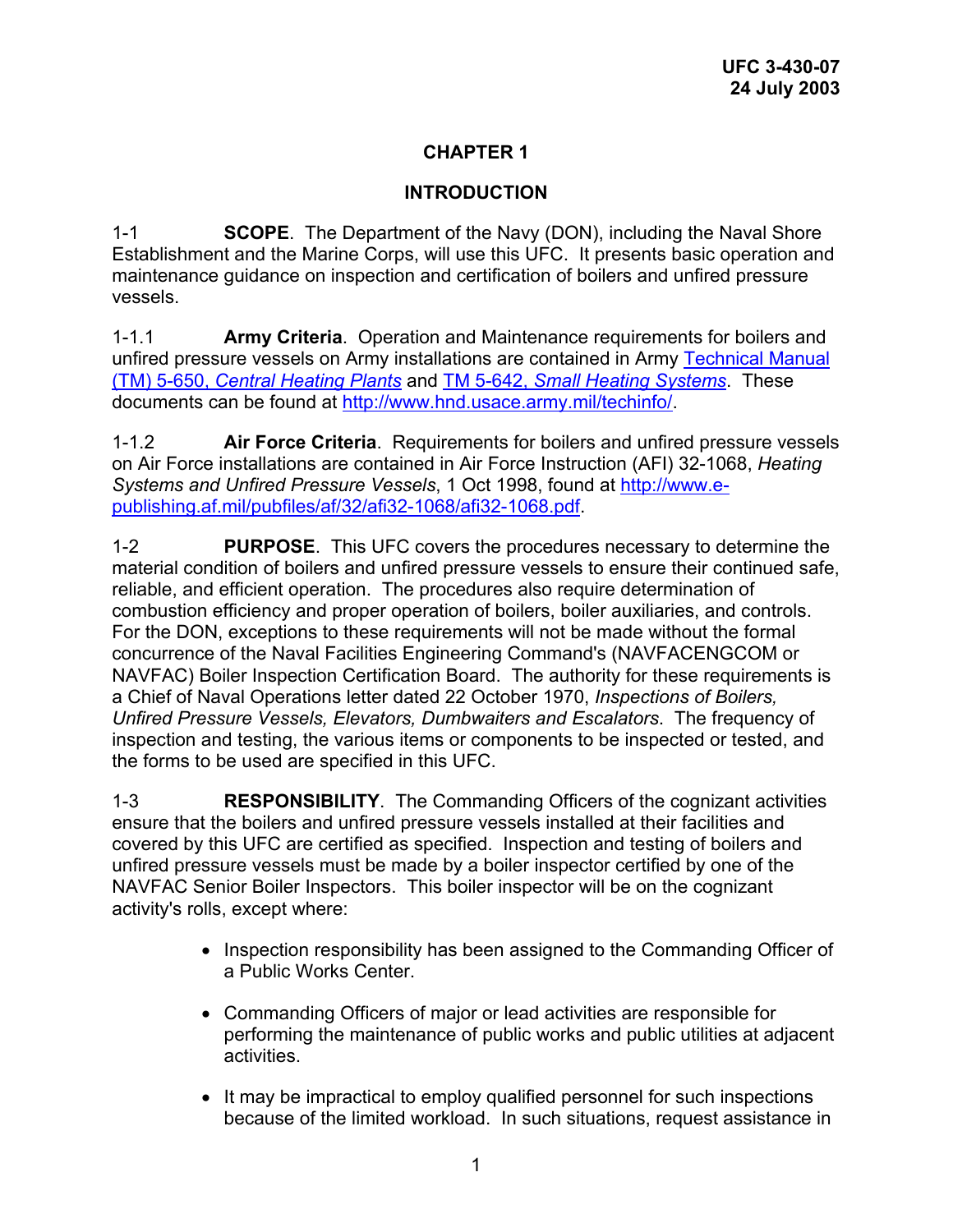obtaining inspection services from the appropriate Senior Boiler Inspector. The Senior Boiler Inspector will arrange for the performance of those inspection services by a Navy or contract inspector located near the requesting activity. When assistance is required, such assistance will be rendered on a reimbursable basis. The requesting activity is responsible for providing the funds to accomplish the inspections.

1-4 **APPLICABILITY**.This UFC is applicable to all heating and power boilers and unfired pressure vessels owned or leased by the DON, including portable boilers and portable unfired pressure vessels, liquid propane gas (LPG) storage tanks, and Mobile Utilities Support Equipment (MUSE) boilers. Shore-based hyperbaric facility support pressure vessels, including, but not limited to, gas storage flasks, volume tanks, fire water tanks, and filters are covered by this UFC. The following equipment is not covered by this UFC:

- Cylinders, including Department of Transportation (DOT) flasks, for shipment of compressed or liquefied gases. Defense Logistics Agency (DLA) Instruction 4145.25, *Storage and Handling of Liquified and Gaseous Compressed Gasses and their Full and Empty Containers* of 16 June 2000 governs.
- Air tanks for air brakes on vehicles.
- Unfired pressure vessels operating at an internal or external gage pressure not exceeding 103.42 kiloPascals (kPa) (15 pounds per square inch gage (psig)) with no limitation on size.
- Unfired pressure vessels that do not exceed the following volume, pressure, and dimension limits:

0.14 cu. meters (5 cu ft) in volume and 1723.69 kPa (250 psi) design pressure; or

0.08 cu. meters (3 cu ft) in volume and 2413.17 kPa (350 psi) design pressure;

0.042 cu. meters (1-1/2 cu ft) in volume and 4136.85 kPa (600 psi) design pressure.

Note: In an assembly of vessels, the limitations apply to each vessel and not the assembly as a whole.

- Vessels having an inside diameter, width, height, or cross section diagonal not exceeding 152.4 mm (6 inches), with no limitation on length of vessel or pressure.
- Unfired pressure vessels containing only water under pressure at ambient temperature for domestic or industrial process supply purposes. Those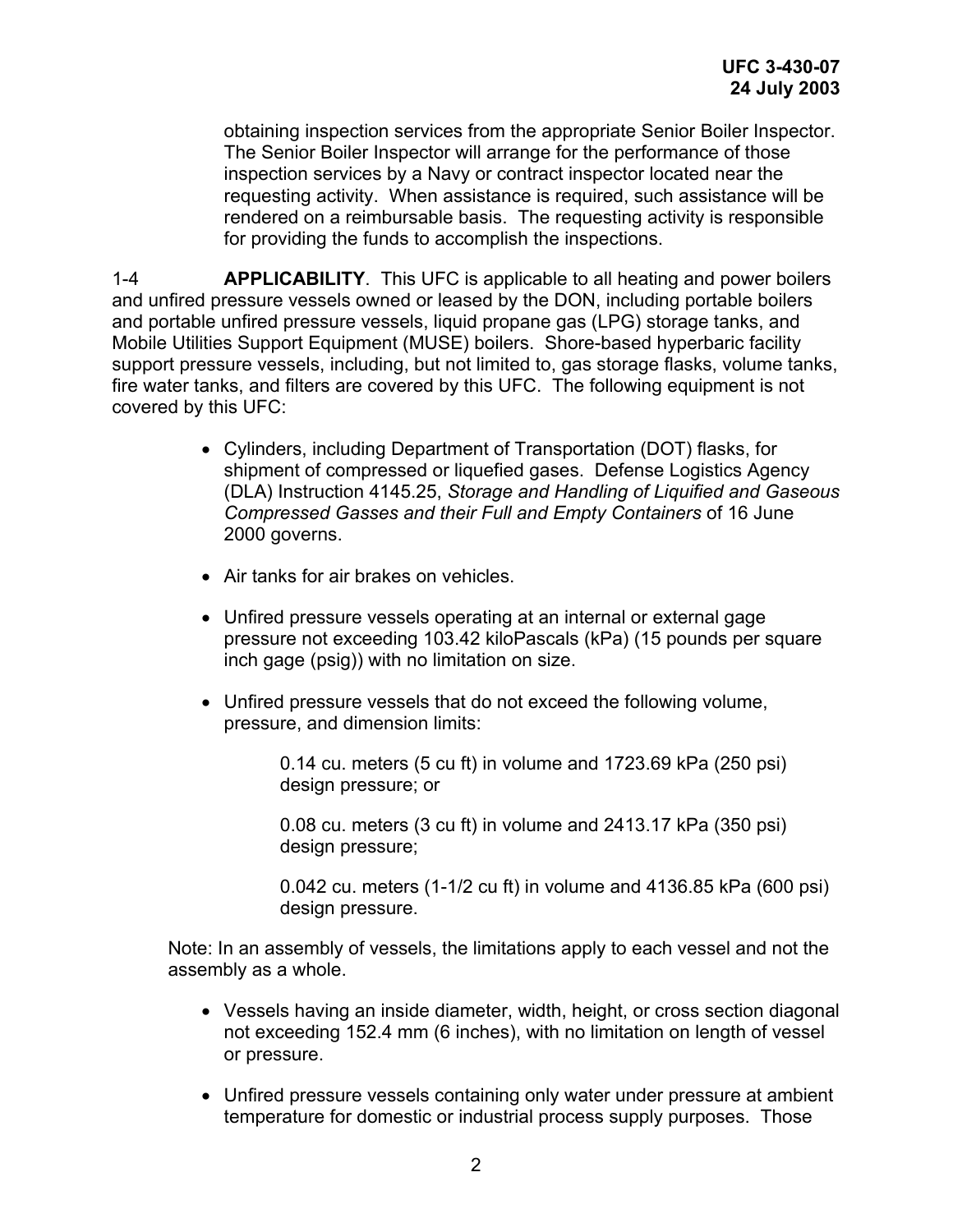containing air, the compression of which serves only as a cushion, must be inspected if pressures and volumes exceed those specified above.

- Unfired pressure vessels used as refrigerant receivers for refrigerating and air conditioning equipment.
- Coil type steam vapor cleaners unless requested by the activity.
- Unit heaters (gas, electric, or steam).
- Boilers and direct fired and domestic water heaters under 117124.2 W (400,000 BTUs/hour) input capacity unless requested by the activity.
- Residential and commercial warm air furnaces.
- Fire extinguishers.
- Shore-based hyperbaric facility pressure vessels used for manned operations or for testing animals or equipment (these are under the authority of NAVFAC System Certification Authority.)

1-5 **LEASED AND/OR CONTRACTOR-OWNED AND OPERATED BOILERS AND UPVs**.These boilers and UPVs must be inspected by a contractor-provided boiler inspector meeting the requirements of paragraph 2-2. For the DON, the Engineering Field Division (EFD)/Commanding Officer (CO) reserves the right to have these boilers inspected by a Navy inspector.

1-6 **APPLICABLE CODES**. The latest versions of the following codes are applicable in the inspection and testing of boilers and pressure vessels:

- American Society of Mechanical Engineers (ASME), *Boiler and Pressure Vessel Code (BPVC)*. Published by the American Society of Mechanical Engineers**,** New York, NY.
- American Society of Mechanical Engineers (ASME) CSD-1, *Controls and Safety Devices for Automatically Fired Boilers*. Published by the American Society of Mechanical Engineers, New York, NY.
- *National Board Inspection Code (NBIC)*. Published by the National Board of Boiler and Pressure Vessel Inspectors, Columbus, OH.
- *National Fire Codes*. Published by the National Fire Protection Association, Quincy, MA.
- MIL-HDBK-1149, *Industrial Water Treatment*.

This UFC governs when a conflict occurs between this UFC and the codes.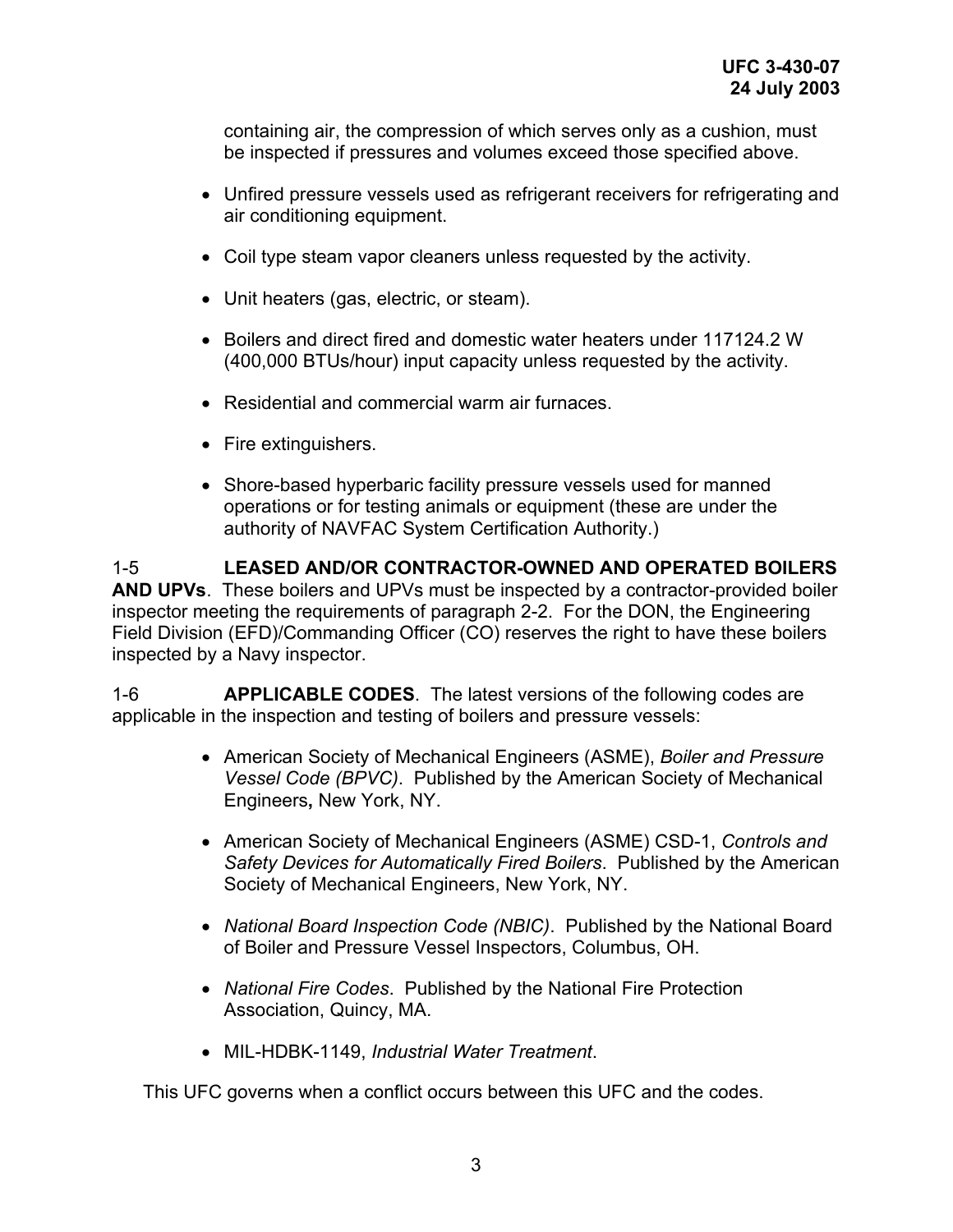#### **INSPECTOR QUALIFICATIONS, CERTIFICATIONS AND LICENSES**

2-1 **NAVY EMPLOYEES**.Navy employees who perform the inspections, witness the tests, prepare the reports, and issue the certifications described in this UFC must satisfy the following two conditions:

- Possess a valid NAVFACENGCOM Certificate of Competency.
- Possess a current license issued by the respective (East or West) Senior Boiler Inspector of NAVFAC.

2-1.1 **Qualifications for Certification**. Candidates for the Certificate of Competency must be qualified as follows:

2-1.1.1 The Candidate Inspector:

• Graduation from an accredited school, a degree in mechanical engineering plus 1 year of experience in design, construction, operation, or inspection of high pressure boilers and pressure vessels. Accredited school is defined as an engineering school accredited by the Accreditation Board for Engineering Technology (ABET);

or

• Graduation from an accredited school, a degree in a branch of engineering other than mechanical engineering plus 2 years of experience in design, construction, operation, or inspection of high pressure boilers and pressure vessels;

or

• High school diploma or GED or the equivalent plus 3 years of experience in one of the following categories:

> (1) in high pressure boiler and pressure vessel construction or repair.

(2) in charge of high pressure boiler and pressure vessel operation.

(3) in the inspection of high pressure boilers and pressure vessels.

2-1.1.2 **Job Requirement**: The inspection and certification of at least 10 boilers and/or unfired pressure vessels per year.

2-1.2 **Certification Procedures**. The activity will recommend qualified candidates for certification to the NAVFACENGCOM Boiler Inspection Certification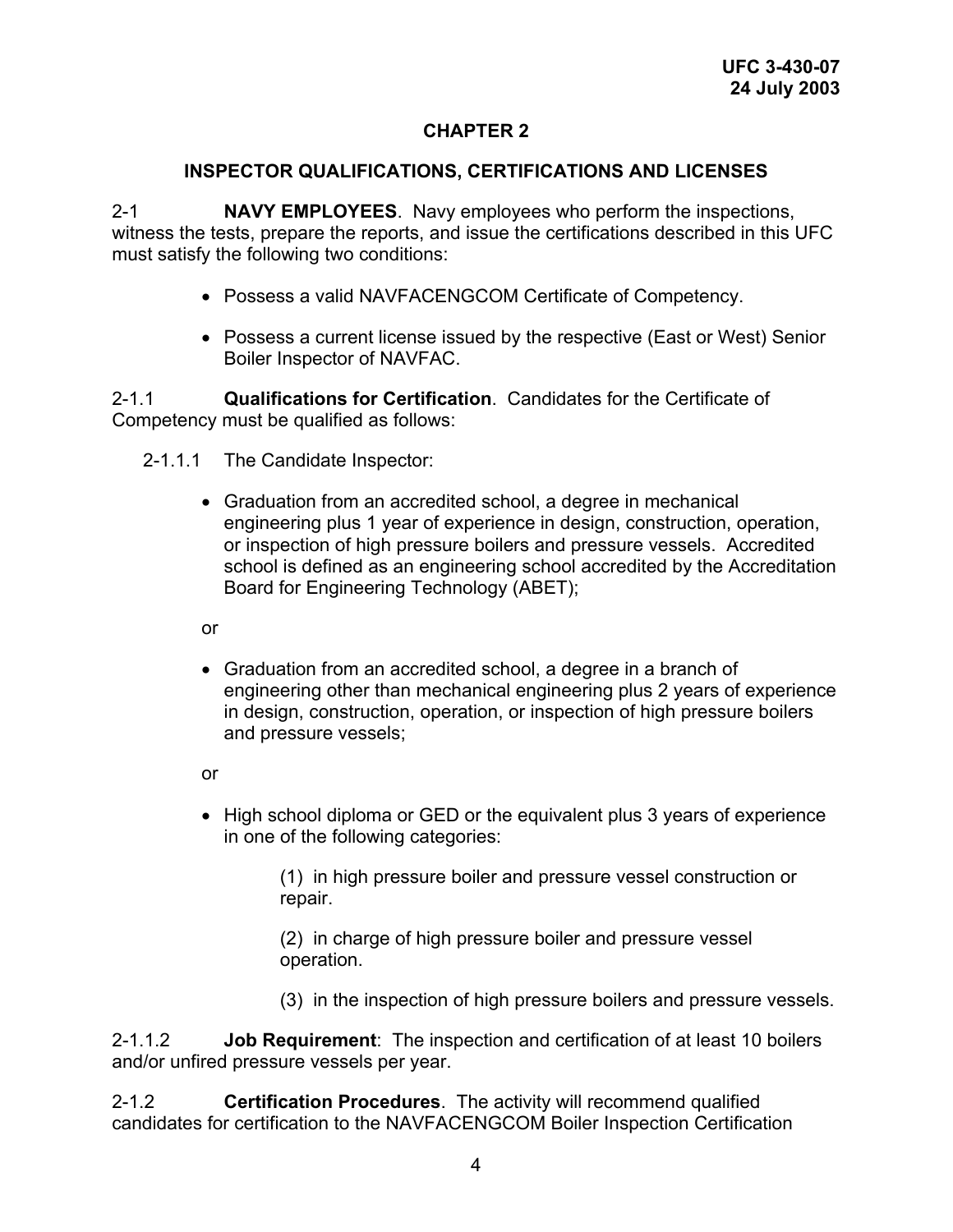Board via the respective NAVFAC Senior Boiler Inspector. Include in the letter of recommendation:

- Current position.
- Occupational record.
- Educational background.
- Supervisor's recommendation.
- Proposed inspection workload. Minimum workload is the inspection of 10 boilers and/or unfired pressure vessels per year as specified by paragraph 2-1.1.2.
- Evidence of successful completion of the National Board of Boiler Inspectors (NBBI) qualification examination.

2-1.3 **Inspector Certification Test**. The qualification examination tests the ability of the candidate to understand the ASME Boiler and Pressure Vessel Code (BPVC). Candidates may wish to attend one of the commercially available boiler inspector preparatory schools. When requested by the respective (East or West) NAVFAC Senior Boiler Inspector, the board will arrange the formal testing of qualified Navy candidates by members of the NBBI. Information must be received at the NBBI prior to the date of the examination to ensure the candidate is scheduled.

2-1.3.1 **Employment**. Only full time employees of the Navy will be certified. Gaps in employment do not affect certification, however, neither personnel not currently employed by the Navy nor part-time employees are permitted to perform inspections.

2-1.4 **Qualifications for NAVFAC Licensing**. The Senior Boiler Inspector licenses Navy employed inspectors every 2 years, providing they satisfy the following five conditions:

- Possess a valid NAVFACENGCOM Certificate of Competency
- Are full-time employees of the Navy.
- Maintain an inspection workload of at least 10 boilers and/or unfired pressure vessels per year.
- Conduct inspections in accordance with this UFC.
- Are not employed in a capacity that constitutes a conflict of interest, as defined in paragraph 2-1.5.
- 2-1.5 **Conflict of Interest**. NAVFAC does not license inspectors who:
	- Operate or maintain any of the boilers to be inspected.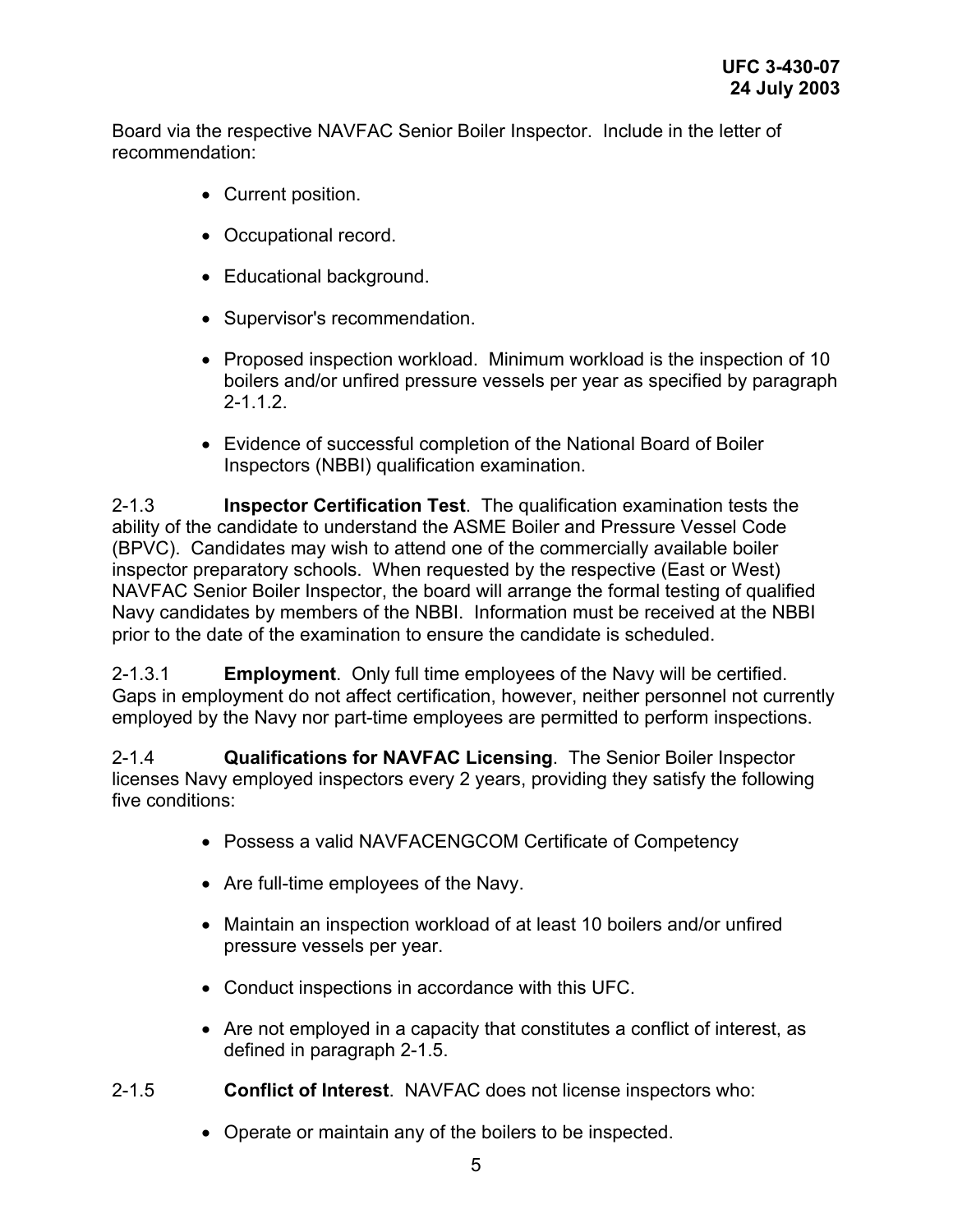- Supervise the operation or maintenance of such boilers.
- Report directly to the boiler operations or maintenance supervisor in any capacity of their employment.

2-1.6 **Inspector Support**. Before licensing inspectors, NAVFAC will seek the following assurances from the employing activity:

- Current applicable codes, equipment, and tools are maintained and available to the inspector.
- Records of inspection are maintained and available for examination by NAVFAC's Senior Boiler Inspectors and the activity's boiler inspection program manager.
- The inspector will be available to other activities for inspection on a reimbursable basis, depending on workload.

2-2 **CONTRACT EMPLOYEES**. All persons employed by contractors that perform the inspections, witness the tests, prepare the reports, and issue the certificates described in this UFC must, as a minimum, possess a Certificate of Competency or the equivalent (see note 3 of Table 2-1) issued by any political subdivision (such as state, province, territory, county, or city) of the United States or Canada that is a member of the NBBI except for contractors performing inspections outside the U.S. Requirements for contract employees outside the U.S. vary depending on the country; check with your respective (East or West) NAVFAC Senior Boiler Inspector.

2-3 **CREDENTIAL REQUIREMENTS**. NAVFACENGCOM Form 9-11014/32 (3-67), *Inspection Certificates*, for boilers and unfired pressure vessels may only be issued by inspectors who meet one of the two category requirements in Table 2-1.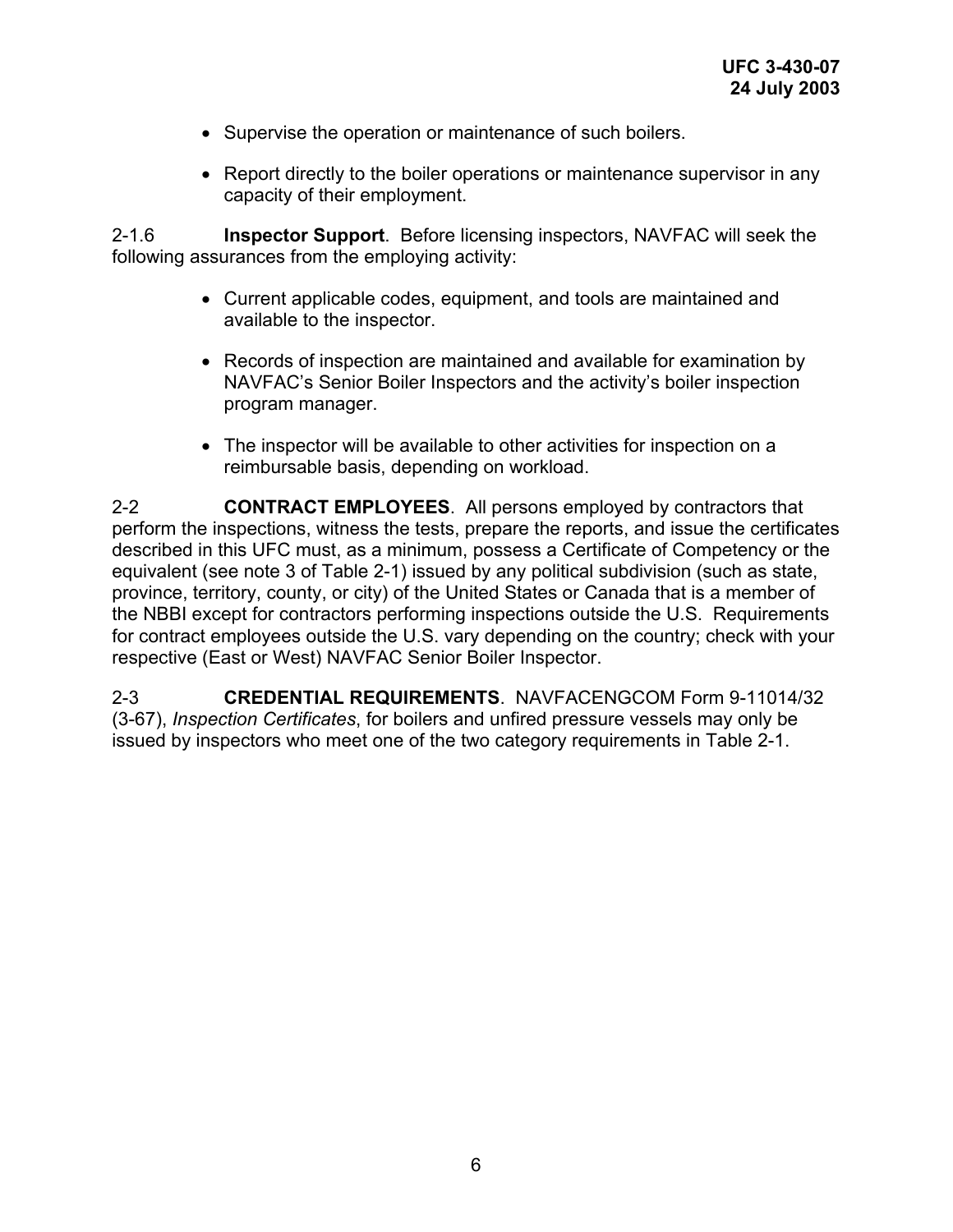| Category                                                                                                                                                                                                                                                                                                                                                                                                                                                                                                                                                                                                                                                                                                                                                                                                                                                                                                      |                                    | <b>Credentials Required</b>                         |                                                       |  |
|---------------------------------------------------------------------------------------------------------------------------------------------------------------------------------------------------------------------------------------------------------------------------------------------------------------------------------------------------------------------------------------------------------------------------------------------------------------------------------------------------------------------------------------------------------------------------------------------------------------------------------------------------------------------------------------------------------------------------------------------------------------------------------------------------------------------------------------------------------------------------------------------------------------|------------------------------------|-----------------------------------------------------|-------------------------------------------------------|--|
|                                                                                                                                                                                                                                                                                                                                                                                                                                                                                                                                                                                                                                                                                                                                                                                                                                                                                                               | State Certificate of<br>Competency | <b>NAVFACENGCOM</b><br>Certificate of<br>Competency | <b>NAVFAC License/</b><br>Authorization to<br>Inspect |  |
| 1. Contract<br>Inspector                                                                                                                                                                                                                                                                                                                                                                                                                                                                                                                                                                                                                                                                                                                                                                                                                                                                                      | X                                  |                                                     | X                                                     |  |
| 2. Civil Service<br>Inspector                                                                                                                                                                                                                                                                                                                                                                                                                                                                                                                                                                                                                                                                                                                                                                                                                                                                                 |                                    | X                                                   | X                                                     |  |
| Notes:<br>A NAVFACENGCOM Certificate of Competency issued after September 1983<br>1.<br>requires passing the NBBI examination. A NAVFACENGCOM Certificate of Competency<br>issued before September 1983 required passing a Navy examination. In addition,<br>authorization to issue NAVFACENGCOM Inspection Certificates requires a NAVFAC license.<br>A contract inspector may not report directly to the boiler operations or maintenance<br>$2 -$<br>supervisor in any capacity of their employment.<br>In addition to the State Certificate of Competency, contract inspectors must have<br>3.<br>written Authorization to Inspect from the respective (East or West) NAVFAC Senior Boiler<br>Inspector. An official letter from a member jurisdiction of the NBBI stating that the individual<br>has passed the NBBI examination can be considered equivalent to the State Certificate of<br>Competency. |                                    |                                                     |                                                       |  |

# **Table 2-1 Credentials Required**

2-4 **QUALITY ASSURANCE FOR INSPECTIONS**. Appendix B shows the NAVFAC Boiler and Unfired Pressure Vessel Inspection Program Quality Assurance Organization. This organization provides a method of monitoring the performance of Navy and contract inspections. The key element of the organization is the NAVFAC Senior Boiler Inspector. The duties and qualifications of the NAVFAC Senior Boiler Inspector are outlined in Appendix C.

2-5 **GUIDELINES FOR INSPECTION CONTRACTS**. The inspection of boilers and pressure vessels is highly specialized work requiring qualified personnel and, in many cases, specialized testing equipment. The Contracting Officer is responsible for ensuring the quality of inspections performed by companies awarded Navy inspection contracts.

2-5.1 **Contractor Abilities**. Contractors' and their inspectors' ability to provide adequate inspections can be highly variable. The NBBI commissions inspectors of jurisdictions, which have adopted and administer one or more sections of the ASME *Boiler and Pressure Vessel Code* as a legal requirement and has a representative serving as a member of the ASME Conference Committee; or to an insurance company which is licensed by a U.S. state to write boiler and pressure vessel insurance. An Authorized Inspection Agency is not working within the NBBI charter when performing inspections on a Federal reservation because a state's jurisdiction does not encompass military reservations and the Government does not insure its equipment. Furthermore, Authorized Inspection Agencies usually do not qualify as small businesses.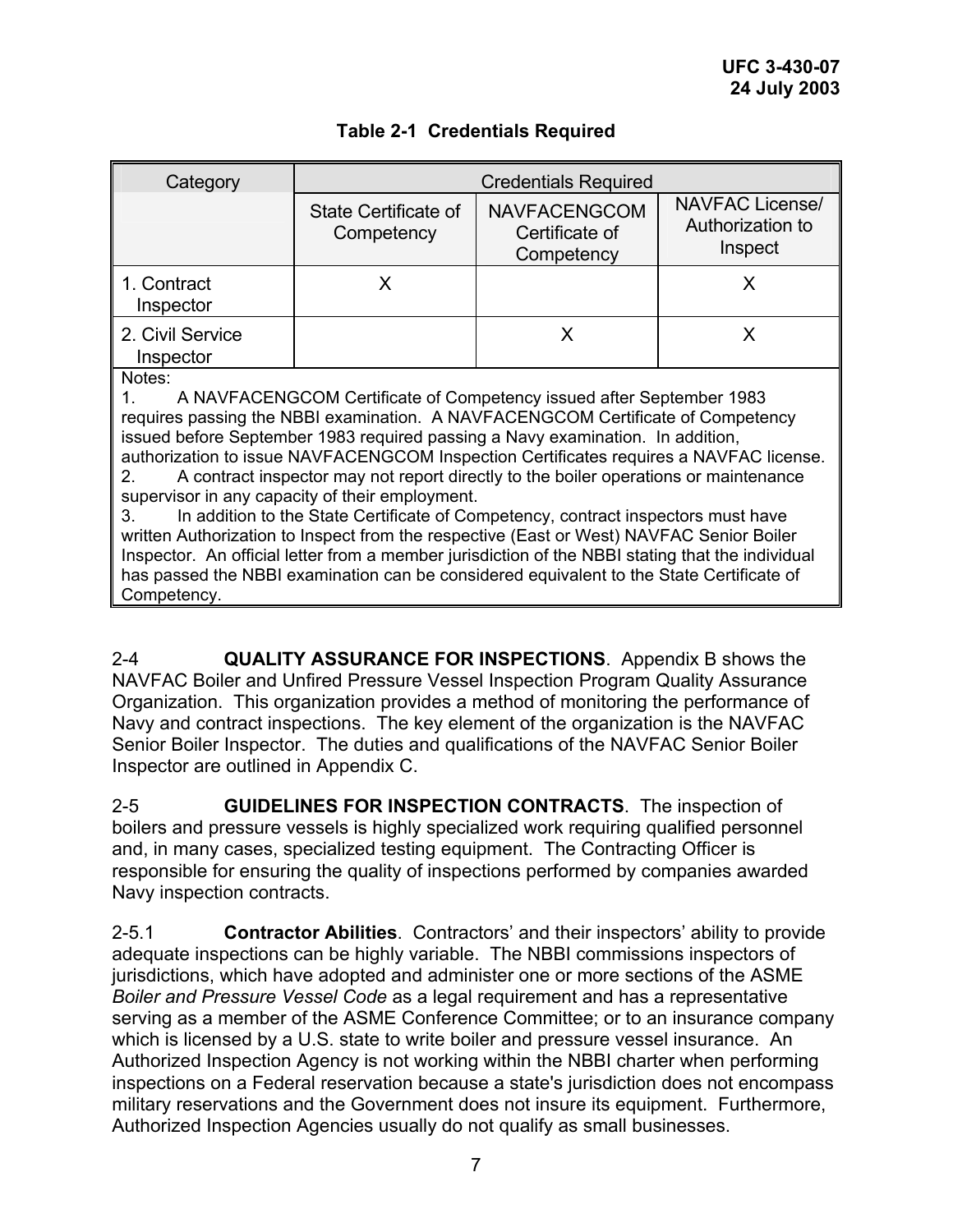2-5.2 **Companies Other than Authorized Inspection Agencies**. Quality assurance for such companies may not be structured according to a standard recognized by the NBBI or may even be non-existent. Contracting officers must ensure adequate inspections by requiring qualifications of the contractor before awarding the contract. These assurances, at a minimum, include requiring the contractor to supply inspectors with the credential requirements of paragraph 2-3.

2-5.3 **Assistance**. When an activity elects to administer its own inspection contract, NAVFAC Senior Boiler Inspectors can provide assistance to the Contracting Officer by reviewing the contract requirements and determining the suitability of a company to perform inspections. The NAVFAC Senior Boiler Inspectors provide this service on a reimbursable basis. They also provide quality control by monitoring the performance of contractors and their inspectors. Upon satisfactory review, the NAVFAC Senior Boiler Inspector can issue an Authorization to Inspect to the firms qualifying inspectors for the term of the contract. The Authorization to Inspect identifies the ability of the inspector to perform the work satisfactorily and authorizes the inspector to sign the Inspection Report-Boiler or the Unfired Pressure Vessel Report and issue the Inspection Certificate, NAVFAC Form 9-11014/32 (3-67).

2-5.4 **Activity Administered Contracts**. When the activity's Contracting Officer elects to administer the contracts, the Contracting Officer should require the contractors to provide enough information to determine positively that the firm has qualified inspectors and has the capability to do the required work. The scope of work for the inspection contract should include the number, function, type (such as boiler or pressure vessel), construction (such as the American Society of Mechanical Engineers' (ASME) *Boiler and Pressure Vessel Code* or military specification), capacity, and pressure rating of each vessel. In addition, the contract will require that the contractor has:

- Inspectors with credentials complying with paragraphs 2-1.1.2, 2-2, and 2- 3.
- An inspection work history similar to that required for the proposed work.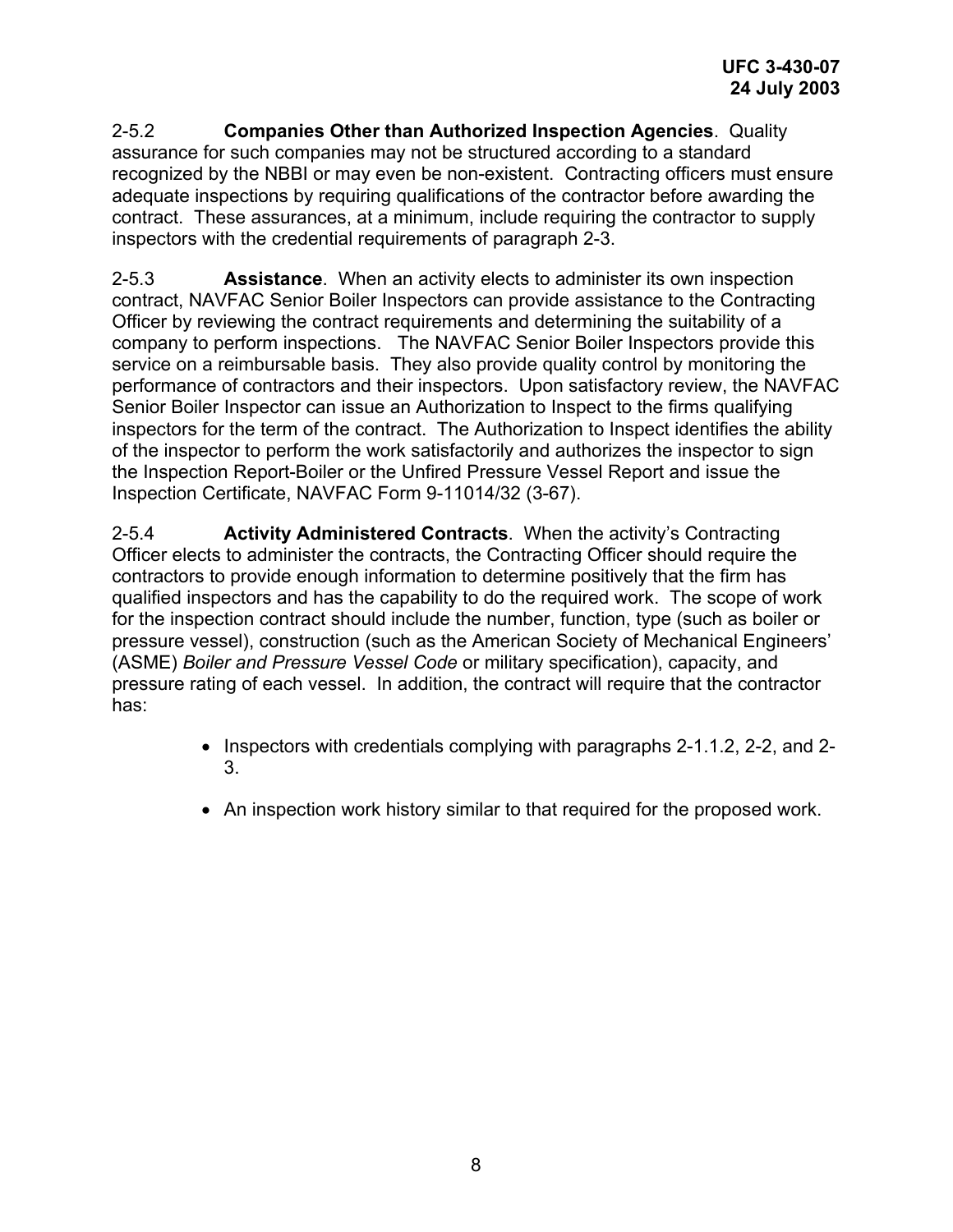#### **INSPECTION AND TEST FREQUENCIES**

#### 3-1 **BOILERS**.Inspection and test frequencies for boilers are shown in Table 3-1.

| Item                                                                                                                | Internal<br>Inspection                                                                                         | External Insp. &<br><b>Operational Test</b>                                                                           | <b>Hydrostatic Test</b>                                                                                                                                                                                    |
|---------------------------------------------------------------------------------------------------------------------|----------------------------------------------------------------------------------------------------------------|-----------------------------------------------------------------------------------------------------------------------|------------------------------------------------------------------------------------------------------------------------------------------------------------------------------------------------------------|
| Boilers - Wet<br>or dry lay-up                                                                                      | At least annually.<br>At resumption of<br>active service.                                                      | External at least<br>annually.<br><b>External and</b><br>operational at<br>resumption of active<br>service.           | Tightness test at resumption of<br>active service.                                                                                                                                                         |
| Boilers-Heating<br>and Low<br><b>Temperature Water</b><br>Heater (LTW)                                              | At least annually.<br>After any repair or<br>alteration of pressure<br>parts.                                  | At least annually.<br>After any alteration or<br>modification to<br>boilers, control<br>equipment, or<br>Auxiliaries. | Strength test at least once<br>every 6 years. Tightness test all<br>other years. Strength test after<br>repair or alteration of pressure<br>parts. Additional times at the<br>discretion of the inspector. |
| <b>LTW</b> boilers with<br>Inputs<br><5 MBtu/hr                                                                     | Firesides: Annually<br>Watersides: At least<br>once every 3 years or<br>at the discretion of<br>the inspector. | At least annually.<br>After any alteration or<br>modification to<br>boilers, control<br>equipment, or<br>auxiliaries. | Strength test at least once<br>every 6 years. Tightness test all<br>other years. Strength test after<br>repair or alteration of pressure<br>parts. Additional times at the<br>discretion of the inspector. |
| Boilers - Power,<br>High Pressure,<br><b>High Temperature</b><br><b>Water Heater</b><br>(HTW), MUSE<br>(see note 1) | At least annually.<br>After any repair or<br>alteration of pressure<br>parts.                                  | At least annually.<br>After any alteration or<br>modification to<br>boilers, control<br>equipment, or<br>auxiliaries. | Strength test at least once<br>every 3 years. Tightness test all<br>other years. Strength test after<br>repair or alteration of pressure<br>parts. Additional times at the<br>discretion of the inspector. |
| Domestic Hot<br><b>Water Heaters</b>                                                                                | If applicable.                                                                                                 | At least annually.                                                                                                    | Discretion of inspector. Note:<br>Glass-lined vessels not to<br>exceed Maximum Allowable<br>Working Pressure (MAWP).                                                                                       |

#### **Table 3-1 Inspection and Test Frequencies - Boilers**

#### Notes:

1. Additionally, MUSE boilers and other portable boilers are to be inspected externally and internally and certified each time they are relocated from one activity to another. MUSE steam coil type boilers are exempt from annual inspections while in dry or wet lay-up.

2. All manhole and handhole gaskets must be replaced after application of the strength test unless they are of the non-compressible steel type.

3.2 **UNFIRED PRESSURE VESSELS**.Inspection and test frequencies for unfired pressure vessels are as shown in Tables 3-2, 3-3, or 3-4, as applicable.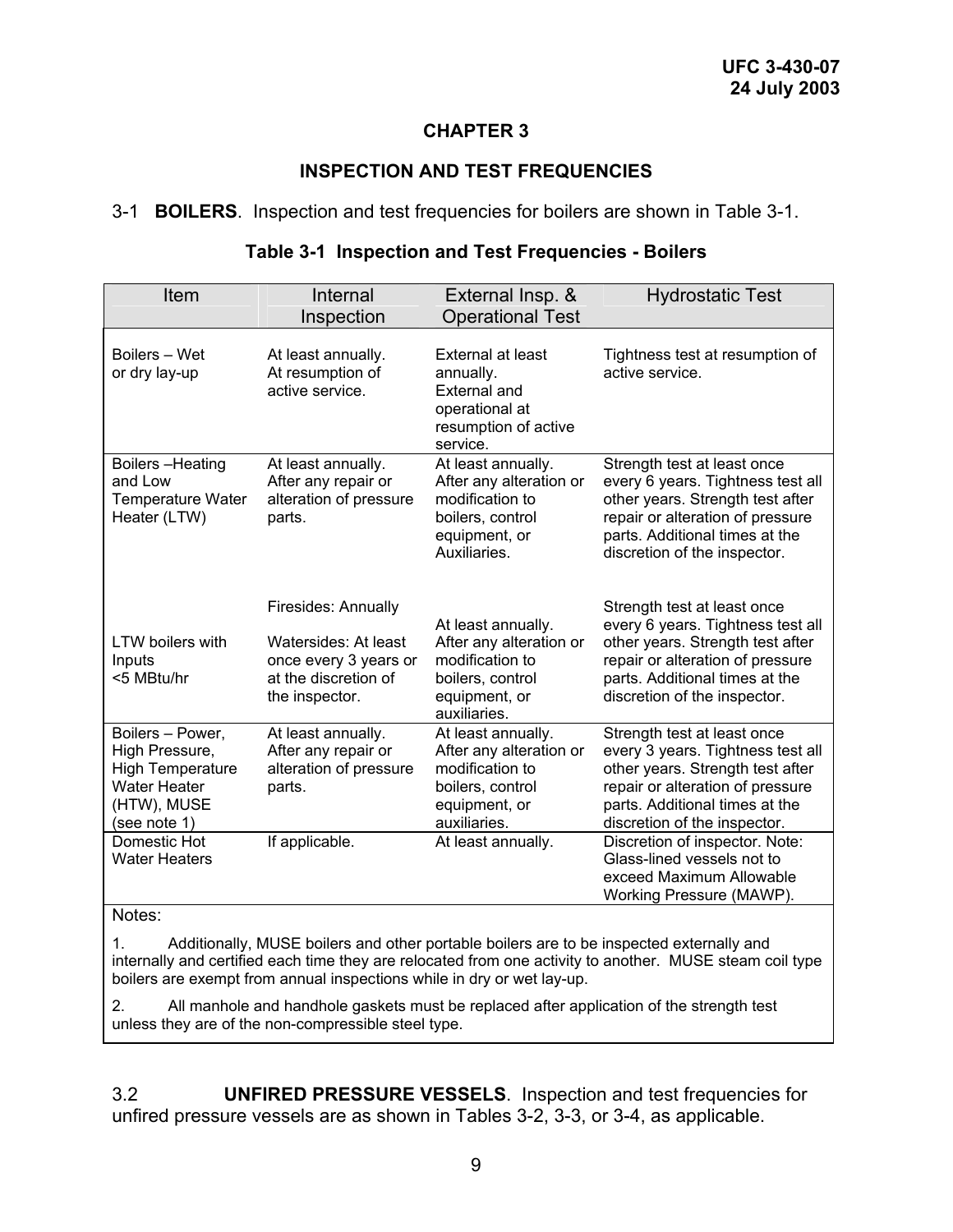| Item                                                                                                      | Internal Inspection                                                                                                                                                                                                     | External Insp. &<br><b>Operational Test</b>                                                                                                                                                                                                                                                                 | <b>Hydrostatic Test</b>                                                                                                                                                                                                                                                                               |
|-----------------------------------------------------------------------------------------------------------|-------------------------------------------------------------------------------------------------------------------------------------------------------------------------------------------------------------------------|-------------------------------------------------------------------------------------------------------------------------------------------------------------------------------------------------------------------------------------------------------------------------------------------------------------|-------------------------------------------------------------------------------------------------------------------------------------------------------------------------------------------------------------------------------------------------------------------------------------------------------|
| <b>Pressure Vessels</b><br>&<br><b>Heat Exchangers</b><br>(15 to 250 psig<br>MAWP)                        | Every 2 years or more<br>frequently as determined<br>by procedures in the<br><b>NBBI Code for vessels</b><br>subject to corrosion.<br>After any repair or<br>alteration of pressure<br>parts.<br>For LPG see Table 3-3. | Every 2 years or more<br>frequently as determined<br>by procedures in the<br><b>NBBI Code for vessels</b><br>subject to corrosion.<br>After any repair or<br>alteration of pressure<br>parts. Inspection must<br>include test and<br>calibration of safety<br>valves and pressure and<br>temperature gages. | After repair or alteration of<br>pressure parts. Additional<br>times at the discretion of the<br>inspector.                                                                                                                                                                                           |
| <b>Pressure Vessels</b><br>&<br><b>Heat Exchangers</b><br>(greater than 250<br>psig MAWP)<br>$\mathbf{A}$ | Every 2 years or more<br>frequently as determined<br>by procedures in the<br><b>NBBI Code for vessels</b><br>subject to corrosion.<br>After any repair or<br>alteration of pressure<br>parts.<br>For LPG see Table 3-3. | Every 2 years or more<br>frequently as determined<br>by procedures in the<br><b>NBBI Code for vessels</b><br>subject to corrosion.<br>After any repair or<br>alteration of pressure<br>parts. Inspection must<br>include test and<br>calibration of safety<br>valves and pressure and<br>temperature gages. | Every 6 years of service. If<br>inspection shows no sign of<br>corrosion, the test may be<br>deferred until the next<br>inspection, but must be tested<br>at least every 12 years.<br>After any repair or alteration<br>of pressure parts. Additional<br>times at the discretion of the<br>inspector. |

#### **Table 3-2 Inspection and Test Frequencies - Unfired Pressure Vessels (UPVs)**

Notes:

1. Test frequencies and inspections may be increased at the discretion of the inspector or owner if the UPV is subjected, by the nature of its service, to an accumulation of deposits or thermal or mechanical stresses that could affect the integrity of the vessel.

2. A hydrostatic pressure test not to exceed 1.5 times the MAWP for BPVC ASME Section VIII Division 1 vessels and 1.25 times the MAWP for BPVC ASME Section VIII Division 2 vessels may be substituted for the internal inspection.

3. If the tube bundle of the heat exchangers is a higher pressure than the shell, both sides of the heat exchanger must be hydrostatically tested.

4. Unfired pressure vessels are to be inspected externally and re-certified anytime they are relocated or moved. It is the activity's responsibility to inform the inspector of the move. For UPVs designed and built to be portable, reinspections are not required after a move as long as the vessel does not leave the base. The inspector will indicate the UPV is "portable" on all appropriate reports. Once a UPV designed to be portable is relocated outside the base, any certified NAVFAC boiler inspector or NAVFAC-approved contract boiler inspector may issue a certificate (9-11014/32) for the length of the deployment period but not exceeding the original certificate's expiration date. A copy of the original inspection report and certificate must accompany the pressure vessel during the deployment/transfer period. The extent of reinspection after the move for pressure vessels designed to be portable consists of an external inspection to check for damage incurred while in transit, a visual examination to determine if the installation is conforming with applicable codes and a visual examination to verify that all code required safety devices are installed. If any of these inspection processes indicates discrepancies with the pressure vessel and/or installation then the full inspection requirements of this UFC apply. 5. Use of ultrasonic thickness (UT) testing in addition to internal inspection is highly encouraged.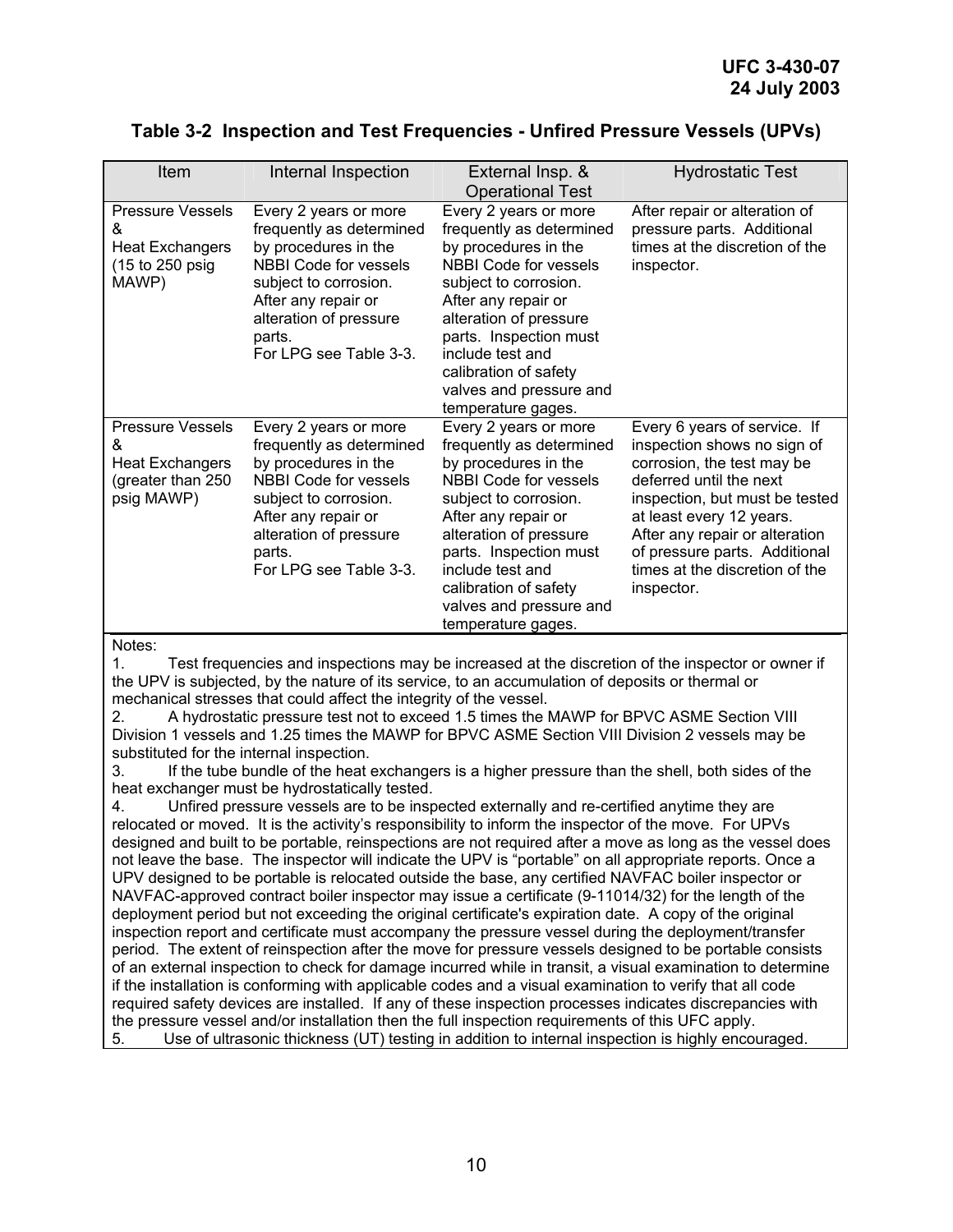| Item                                                                           | Internal Inspection                                                                                                                                                                                                                    | External Insp. &<br><b>Operational Test</b>                                                                                                                                                                                   | <b>Hydrostatic Test</b>                                                                                                                                                                                                                                                                                                          |
|--------------------------------------------------------------------------------|----------------------------------------------------------------------------------------------------------------------------------------------------------------------------------------------------------------------------------------|-------------------------------------------------------------------------------------------------------------------------------------------------------------------------------------------------------------------------------|----------------------------------------------------------------------------------------------------------------------------------------------------------------------------------------------------------------------------------------------------------------------------------------------------------------------------------|
| <b>MILSPEC</b><br><b>Vessels</b><br>See note 1                                 | Every 2 years of<br>service. Inspection<br>must include test and<br>calibration of safety<br>valves and pressure and<br>temperature gages.                                                                                             | Every 2 years of<br>service. Inspection<br>must include test and<br>calibration of safety<br>valves and pressure and<br>temperature gages.                                                                                    | See note 2                                                                                                                                                                                                                                                                                                                       |
|                                                                                | See Note 1.<br>22606) or any non-ASME vessels see Note 3.                                                                                                                                                                              | For MILSPEC Vessels (Pressure Vessels Design, Built and Stamped to MIL-F-                                                                                                                                                     |                                                                                                                                                                                                                                                                                                                                  |
| Hyperbaric<br><b>Facility Support</b><br><b>Pressure Vessels</b><br>See note 4 | Every 2 years of<br>service. Inspection<br>must include test and<br>calibration of safety<br>valves and pressure<br>gauges. After repair or<br>alteration.                                                                             | Every 2 years of<br>service. Inspection<br>must include test and<br>verification that safety<br>valves and pressure<br>gages are within<br>calibration. After repair                                                          | Every 6 years of service. If<br>inspection shows no sign of<br>corrosion, the test may be<br>deferred until the next<br>inspection, but must be<br>tested at least every 12<br>years. After any repair or                                                                                                                        |
|                                                                                | See Note 1                                                                                                                                                                                                                             | or alteration.                                                                                                                                                                                                                | alteration of the pressure<br>parts. Additional times at the<br>discretion of the inspector. In<br>accordance with Paragraph<br>5-4.3 and 5-4.5.                                                                                                                                                                                 |
|                                                                                | 22606) or any non-ASME vessels see Note 3.                                                                                                                                                                                             | For MILSPEC Vessels (Pressure Vessels Design, Built and Stamped to MIL-F-                                                                                                                                                     |                                                                                                                                                                                                                                                                                                                                  |
| <b>Carbon Dioxide</b><br>(CO2) Storage<br>Tanks<br>See note 5                  | Every 10 years of<br>service; or if the vessel<br>has been depressurized<br>or has been opened to<br>the atmosphere other<br>than for immediate<br>repair or maintenance;<br>or when directed by an<br>authorized boiler<br>inspector. | Every 2 years; or after<br>any repair or alteration<br>of pressure parts; or<br>when directed by an<br>authorized boiler<br>inspector.<br>See note 6                                                                          | After any repair or alteration<br>of pressure parts; or when<br>directed by an authorized<br>boiler inspector. Caution<br>should be taken in performing<br>hydrostatic testing. It is<br>essential that all water be<br>removed from the vessel<br>before returning it to service.<br>Water will freeze and create<br>blockages. |
| Liquid Petroleum<br>Gas (LPG)<br><b>Storage Tanks</b>                          | Every 2 years or more<br>frequently as<br>determined by<br>procedures in the NBBI<br>Code. After any repair<br>or alteration of pressure<br>parts. Use ultrasonic<br>testing instead of visual<br>internal inspection.                 | Every 2 years or more<br>frequently as<br>determined by<br>procedures in the NBBI<br>Code. After any repair<br>or alteration of pressure<br>parts. Bench test or<br>replace the UL or ASME<br>safety valves every 6<br>years. | After any repair or alteration<br>of pressure parts, otherwise<br>at the discretion of the<br>inspector.                                                                                                                                                                                                                         |
|                                                                                |                                                                                                                                                                                                                                        | See note 7                                                                                                                                                                                                                    |                                                                                                                                                                                                                                                                                                                                  |
| Notes:<br>1.                                                                   |                                                                                                                                                                                                                                        |                                                                                                                                                                                                                               | A visual internal inspection for MILSPEC vessels or other hyperbaric support pressure vessels<br>is not required every 2 years provided the vessel (or vessel bank) successfully passes a gas analysis                                                                                                                           |

# **Table 3-3 Inspection and Test Frequencies - UPVs (Special Cases)**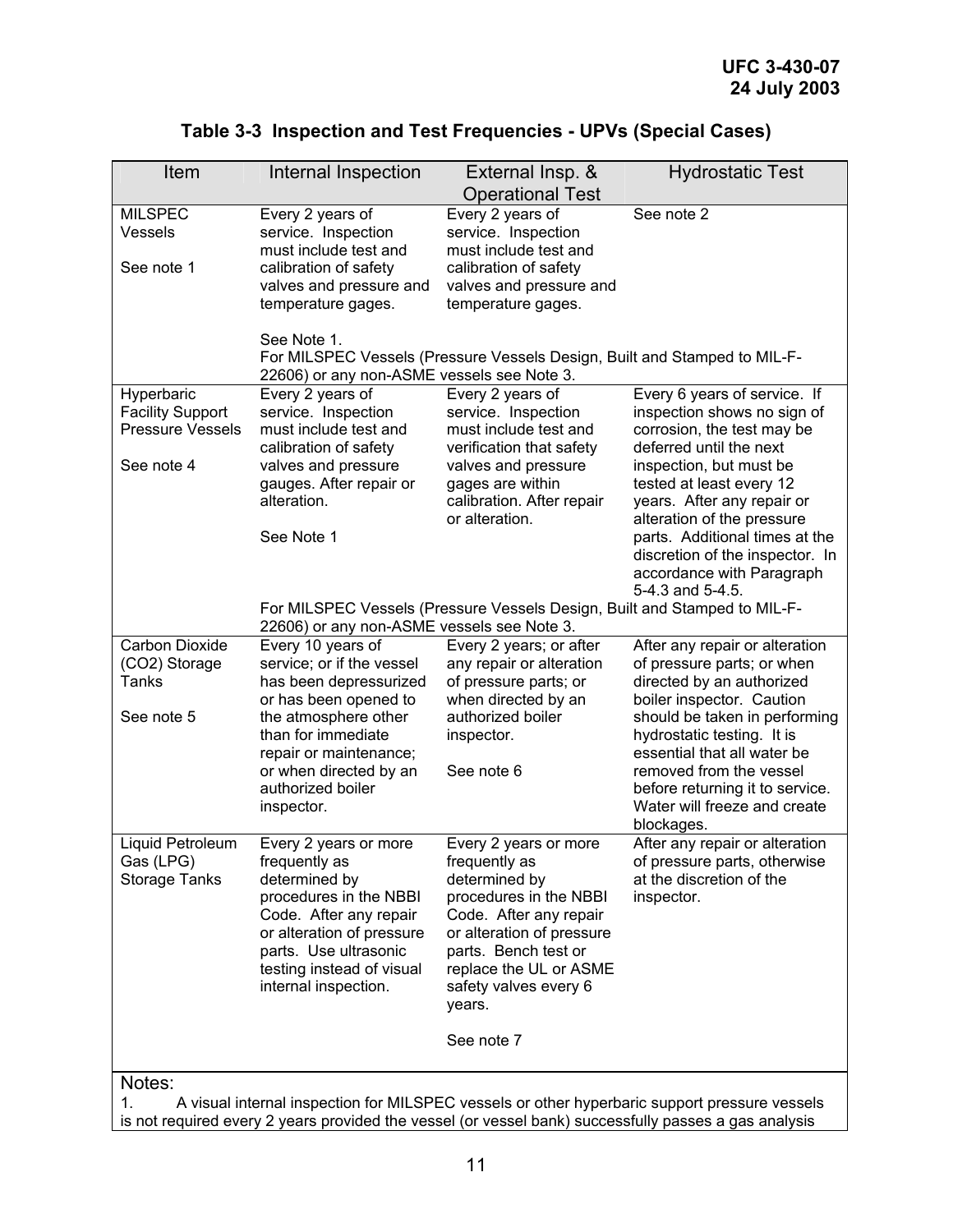with oil mist plus particulate matter concentration equal to or less than 5 milligrams per cubic meter and dewpoint equal to or colder than -40°C (-40°F); and an ultrasonic thickness measurement check in accordance with Paragraph 5-4.2. The maximum acceptable interval between visual inspections is 12 years.

2. At intervals indicated in *Naval Ship's Technical Manual* S9086-SY-STM-010, Chapter 551, vessels will be required to be tested according to "551-1.14.1". The flask(s) requiring re-certification is to be tested by Ultrasonic (UT) testing or Acoustic Emission (AE) testing. Hydrostatic testing is being eliminated because it does not provide data on flask wall cracking which has been determined to be the primary failure mode."

3. Activities may elect to prepare and inspect MILSPEC vessels using NAVSEASYSCOM boiler inspectors according to *Naval Ship's Technical Manual* S9086-SY-STM-010, Chapter 551, *Compressed Air Plants and Systems.* However, if NAVSEASYSCOM boiler inspectors are used they will be required to perform internal and external inspections as explained above every 2 years (as opposed to the 6-20 year re-certification intervals allowed in *Naval Ship's Technical Manual* S9086-SY-STM-010, Chapter 551). A pressure vessel that is neither MILSPEC nor ASME code may only be certified when design drawings and engineering calculations from the manufacturer are available to the inspector to positively determine whether the vessel is safe to operate. The inspector may ask for proof of the manufacturer's quality control procedures and tests prior to issuing a certificate of safety.

4. For hyperbaric facility support pressure vessels, the test pressure is to be in accordance with the nationally accepted standard to which the pressure vessel was constructed. For example, ASME BPVC Section VIII 1 or 2.

5. CO<sub>2</sub> supplier or  $CO<sub>2</sub>$  tank manufacturer representatives familiar with safety inspections of  $CO<sub>2</sub>$ tanks will perform the CO<sub>2</sub> tank inspections with a NAVFACENGCOM inspector present. All CO<sub>2</sub> suppliers or  $CO<sub>2</sub>$  tank manufacturer personnel must be approved by the respective NAVFAC Senior Boiler Inspector prior to performing any inspections. We recommend inspectors familiarize themselves with current versions of Compressed Gas Association (CGA) G-6.1-2002, *Standard for Insulated Carbon Dioxide Systems at Consumer Sites*, and CGA G-6.7-1996, *Safe Handing of Liquid Carbon Dioxide Containers That Have Lost Pressure*.

6. Inspection must include testing of relief valves by an ASME Repair Facility Holding a "VR" stamp or replacement with new ASME stamped valves. Also required is calibration of all pressure and temperature gages. Note: The external inspection should be limited to the visible portions of the system, including the vessel and appurtenances such as pressure relief devices, the piping system, and hose lines. Initial inspections may require adding an isolation valve between the vessel and relief valve. The mandatory isolation valve requirements are listed in the ASME *Boiler and Pressure Vessel Code*, Section VIII, Division I, Appendix M, Paragraph M-5.

| <b>Tank Surface</b> | Flow Rate m <sup>3</sup> /sec | <b>Tank Surface</b> | Flow Rate m <sup>3</sup> /sec |
|---------------------|-------------------------------|---------------------|-------------------------------|
| 1.9 (20) or less    | 0.295(626)                    | 23.23 (250)         | 2.341 (4960)                  |
| 2.32(25)            | 0.354(751)                    | 27.87 (300)         | 2.718 (5760)                  |
| 2.79(30)            | 0.412(872)                    | 32.52 (350)         | 3.087 (6540)                  |
| 3.25(35)            | 0.467(990)                    | 37.16 (400)         | 3.445 (7300)                  |
| 3.71(40)            | 0.519(1100)                   | 41.81 (450)         | 3.794 (8040)                  |
| 4.18(45)            | 0.576(1220)                   | 46.45 (500)         | 4.134 (8760)                  |
| 4.65(50)            | 0.628(1330)                   | 51.10 (550)         | 4.469 (9470)                  |
| 5.11(55)            | 0.675(1430)                   | 55.74 (600)         | 4.800 (10170)                 |
| 5.57(60)            | 0.727(1540)                   | 60.39 (650)         | 5.125 (10860)                 |
| 6.04(65)            | 0.774(1640)                   | 65.03 (700)         | 5.451 (11550)                 |
| 6.50(70)            | 0.826(1750)                   | 69.68 (750)         | 5.767 (12220)                 |
| 6.97(75)            | 0.873(1850)                   | 74.32 (800)         | 6.079 (12880)                 |
| 7.43(80)            | 0.920(1950)                   | 78.97 (850)         | 6.390 (13540)                 |
| 7.90(85)            | 0.967(2050)                   | 83.61 (900)         | 6.697 (14190)                 |
| 8.36(90)            | 1.015 (2150)                  | 88.26 (950)         | 6.999 (14830)                 |

7. The minimum required rate of safety valve discharge for aboveground LPG tanks is to be in accordance with the following table: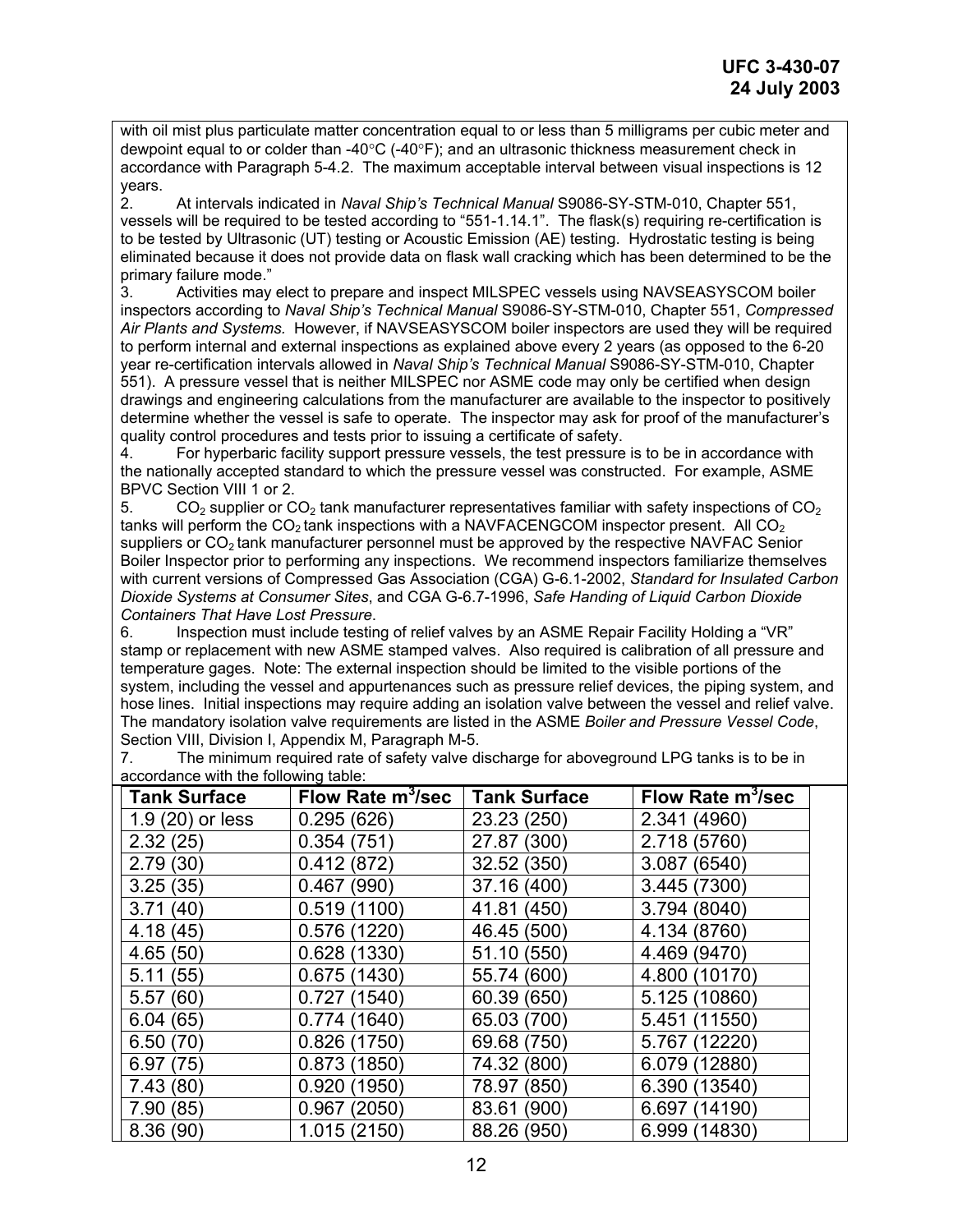# **UFC 3-430-07 24 July 2003**

| 8.36(90)    | 1.015 (2150) | 88.26 (950)   | 6.999 (14830)  |  |
|-------------|--------------|---------------|----------------|--|
| 8.83(95)    | 1.057 (2240) | 92.90 (1000)  | 7.301 (15470)  |  |
| 9.29(100)   | 1.104 (2340) | 97.55 (1050)  | 7.598 (16100)  |  |
| 9.75(105)   | 1.152 (2440) | 102.19 (1100) | 7.891 (16720)  |  |
| 10.22 (110) | 1.194 (2530) | 106.84 (1150) | 8.188 (17350)  |  |
| 10.68 (115) | 1.241 (2630) | 111.48 (1200) | 8.476 (17960)  |  |
| 11.15 (120) | 1.284 (2720) | 116.13 (1250) | 8.764 (18570)  |  |
| 11.61 (125) | 1.326 (2810) | 120.77 (1300) | 9.052 (19180)  |  |
| 12.08 (130) | 1.369 (2900) | 125.42 (1350) | 9.335 (19780)  |  |
| 12.54 (135) | 1.411 (2990) | 130.06 (1400) | 9.618 (20380)  |  |
| 13.01 (140) | 1.454 (3080) | 134.71 (1450) | 9.901 (20980)  |  |
| 13.47 (145) | 1.496 (3170) | 139.35 (1500) | 10.180 (21570) |  |
| 13.94 (150) | 1.539 (3260) | 144.00 (1550) | 10.458 (22160) |  |
| 14.40 (155) | 1.581 (3350) | 148.64 (1600) | 10.732 (22740) |  |
| 14.86 (160) | 1.623 (3440) | 153.29 (1650) | 11.006 (23320) |  |
| 15.33 (165) | 1.666 (3530) | 157.94 (1700) | 11.280 (23900) |  |
| 15.79 (170) | 1.708 (3620) | 162.58 (1750) | 11.549 (24470) |  |
| 16.26 (175) | 1.746 (3700) | 167.23 (1800) | 11.822 (25050) |  |
| 16.72 (180) | 1.789 (3790) | 171.87 (1850) | 12.091 (25620) |  |
| 17.19 (185) | 1.831 (3880) | 176.52 (1900) | 12.356 (26180) |  |
| 17.65 (190) | 1.869 (3960) | 181.16 (1950) | 12.625 (26750) |  |
| 18.11 (195) | 1.911 (4050) | 185.81 (2000) | 12.889 (27310) |  |
| 18.58 (200) | 1.949 (4130) |               |                |  |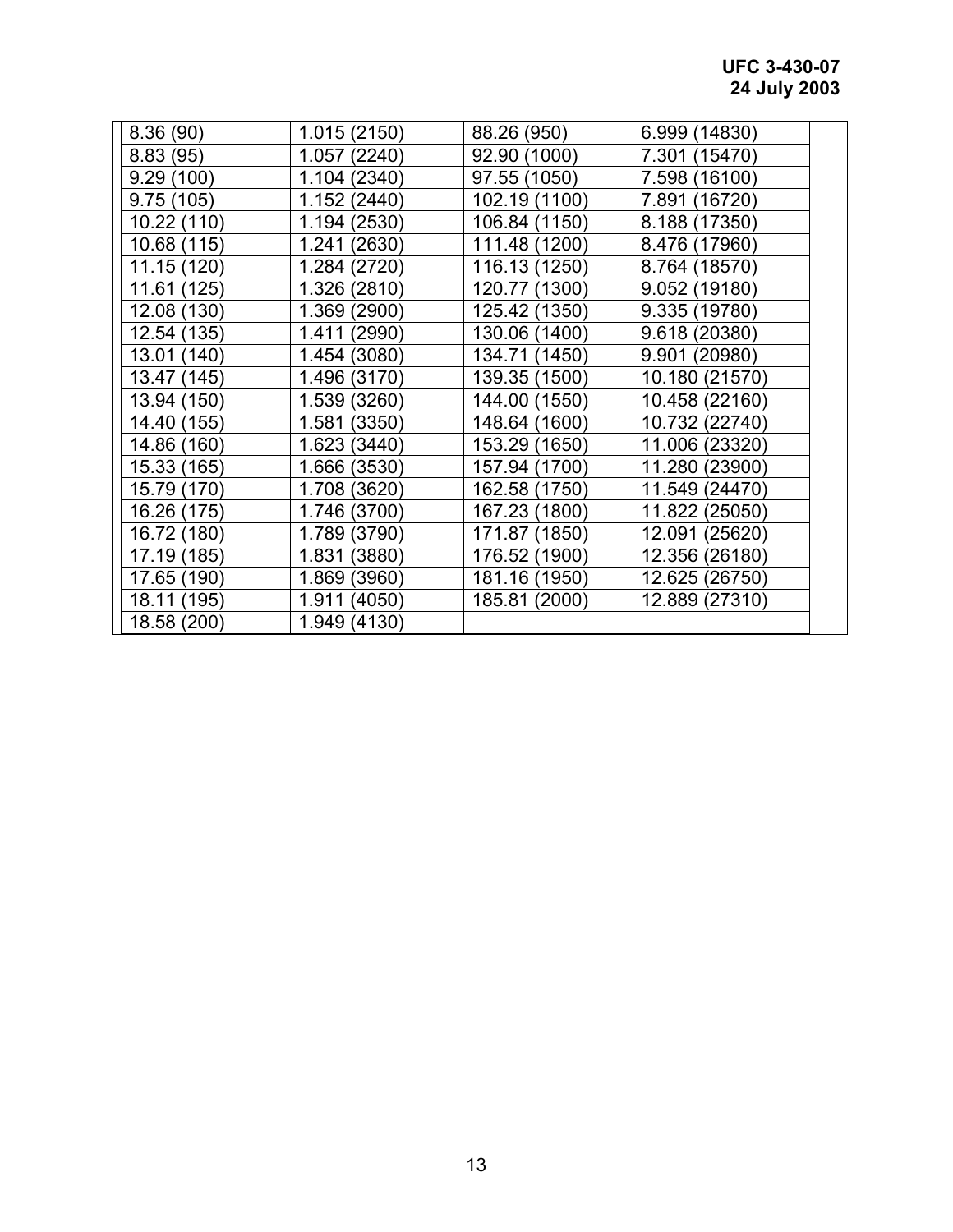### **Table 3-4 Inspection and Test Frequencies - Deaerators**

| Item              | Internal Inspection &<br><b>Operational Test</b>                                                                                                                                                                                                                                                   | <b>External</b><br>Inspection                                                | <b>Hydrostatic Test</b>                                                                                                                                    |
|-------------------|----------------------------------------------------------------------------------------------------------------------------------------------------------------------------------------------------------------------------------------------------------------------------------------------------|------------------------------------------------------------------------------|------------------------------------------------------------------------------------------------------------------------------------------------------------|
| <b>Deaerators</b> | Every 6 years. After any<br>repair or alteration of<br>pressure parts. Inspection<br>must include test and<br>calibration of safety valves<br>and pressure and<br>temperature gages.<br>Inspection must include test<br>and calibration of safety<br>valves and pressure and<br>temperature gages. | Every 2 years.<br>After any<br>repair or<br>alteration of<br>pressure parts. | Tightness test every 6 years.<br>Strength test after repair or<br>alteration of pressure parts.<br>Additional times at the<br>discretion of the inspector. |
| Notes:            |                                                                                                                                                                                                                                                                                                    |                                                                              |                                                                                                                                                            |

Notes:

1. In addition to the safety inspection, the operators of the vessel should periodically examine and test the deaerators for proper operation. Improperly operating deaerators result in excessive corrosion and cracking. The key to satisfactory operation is proper water treatment.

2. Scheduling of deaerator inspection at many facilities requires scheduled downtime for many heating and power plants. The activity should prepare to hire a company specializing in deaerator evaluations to determine if the vessel is repairable if cracking or excessive corrosion is found during the visual inspection. Options to lease deaerators prior to the inspection should be considered.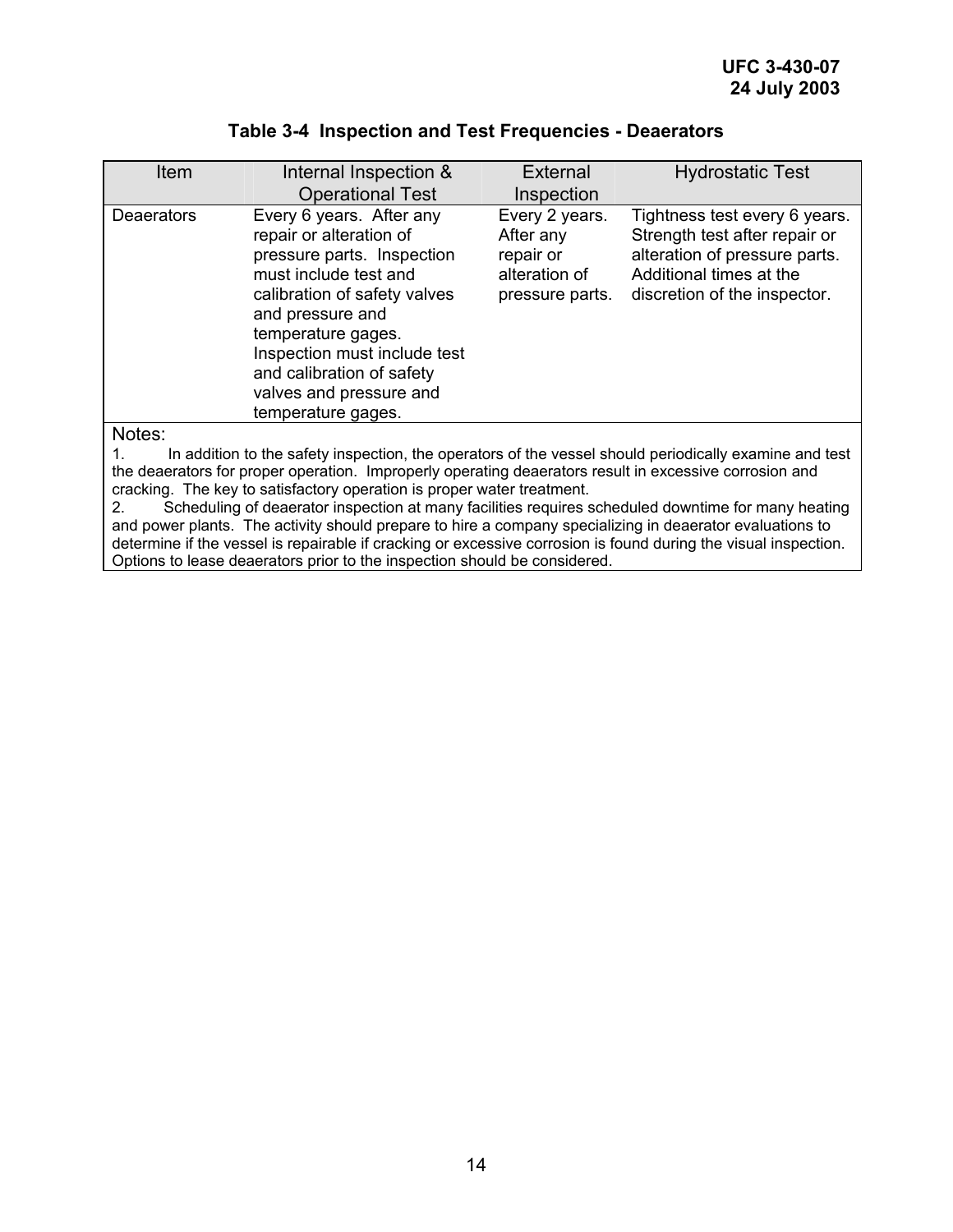#### **BOILER INSPECTIONS**

4-1 **GUIDANCE**. The activity operating and maintaining the boiler provides all material and labor necessary to prepare the boilers for inspection in accordance with this UFC and the NBBI Code. The activity assists the inspector as required during the inspections. Exception to this policy occurs when the operation and maintenance of a boiler is under the cognizance of a contractor. In this case, the contractor provides material, labor, and assistance. Inspections of boilers located on Navy bases in foreign countries must comply with this UFC under the constraints of the Status Force Agreement in effect. Inspectors should not compromise safety issues, but should exercise restraint when interpreting the fine points of the ASME Code. Obtain further guidance on foreign inspections from the respective (East or West) NAVFAC Senior Boiler Inspector or the cognizant geographic EFD of the NAVFACENGCOM serving the activity.

4-2 **EXTERNAL INSPECTION OF BOILERS**. Perform external inspections of boilers in accordance with Part RB-3100, *External Inspections of Boilers*, of the *National Board Inspection Code*. Test safety devices as part of the external inspection. Perform final testing of safety valves of power boilers on the boiler to which the valve will be mounted. The operational tests and observations of Chapter 7 are considered to be part of the external inspection.

4-3 **INTERNAL INSPECTIONS OF BOILERS**. Perform internal inspections of boilers in accordance with Part RB-2020, *Internal Inspections of Boilers-Power and Heating*, of the *National Board Inspection Code*. Boiler inspectors have the authority to order that boiler metal samples and/or ultrasonic tests be taken for their examination to ascertain the actual condition of the pressure parts.

4-4 **BOILERS IN WET OR DRY LAY-UP**.In addition to the external and internal inspections required above, review the lay-up procedures being used to ensure that they conform to the requirements of Appendix D.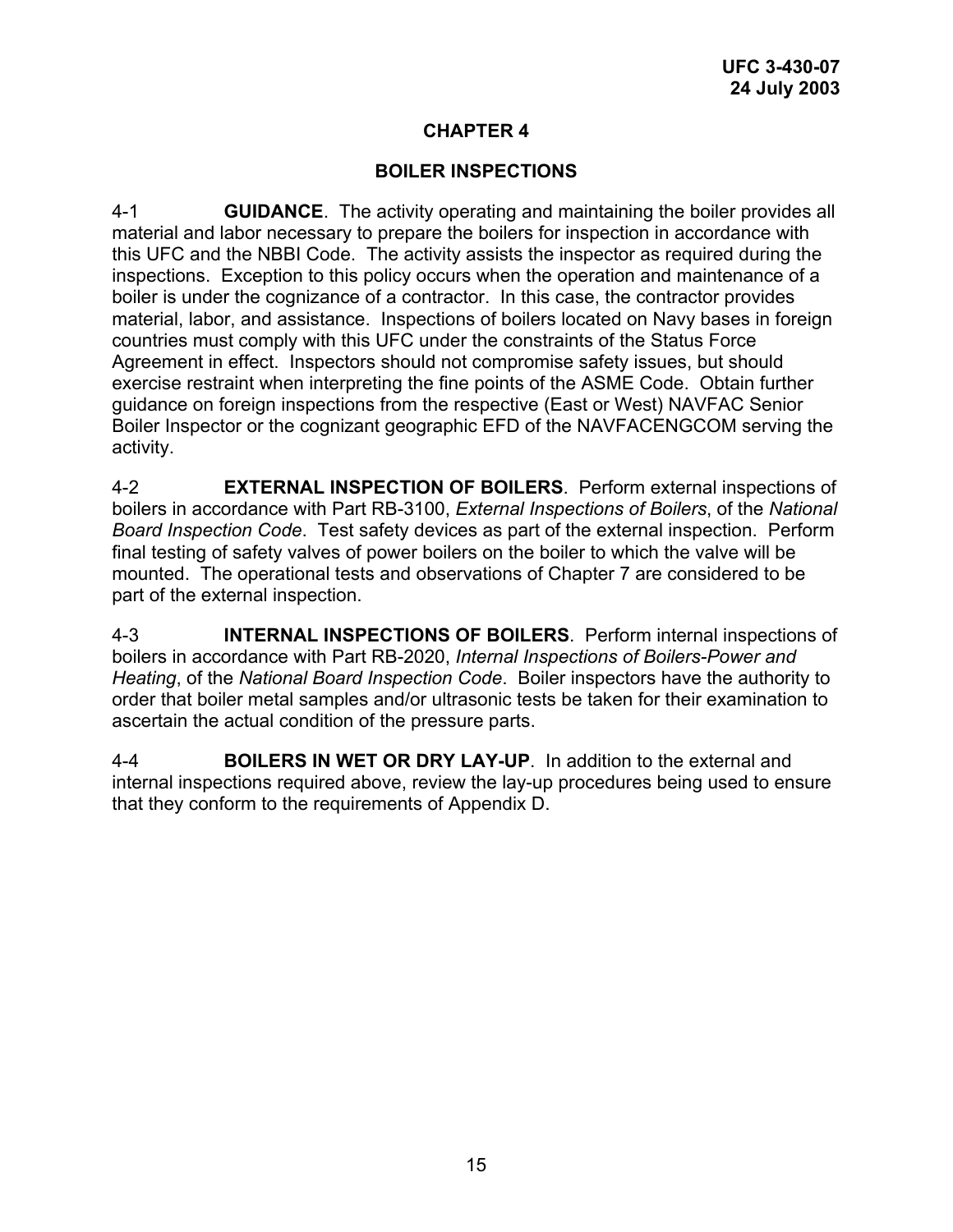### **UNFIRED PRESSURE VESSEL INSPECTIONS**

5-1 **GUIDANCE**. The activity operating and maintaining the pressure vessel provides all material and labor necessary to prepare the unfired pressure vessel for inspection in accordance with this UFC and the NBBI Code. The activity assists the inspector as required during the inspections. Exception to this policy occurs when the operation and maintenance of the pressure vessel is under the cognizance of a contractor. In this case, the contractor provides material, labor, and assistance. Inspections of pressure vessels located on Navy bases in foreign countries must comply with this UFC under the constraints of the Status Force Agreement in effect. Inspectors should not compromise safety issues, but should exercise restraint when interpreting the fine points of the ASME Code. Obtain further guidance on foreign inspections from the respective (East or West) NAVFAC Senior Boiler Inspector or the cognizant geographic EFD of the NAVFACENGCOM serving the activity.

5-2 **EXTERNAL INSPECTIONS OF UNFIRED PRESSURE VESSELS**. Perform external inspections of unfired pressure vessels in accordance with Part RB-3200, *Inspections of Pressure Vessels*, of the *National Board Inspection Code*.

5-3 **INTERNAL INSPECTIONS OF UNFIRED PRESSURE VESSELS**. Perform internal inspections of unfired pressure vessels in accordance with Part RB-2030, *Internal Inspections of Pressure Vessels*, of the *National Board Inspection Code*. Inspectors have the authority to order metal samples and/or ultrasonic tests for their examination to ascertain the actual condition of the vessel.

#### 5-4 **MILITARY SPECIFICATION (MILSPEC) AND HYPERBARIC FACILITY SUPPORT PRESSURE VESSELS**

5-4.1 **Internal and External Inspections**. Examine vessels in accordance with paragraphs 5-2 and 5-3. View internal surfaces using a borescope, if necessary, supplied by the activity or by another acceptable method. Record areas of wear, corrosion, abuse, and/or damage and attach to the inspection report.

5-4.2 **Ultrasonic Examination**. (Only for vessels constructed per military specifications, the ultrasonic examination procedures in *Naval Ship's Technical Manual* S9086-SY-STM-010, Chapter 551, 1.14.1.2 "Testing" may be used in lieu of the following.) Subject vessels to an ultrasonic thickness measurement check. The activity performs the checks while the inspector observes. Make the checks at the point of tangency between the cylinder and the end heads. Take measurements at 50.8 mm (2 inch) intervals around the circumference of the vessel. Take measurements on a line along the head from the point of tangency, across the end of the head to the far point of tangency; take measurements along a similar line at right angles to the first at the end of the head. Take lines of measurement at each end of the vessel. Arrange the lines so that the vessels low point, where water may collect and corrosion may form, is measured. Take measurements every 2 years. Ultrasonic measurement points for vessel configurations other than spherical or cylindrical must be approved by the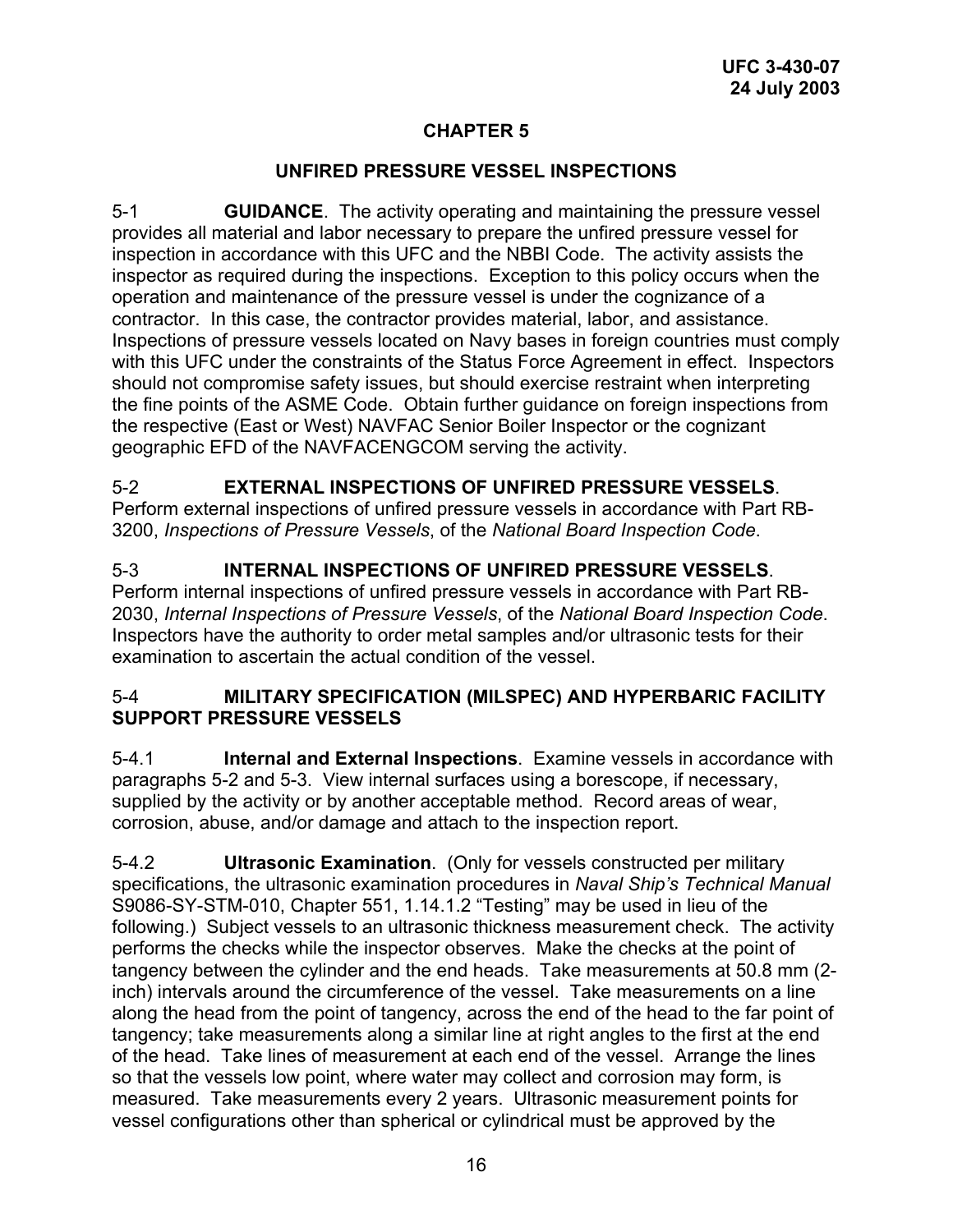inspector. The lines and points of measurement will be identical at each inspection. The activity will maintain measurement records. The vessel will not be derated nor certified if the measured thickness is less than that prescribed by the standard by which it was constructed, for example, ASME Section VIII, Division I, ASME Section VIII, Division 2, or Military Specification MIL-F-22606C, *Flask Compressed Gas and End Plugs for Air, Oxygen, and Nitrogen* (SHIPS).

5-4.3 **Examination of High Stress Areas**. For hyperbaric Facility Support Pressure Vessels a liquid dye penetrant of magnetic particle examination or other methods authorized by the Hyperbaric Facility Pressure Vessel Inspection and System Certification Board must be performed on all areas of high stress concentration such as nozzles, welds, plugs, threads, etc. before each strength test. The purpose of the test is to identify any defects that have occurred as a result of high or cyclic stresses.

5-4.4 **Variations**. Address requests for variations in the inspection and testing procedures for MILSPEC pressure vessels to the NAVFACENGCOM Boiler Inspection Certification Board with a copy to the respective (East or West) NAVFAC Senior Boiler Inspector. If the vessel is used for Hyperbaric Facility Support*,* address variations to the Hyperbaric Facility Pressure Vessel Inspection and System Certification Board, located at Naval Facilities Engineering Service Center, East Coast Detachment, with a copy to the respective NAVFAC Senior Boiler Inspector. Appendix B depicts the relative position of the Boiler Inspection Certification Board in the NAVFACENGCOM boiler and pressure vessel inspection quality assurance organization.

5-5 **DEAERATORS**. The purpose of a deaerating heater (deaerator) is to remove non-condensable gases and dissolved oxygen from the feedwater. A properly operating deaerator will have no more than 10 ppb (parts per billion)  $O<sub>2</sub>$  in the outlet water. Deaerators are subject to thermal cycling and corrosion. Proper operation of deaerators is extremely important because of their critical function in protecting the boiler system from corrosion. Catastrophic failure of deaerators is usually attributable to cracks forming longitudinally and transversely to the heat affected zones of the welds. Deaerators are potentially a great danger because of their location at the top of the heating or power plant. To ensure deaerators provide safe reliable service, they require periodic visual inspections of their internal and external surfaces. If visual inspection reveals cracking, then a company specializing in deaerator inspection must perform an ultrasonic examination of the entire vessel and wet fluorescent magnetic particle examinations of the heat affected zones of the welds, prior to certification, to determine if continued operation of the vessel is safe. Subject repairs to post-weld heat treatment and hydrostatic testing prior to certification.

5-6 **LIQUID PETROLEUM GAS (LPG) TANKS**. Non-mandatory guidelines may be found in the *National Board Inspection Code*, Appendix H, "Recommended Guide for the Inspection of Pressure Vessels in LP Gas Service."

5-6.1 **External Inspection**. Examine LPG (propane, butane, etc.) tanks in accordance with paragraph 5-2. Record areas of wear, corrosion, abuse, and/or damage and attach to the inspection report. Check capacity rating on safety relief valve nameplate for proper valve discharge.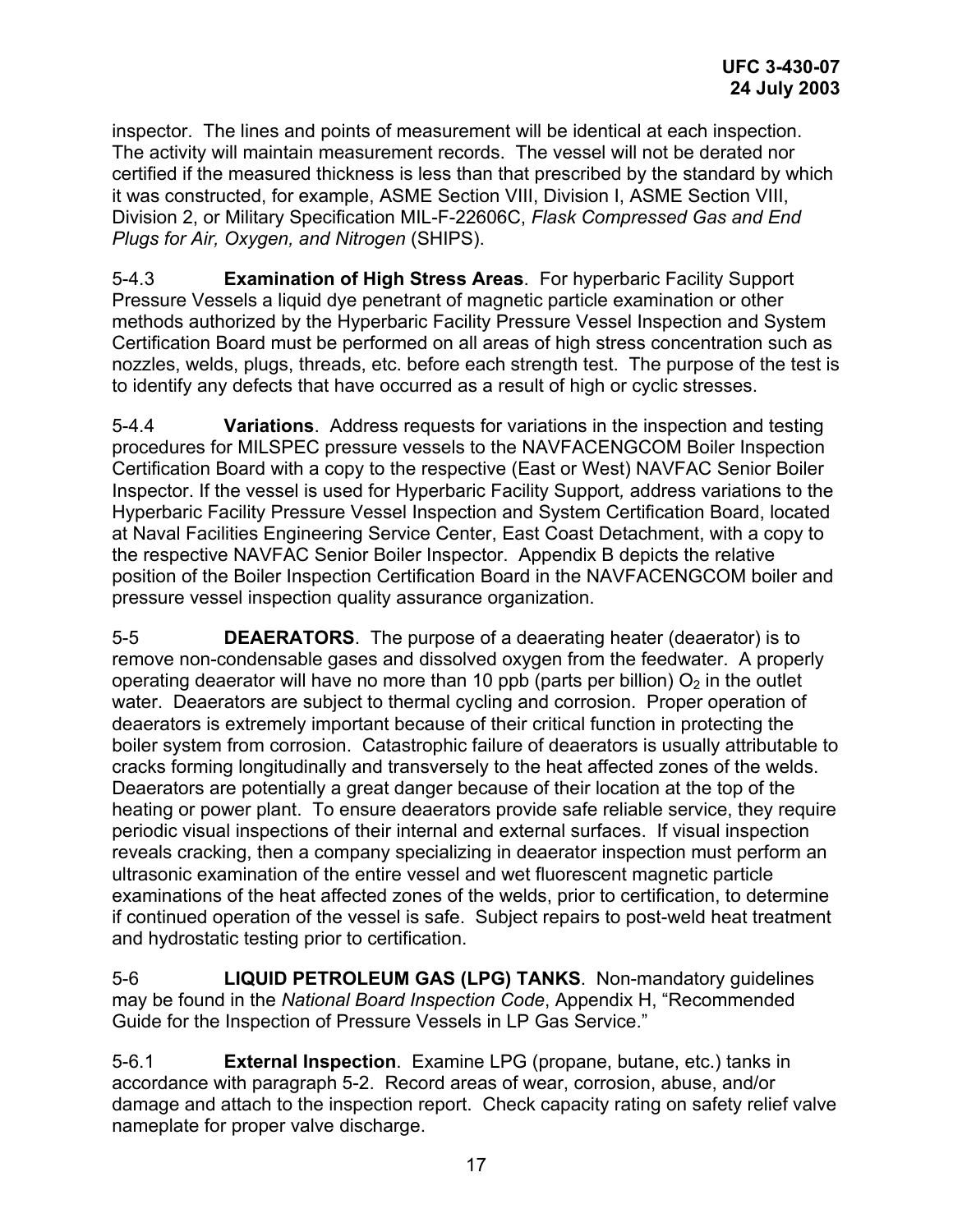5-6.2 **Internal Inspection**. These tanks contain a non-corrosive liquid, and have virtually no internal corrosion. Inspect vessels by means of an ultrasonic thickness measurement check.

5-6.3 **Hydrostatic Test**. Perform hydrostatic tests after any repair or alteration of pressure parts (additional times are at the discretion of the inspector). Prior to performing a hydrostatic test, verify support structure is adequate to support the weight of the hydrostatic liquid. If a hydrostatic test is not possible, request approval for a pneumatic test from the NAVFAC Boiler Inspection Certification Board.

5-6.4 **Safety Relief Valves**. Fit LPG tanks with ASME Division VIII Section 1 certified, or Underwriters Laboratories UL 132 stamped, spring-loaded safety relief valves. Do not fit safety relief valves for LPG service with lifting devices. Replace, or bench test safety relief valves every 6 years of service. This will be done by a company authorized to perform such tests on either ASME or UL safety valves.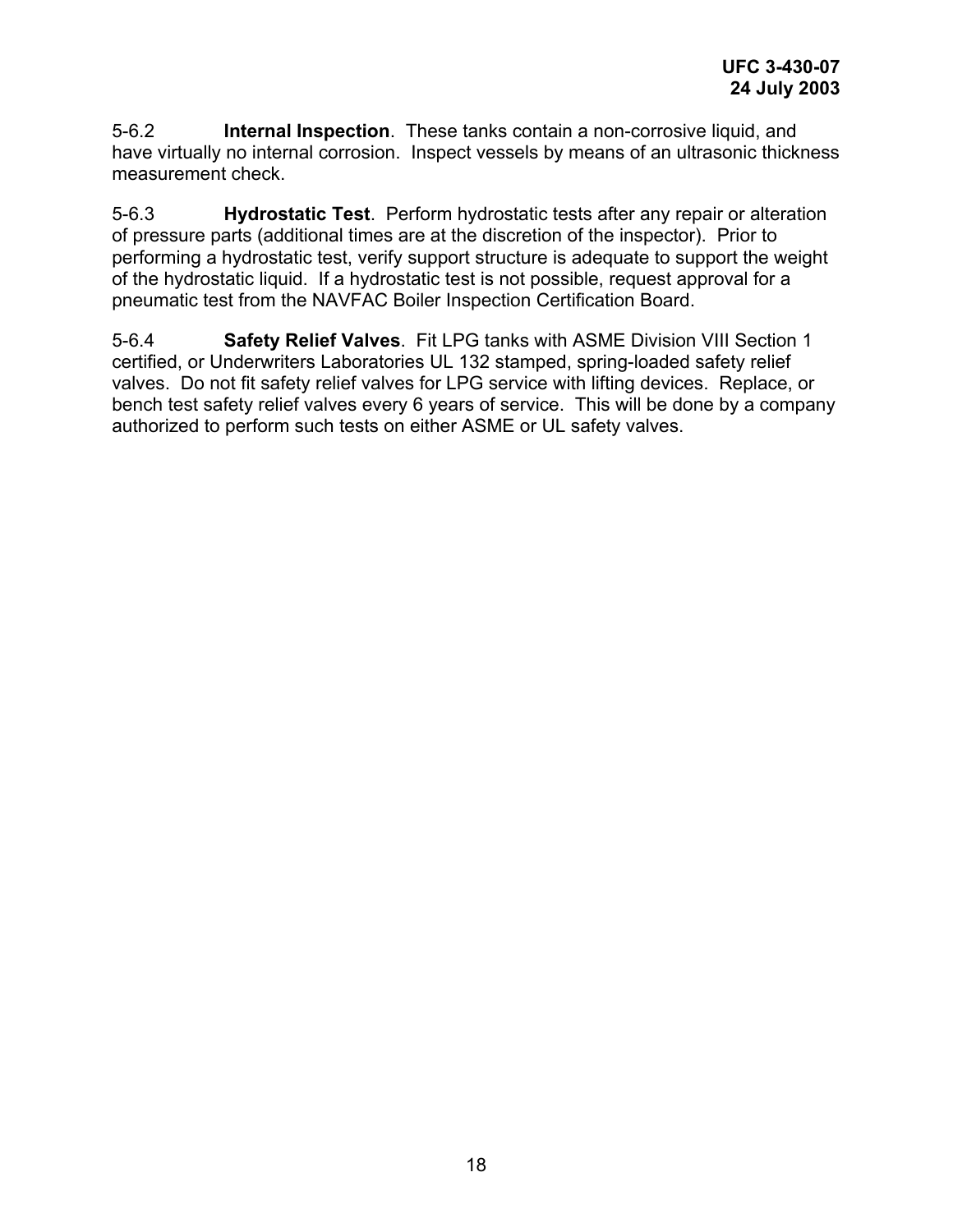### **PRESSURE TESTS**

6-1 **HYDROSTATIC TESTS**. Make hydrostatic tests in accordance with the paragraphs below and the *National Board Inspection Code*, Part RB-3140 *Evidence of Leakage* for boilers, and Part RB-3234 *Pressure Testing* for unfired pressure vessels.

6-1.1 **Strength Test Pressure**. Base strength tests on the maximum allowable working pressure (MAWP) of the boiler or pressure vessel as marked or as recalculated as a result of previous tests. All boilers and unfired pressure vessels covered by ASME Section I or Section VIII, Division 1 subjected to internal pressure will be tested hydrostatically at a pressure of 1-1/2 times the highest safety valve popping pressure or 1-1/2 times the MAWP, whichever is less. Unfired pressure vessels constructed by the standards of ASME Section VIII, Division 2 subjected to internal pressure will be tested hydrostatically at a pressure of 1-1/4 times the highest safety valve popping pressure or 1-1/4 times the MAWP, whichever is less. Exceptions follow:

- Vessels not capable of supporting the weight of liquids (see Chapter 10, MAWP and paragraph 6-2, Pneumatic Tests).
- Vessels not readily dried that are to be used in services where traces of the testing liquid cannot be tolerated (see Paragraph 6-2, Pneumatic Tests).
- The test pressure for enameled vessels will be at least equal to, but need not exceed, the maximum allowable working pressure marked on the vessel.
- The test pressure for glass-lined vessels will not exceed the maximum allowable working pressure.
- The test pressure for cast iron vessels will be 2 times the maximum allowable working pressure for maximum allowable working gage pressures greater than 206.84 kPa (30 psig) and 2-1/2 times the maximum allowable working pressure but not to exceed 413.69 kPa (gage pressure) (60 psig) for maximum allowable working gage pressures under 206.84 kPa (30 psig.)
- The test gage pressure for vessels and piping in high-pressure air systems (20684.27 kPa (3,000 psig and over)) will not exceed 1-1/2 times the maximum allowable working pressure of the system.

6-1.1.1 **Vacuum Vessels**.Single-wall vessels designed for a vacuum or partial vacuum only, and chambers of multi-chamber vessels designed for vacuum or partial vacuum only, need not be subjected to a hydrostatic test.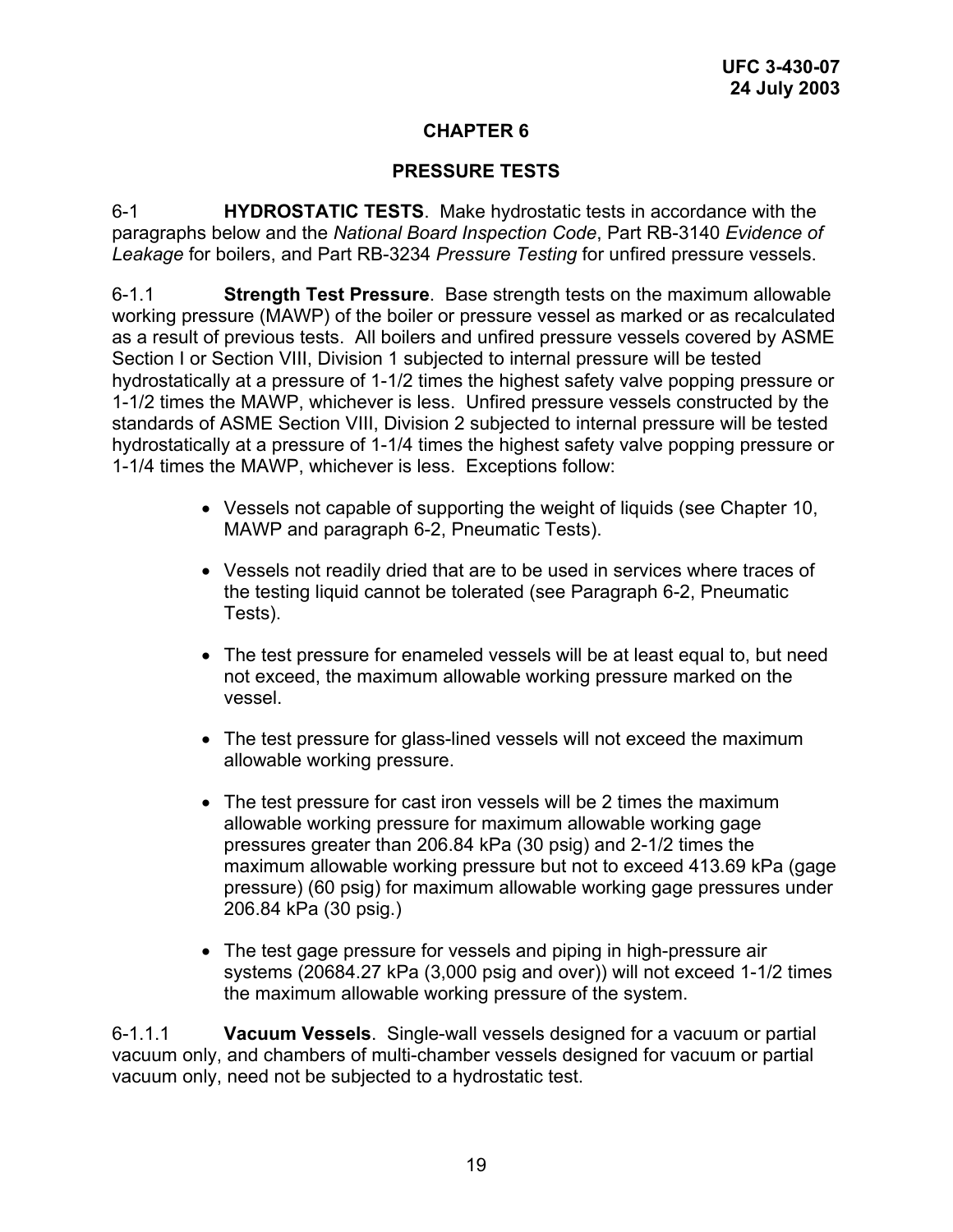6-1.1.2 **Special Combination Units**.Test special combination units so that each pressure chamber (vessel) receives the required hydrostatic test without pressure in the others.

6-1.1.3 **Hydrostatic Tests with Fluids Other than Water**. Test procedures for fluids other than water must be approved by the NAVFACENGCOM Boiler Inspection Certification Board.

6-1.2 **Tightness Test Pressure**. Perform the tightness test pressure at above the normal operating pressure, but not exceeding the lowest safety valve set pressure. Safety valves may be blocked or gagged for this test.

### 6-1.3 **Precautions**

- Direct connection of the boiler to the water system is prohibited, where an approved back-flow prevention device is not installed, to prevent contamination of the potable water system.
- Provide a power-driven or hand pump for application of the test pressure if the boiler feed pump will not deliver the test pressure. The test pump will be provided by the activity or its utilities contractor and operated and inspected to ensure that it is in proper working condition prior to connecting it to the boiler or the vessel.

6-1.4 **Possible Deformation**. If any indications of probable permanent deformation are observed, cease the test until the weak parts have been properly strengthened. If necessary repairs are not practicable, apply a new test, progressing up to 20 psi less than the pressure at which the preceding test ceased. If the test is successful, make the new maximum allowable working pressure two-thirds of the test pressure, and reset or replace the safety valves in accordance with the new maximum allowable working pressure.

6-1.5 **Hold Pressure**. For all boilers, UPVs and heat exchangers, pressure should not drop more than 10 percent within 15 minutes. If the pressure drop exceeds 10 percent, repair leaks and repeat the test. If the pressure drop is within 10 percent and inspection does not reveal leaks in the pressure parts, assume that the leaks are through the isolation valves, manholes, and handholes.

6-1.6 **Inspection Under Pressure**. Inspect all joints and connections for leaks or other defects while the vessel is under pressure. The pressure held during this inspection need not necessarily be equal to the hydrostatic test pressure, but will not be less than two-thirds of the hydrostatic pressure. Where the test pressure exceeds the MAWP of the item, the test pressure must be reduced to the MAWP for close examination by the inspector.

6-1.7 **Permanent Deformation**. Where permanent deformation of the unfired pressure vessel shell or heads, or of the boiler shell or drum has occurred, whether as a result of hydrostatic pressure tests or from normal operating pressures, make repairs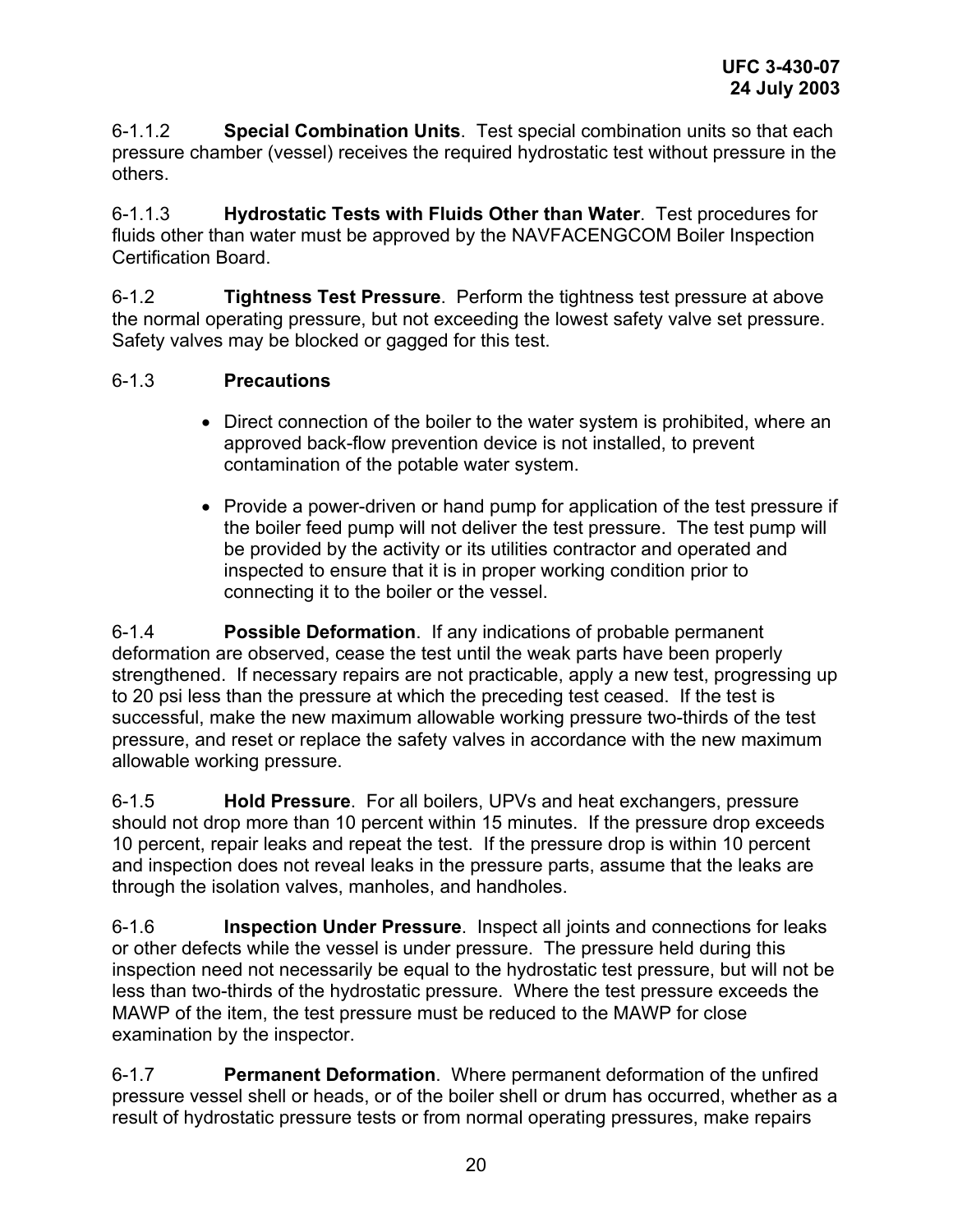only after it has first been definitely determined that such repairs are practicable and economical. After approved repairs of this nature have been completed, recalculate the maximum allowable working pressure of the vessel or boiler according to the requirements of Chapter 10. Prior to returning the vessel or boiler to service, perform a hydrostatic test, based on the recalculated maximum allowable working pressure.

6-1.8 **Gaskets**. Replace manhole and handhole gaskets after performing the hydrostatic strength test unless a non-compressible metal gasket is used.

6-2 **PNEUMATIC TESTS**.Perform a pneumatic test only in extreme cases, when a hydrostatic test is not permissible. Do not perform pneumatic tests without the written approval of the NAVFACENGCOM Boiler Inspection Certification Board. This approval can be granted by submitting a request in writing to NAVFACENGCOM via the respective NAVFAC Senior Boiler Inspector. Include the proposed pneumatic test procedures for each particular test in the request. Pneumatic test procedures for each particular test are in UG-100 for Section VIII Division 1 vessels, and in Article T-4 for Section VIII Division 2 vessels. The pneumatic test pressure will be 1.25 times the MAWP for Division 1 vessels and 1.15 times the MAWP for Division 2 vessels. A pneumatic test may be used in lieu of the hydrostatic test prescribed in paragraph 6-1 of this Chapter, with NAVFACENGCOM approval as follows:

- For vessels that are so designed and/or supported that they cannot safely be filled with water.
- For vessels not readily dried that are to be used in services where traces of the testing liquid cannot be tolerated and the parts of which have, where possible, been previously tested by hydrostatic test pressure.

### 6-3 **PRESSURE TEST RESULTS**

6-3.1 **Yielding During Test**. If yielding occurs, and examination shows the vessel is in satisfactory condition, establish the MAWP as 50 percent of the pressure at yielding.

6-3.2 **No Yielding During Test**. If yielding does not occur, increase the pressure step by step until the required test pressure has been reached. Then hold the pressure for a sufficient time to permit inspection of the vessel for leaks or signs of failure.

6-3.3 **Inspection Under Pressure**. If permanent deformation occurs, replace or repair the vessel. If permanent deformation occurs in a vessel not constructed to the ASME *Boiler and Pressure Vessel Code*, drill and discard the vessel.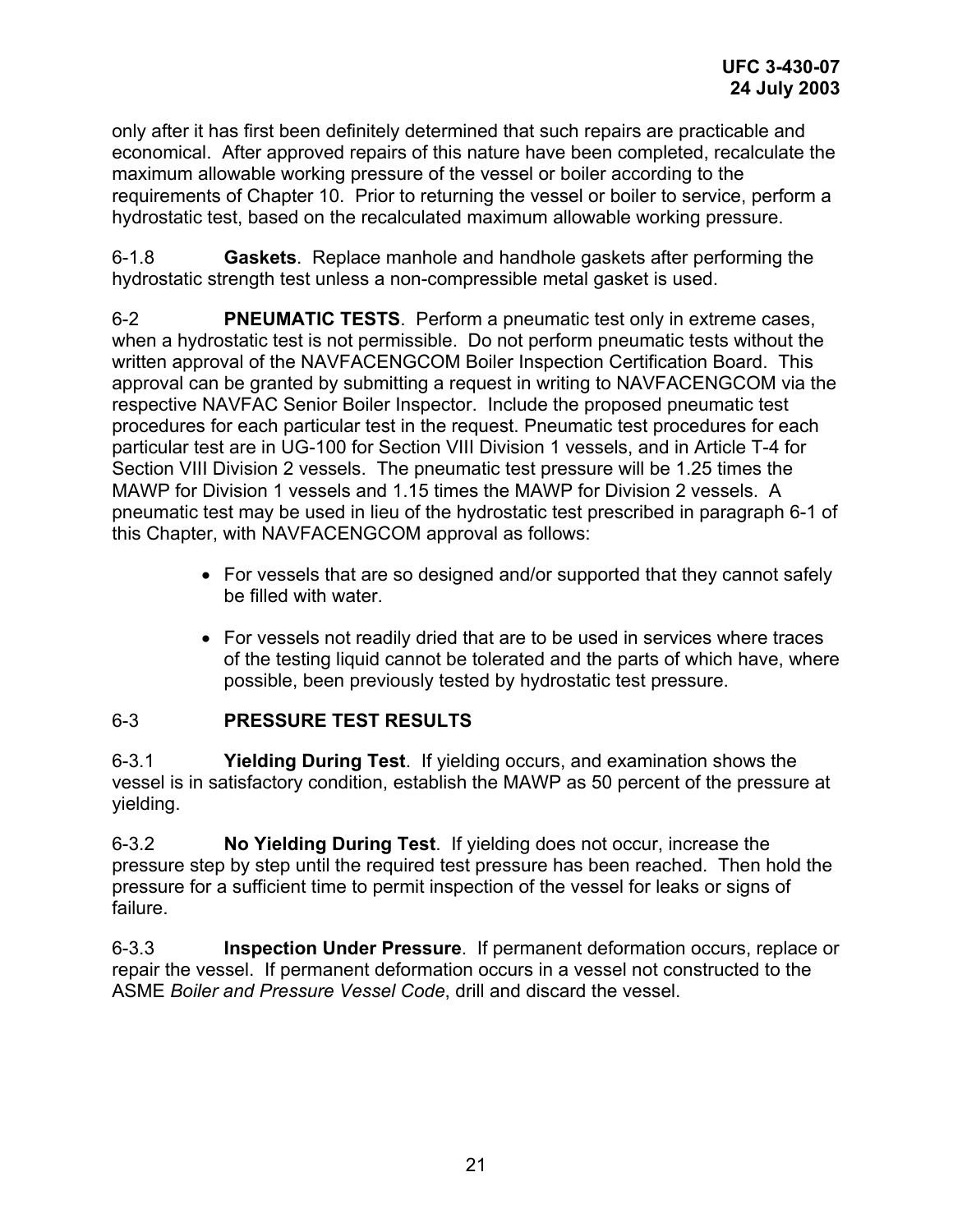### **OPERATIONAL TESTS**

7-1 **GUIDANCE**.Following internal inspection, as part of the external inspection, bring the boiler or unfired pressure vessel up to operating pressure and temperature. Inspect, and cause to function under operating conditions, all automatically and manually operated control devices provided for controlling the operation and safety of the vessel, steam or water pressure, hot water temperature, combustion, and boiler water level. Inspect under operating conditions all associated valves and piping, pressure and temperature indicating devices, metering and recording devices, and all boiler auxiliaries. Boilers firing oil or gas without fully automatic or semiautomatic controls must have an EFD waiver to be certified. All combustion controls attached to the boiler regardless of the fuel being fired must be in good working order or the inspection certificate will be withheld. Inspections and tests of boilers may be made with the main steam or hot water distribution valves closed or open, as necessary, to fire the boiler and operate it under normal operating conditions. Testing the function of automatically or manually controlled devices and apparatus that may interfere with the distribution requirements should be done with the main steam or hot water distribution valves closed, as applicable.

7-1.1 **Purpose**. These additional inspections and tests allow the inspector to discover any inefficient or unsafe operation or maintenance of the vessel or of the boiler or its auxiliaries that may be evidenced under operating conditions.

7-1.2 **Conditions to be Reported**. Report all deficiencies requiring adjustment, repair, or replacement, and all conditions indicating excessive operating and maintenance cost. Withhold certificates until the deficiencies are corrected.

7-2 **FIRING EQUIPMENT**. Inspect, for any deficiency that may be evidenced under operating conditions, the operation of all firing equipment including oil burners, gas burners, fuel injectors, fuel igniters, coal stokers, and feeders, burner safety controls and other such equipment provided to introduce fuel into the boiler furnace and to ignite the fuel. All fuel leaks must be repaired before the certificate is issued.

7-3 **CONTROLS**.Inspect the operation of all controls directly associated with the operation and safety of the boiler for any defects preventing proper operation. These controls include such items as unloading valves, high-pressure cut-out devices, high temperature cut-out devices, low pressure cut-in devices, and burner safety controls. Inspect the operation of combustion controls, steam pressure controls, water temperature controls, and feedwater controls. Make sure that the ability of the combustion control and steam pressure control to maintain proper steam pressure (or water temperature in high temperature water installations) and air-fuel ratio is demonstrated throughout the capacity range of the boiler and the load swings encountered in the operation of larger boilers. Air-fuel ratio will be checked by the activity or the inspector by both  $CO<sub>2</sub>$  and  $O<sub>2</sub>$  measuring devices. CO will also be checked. Check fully-automatic boiler controls for the proper programming sequence and timing with respect to pre-purge, ignition, pilot proving, flame proving, and post-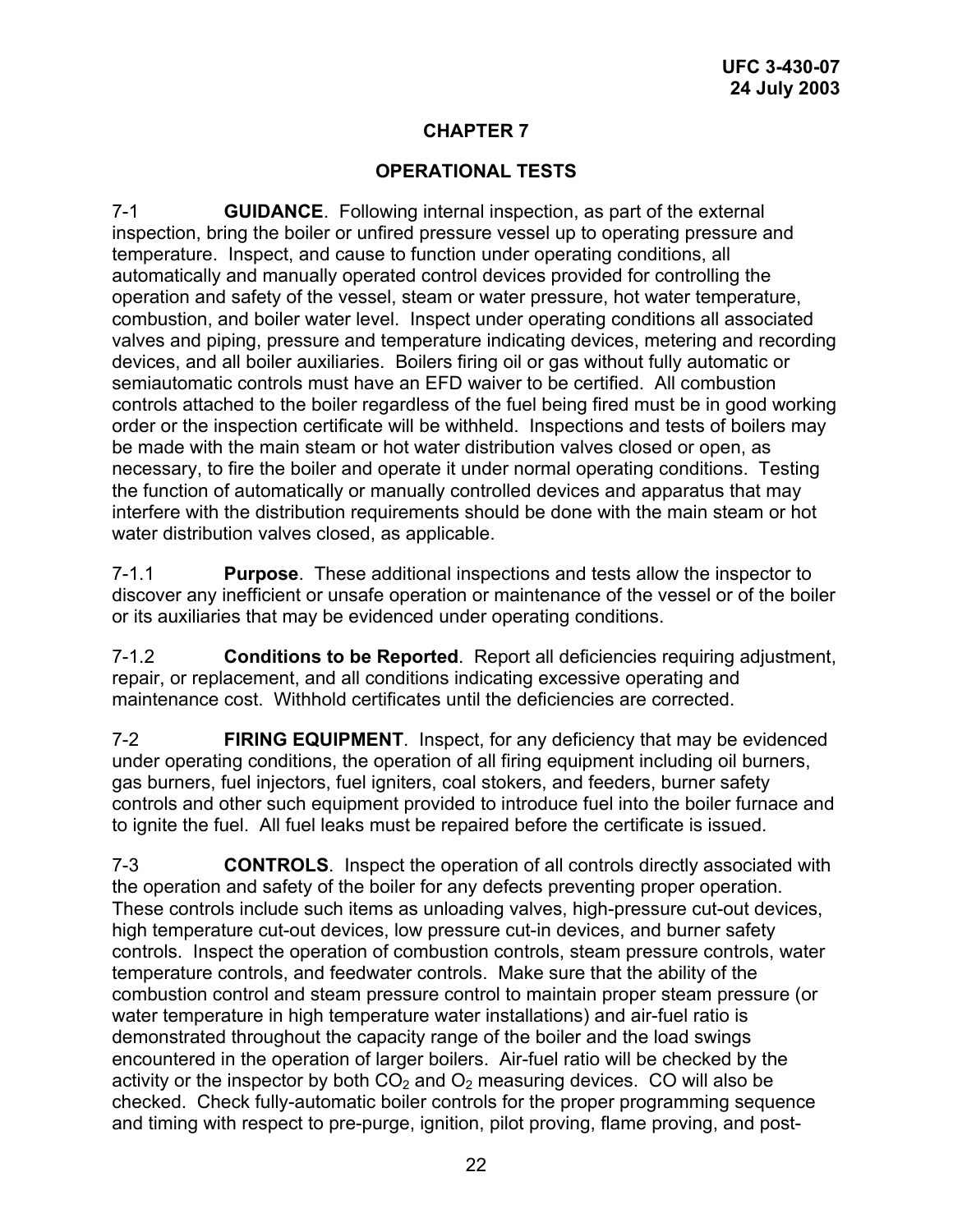purge periods. Check the operation of flame failure and combustion air failure devices to ensure that they properly shut off the supply of fuel; this should be done by simulating a flame failure (by manually shutting off the fuel or by other means) and by observing the operation of the controls, solenoid valves, diaphragm operated valves and so forth, which are to operate during a flame failure. The installation of the boiler and controls including the fuel train and the operation of automatic burner management systems must comply with the *National Fire Codes* (NFC), including NFPA 85, *Boiler and Combustible Systems Hazards Code*; and ASME CSD-1 in effect at the time of installation of the boiler. Inspect feedwater controls, and check the ability of the controls to maintain proper water level throughout the range of capacity with load swings. Check the operation of the low-water fuel cutoff and automatic water feeding devices by draining the float bowl, lowering the boiler water level, and performing the necessary steps to cause these devices to function to ensure that they operate properly.

7-4 **PIPING AND PIPING CONNECTIONS**.While the boiler (or vessel) is operating, examine all steam and water pipes, including connections to the water columns and all associated piping, for leaks. If any leaks are found, determine whether they are the result of excessive strains due to expansion, contraction, water hammer, or other causes. Look for undue vibration, particularly in piping connections to the boiler and the vessel. Where excessive vibration is found, examine connections and parts for a tendency to crystallize.

# 7-5 **DEVICES**

7-5.1 **Temperature Indicating Devices**. Observe all temperature indicating devices for indications of excessive temperatures, particularly during and immediately following the time when high load demands are made on the boiler and the vessel.

7-5.2 **Metering and Recording Devices**. While the boiler is operating under normal conditions, observe the operation of all metering and recording devices. When there is evidence that any such device is not functioning properly, it must be adjusted, repaired, or replaced as necessary.

# 7-6 **VALVES**

7-6.1 **Blow-Down Valves**. Test the freedom of each blow-down valve and its connections by opening the valve and blowing down the boiler for a few seconds. Determine whether the valve is excessively worn or otherwise defective, and whether there is evidence of restrictions in the valve or connected piping preventing proper blowdown of the boiler.

7-6.2 **Stop and Check Valves**. While the boiler (or vessel) is operating, inspect the operating condition of each stop and check valve where possible. Serious defects of externally controlled stop valves may be detected by operating the valve when it is under pressure. Similarly, defects in check valves may be detected by listening to the operation of the valve or by observing any excessive vibration of the valve as it operates under pressure.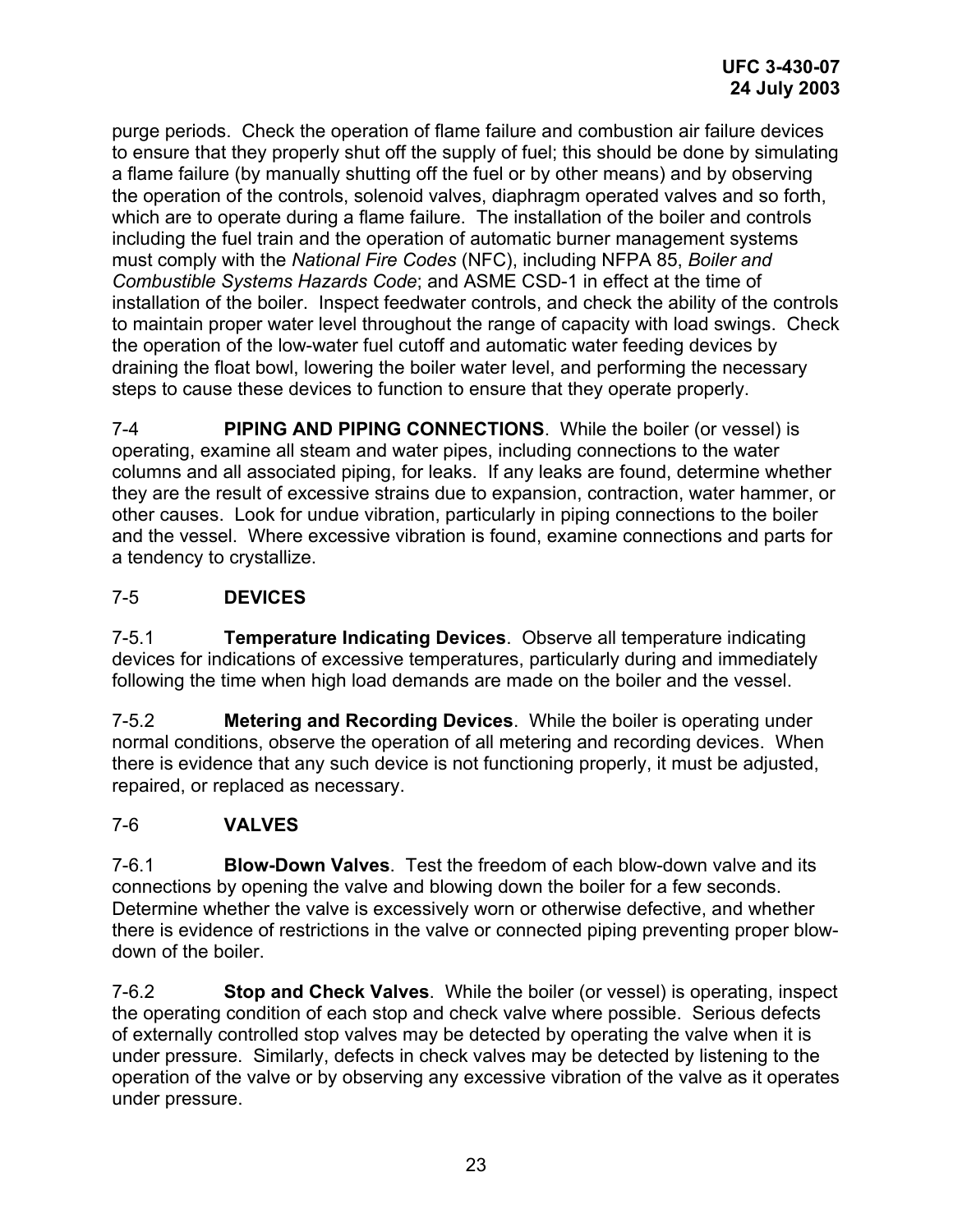7-6.3 **Pressure Reducing Valves**. While there is pressure on the system, open and then close the by-pass valve, as safety and operating conditions permit, and observe the fluctuation of the pressure gage pointer as an aid in determining possible defects in the operation of the pressure reducing valve or the pressure gage. Look for evidence that may indicate improper condition of the relief or safety valves provided for pressure reducing valves.

7-6.4 **Safety and Safety Relief Valves**. Inspect the valves for evidence of leaks and proper operation. Check the popping pressure and blow-down of safety valves by allowing the pressure of the boiler to rise so that the valves lift. Inspect the valve drains and discharge to ensure that they are free from obstructions and installed according to the ASME Code. For multiple valve operations, where an accumulation test cannot be accomplished, check the freedom of the valve to lift using the lifting lever provided the pressure is within 10 percent of the valve set pressure. Similarly, check safety relief valves by using the lifting lever. Proper installation and operation is necessary prior to issuing an inspection certificate.

7-7 **BOILER AUXILIARIES**.While the boiler is operating under normal conditions, observe the operation of all boiler auxiliaries for any defects that may prevent the proper functioning of the boiler or which may indicate a lack of proper maintenance. Discourage the unnecessary use of multiple auxiliaries or the use of a large auxiliary during a light load period (when a smaller auxiliary could be substituted.) Steam leaks, wastage to atmosphere, and so forth, should be called to the attention of the operating personnel. Particular attention should be given to deaerator venting practice. Venting should be held to the minimum required to preclude oxygen entrainment in the feedwater. When intermittently operating condensate pumps are used, look for any tendency toward the creation of a vacuum when a pump starts. If this happens, the installation of a small continuously operating, float throttled, condensate pump (in parallel with intermittently operating pumps) will ensure a condensate flow at all times. If there are a number of intermittently operating condensate pumps, it may be possible to convert one of them (if of small enough capacity) to continuous throttled operation.

7-8 **BOILER AND FEEDWATER TREATMENT**.Observe the operation of equipment provided for boiler and feedwater treatment, and check the materials and procedures used for boiler and feedwater treatment to ensure adequate protection against scale and corrosion in the boiler, plant, equipment, and distribution system. The internal condition of the boilers, as evidenced from inspections required under Chapter 4, "Internal Inspection," is the determining factor regarding the adequacy of materials, and procedures used in boiler and feedwater treatment. Withhold the certificate if an effective boiler water treatment program is not being implemented.

7-9 **FUEL HANDLING PRACTICES**.Check the fuel handling practices and make recommendations toward the elimination of multiple handling, heating of tanks not in use, and the simultaneous use of heaters in a duplex fuel oil pump and heater set where load conditions do not require this procedure. Avoid heating entire tanks. Limit heating within a tank to heating at the suction point only. With respect to residual fuel oil tanks, frequent tank changes (utilizing the full capacity of the tank, from max full to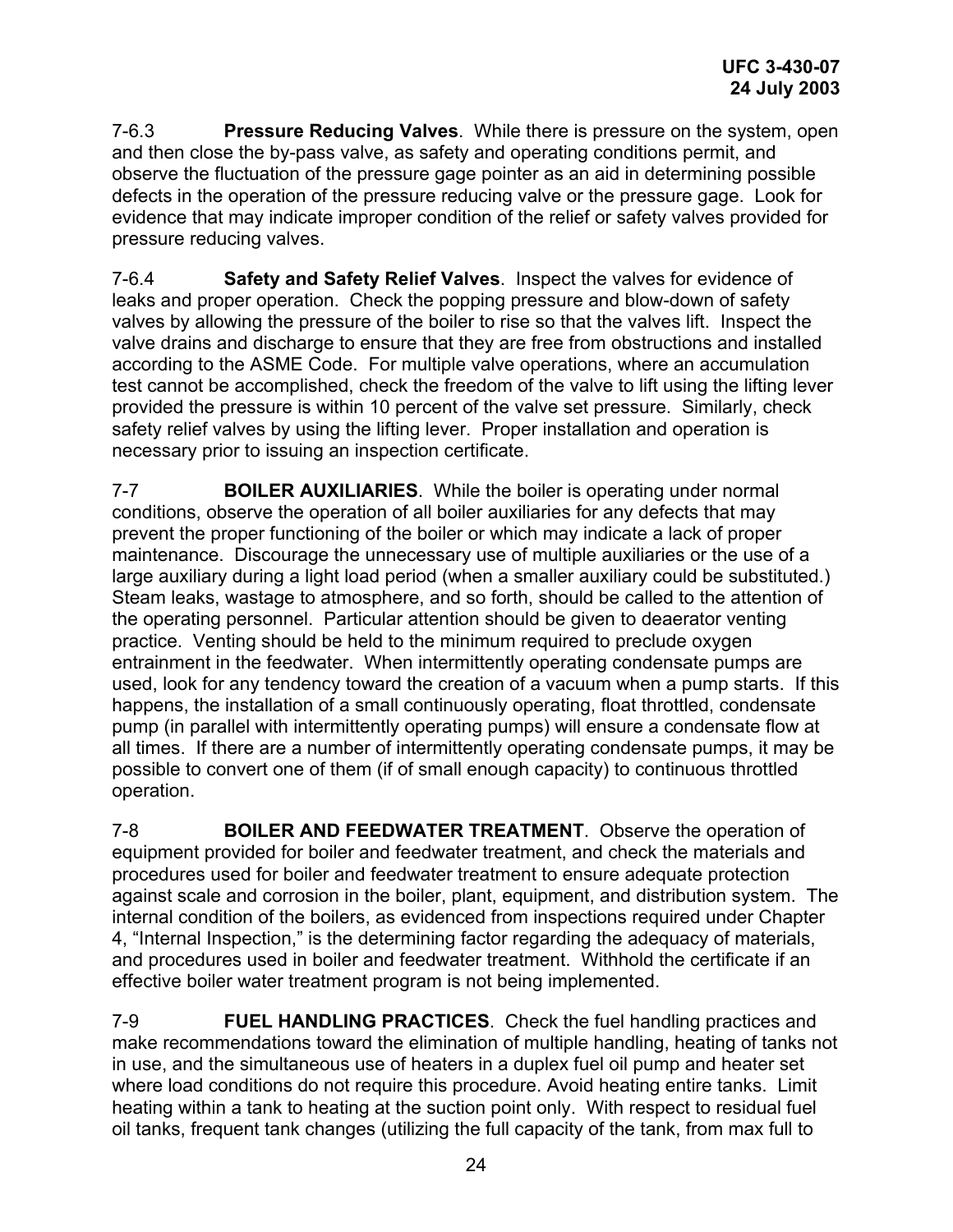max drawdown, extending to the tank bottom) should be encouraged as a means of precluding sludge buildup.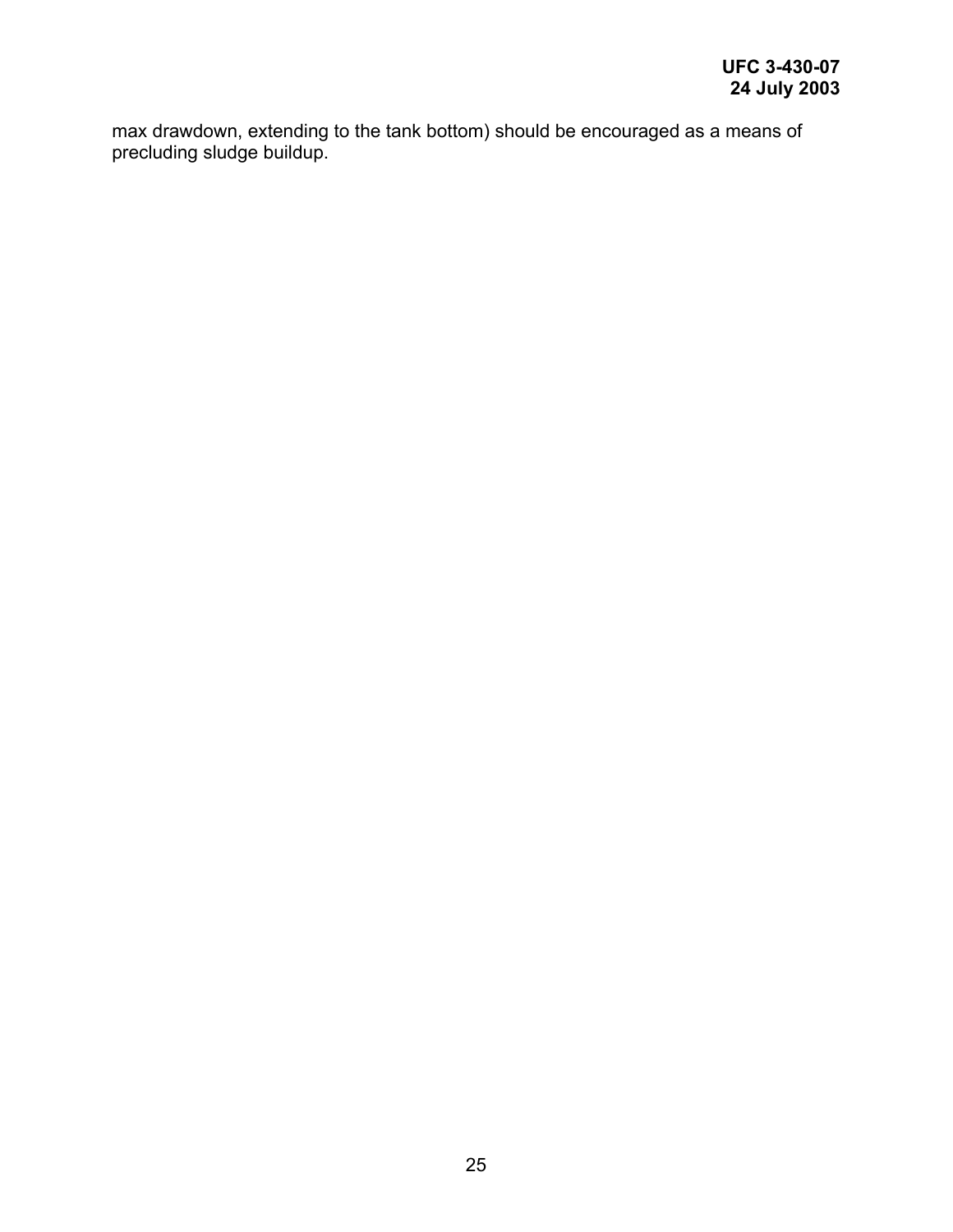### **REPAIRS AND ALTERATIONS**

8-1 **GUIDANCE**.Repairs to the equipment may be necessary before certification. The activity may already be aware of necessary repairs prior to any inspections and tests. Prior to issuing a certificate, all deficiencies that cause an unsafe condition must be corrected. The repairs must be completed in accordance with the applicable code. For pressure parts, repairs must be performed in accordance with the NBBI and ASME Codes. For combustion control safeguards (burner safety controls), the equipment must be repaired to meet the requirements of the NFPA 85 or ASME CSD-1, as applicable. When deficiencies are found in the pressure parts of MIL-SPEC pressure vessels or pressure vessels of undetermined code origin, the vessels must be rendered inoperable in such a way as to prevent further use. To ensure safe operating conditions, repairs to flame safeguard equipment should only be made by the manufacturer or his authorized representative.

8-2 **CONTRACTOR REPAIRS**.NAVFAC Letter 11370/02, 1637 of 18 May 1995, allows activities the option of using Navy welders qualified in accordance with the applicable Military Standards to make repairs and alterations to boilers and unfired pressure vessels, or a contractor holding a NBBI (R) stamp in accordance with Part RC of the *National Board Inspection Code*. For welding repairs or alterations, the contractor must complete a National Board Form R-1 and stamping and nameplate attachment is required.

8-3 **SETTING SAFETY AND RELIEF VALVES**.The setting of safety valves of power boilers and relief valves of UPVs within the limits of ASME Section I and VIII are adjustments. Other changes in settings, welding, or machining are repairs. Repairs and adjustments of these valves are not valid unless performed by the manufacturer or a valve repair company. **Repairs by the Government are prohibited.** The contractor is required to affix a National Board VR nameplate to the repaired valve. Whether the valve is repaired or adjusted; document the breaking of the seal, the setting of the valve, and resealing of the valve. Power boilers and UPVs are not certifiable unless all safety and relief valves are sealed and tagged. Bench testing the valve with no adjustments may be performed by a non-AMSE shop/Government. It is required that documentation be provided including the valve's nameplate data, pressure at which it opened, date and time of test and the signature of the tester.

8-4 **RECORDS**.ANSI/NB-23, National Board Inspection Code, Appendix 5, gives the formats for the varies forms: Form R-1 Report of Welded Repair, Form R-2 Report of Alteration, Form R-3 Report of Parts Fabricated by Welding, Form R-4 Report Supplementary Sheet.If the information in these forms is acceptable to the inspector, the repairs or alterations can proceed and be inspected. Upon inspector approval of the work, the activity must make a permanent record of the repairs or alterations.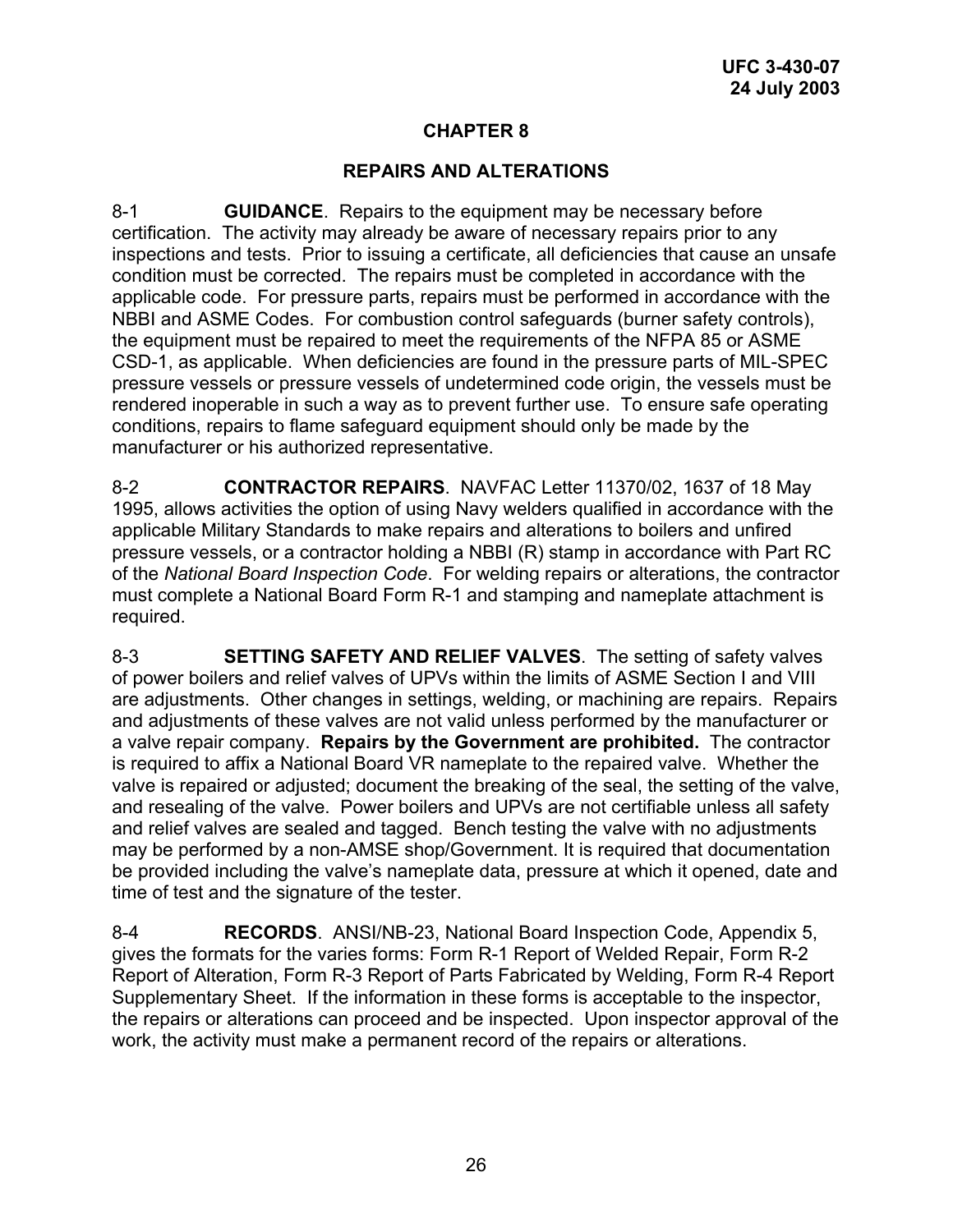### **INSPECTION CERTIFICATES AND REPORTS**

9-1 **PROCEDURES FOR SUBMITTING REPORTS AND FORMS**.The following hard copy reports and forms, or NAVFAC approved computer reports, are for use in the inspection and testing of boilers and unfired pressure vessels. An example of each is contained in Appendix E.

9-1.1 **Inspection Reports - Boilers and Unfired Pressure Vessels**.The applicable report is to be completed by the inspector to record the condition of the boiler or unfired pressure vessel, the tests performed, and the issuance of the certificate. One copy is to be retained in the activity files for a period of at least 2 years and one copy forwarded to the cognizant NAVFAC Senior Boiler Inspector within 30 days of the inspection. The inspector must promptly notify the Public Works Officer of the activity whenever inspection reports indicate safety deficiencies, pressure reductions, or unserviceability.

9-1.2 **Inspection Certificate for Boilers - Unfired Pressure Vessels; NAVFAC Form 9-11014/32(3-67)**. A current and valid certificate, or commercial equivalent authorized by NAVFACENGCOM for contract inspection, must be posted on, or near, the equipment, under a clear protective covering. Operation of the equipment without the certificate is not authorized. The certificate will be issued under the following conditions:

- No Deficiencies: The inspector will complete and sign after the test inspection.
- Deficiencies Not Affecting Operating Safety: May be issued, but correction must be recorded on the Inspection Report.
- Deficiencies Affecting Operating Safety: Withheld until corrected and reinspected. The activity Public Works Officer must be notified in writing listing the specific deficiencies.
- Pressure Reduction: Issued for the reduced working pressure. Oral notification, confirmed in writing, must be made by the inspector to the activity Public Works Officer.
- Unserviceable: No certificate may be issued. The inspector must notify the activity Public Works Officer in writing of the deficiencies.
- Vessels of Unknown Origin: Certificate may be issued provided it is accompanied by a plan of action with milestones to replace the vessel prior to the next inspection cycle.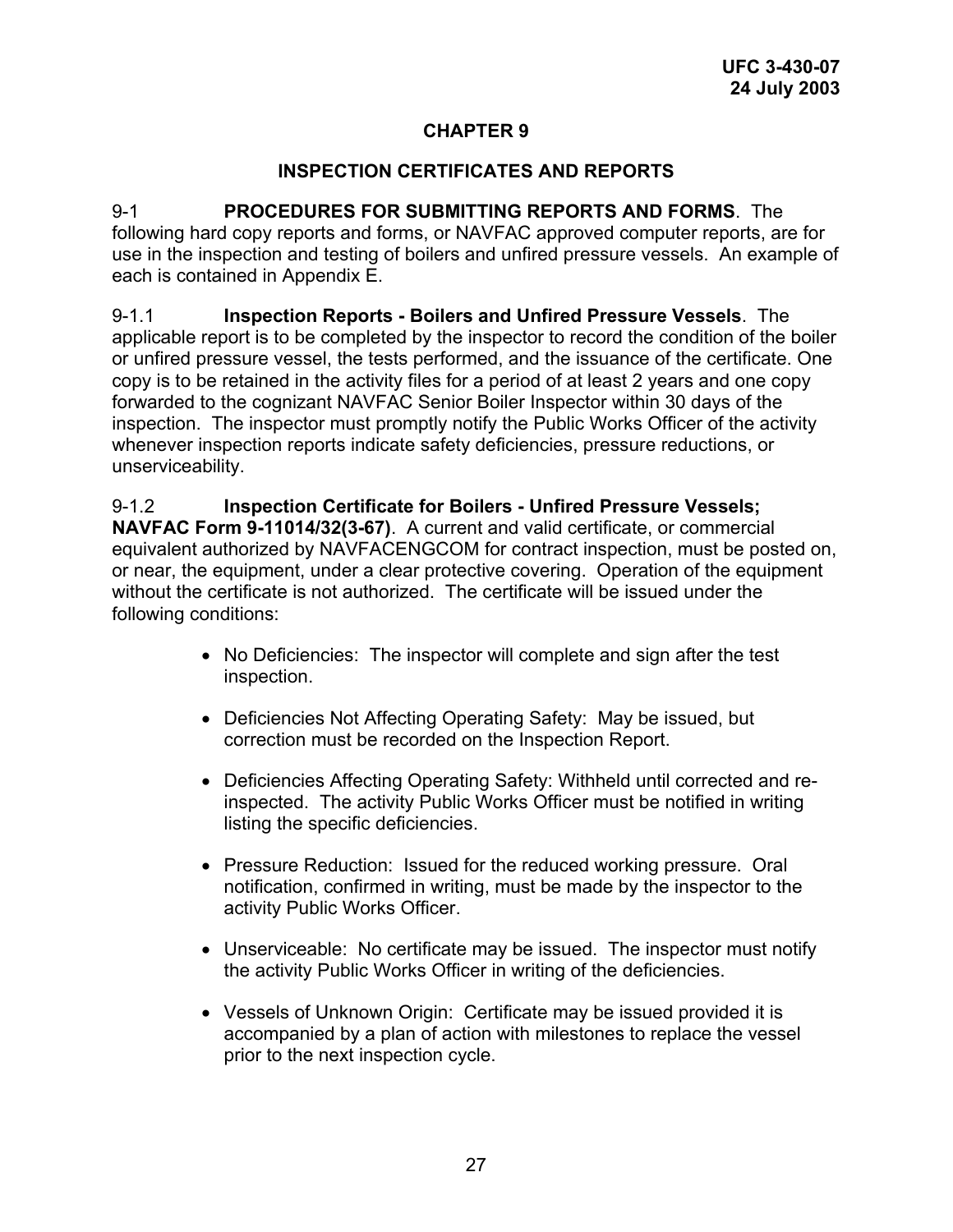### **MAXIMUM ALLOWABLE WORKING PRESSURE**

10-1 **GUIDANCE**.The MAWP will be determined as described in the *National Board Inspection Code*. The following paragraphs provide further guidance on MAWP. Defects or damage discovered during the inspection must be repaired in accordance with Chapter 8. If, in the judgment of the inspector, a steam or hot water boiler or vessel is unsafe for operation at the pressure previously approved, reduce the pressure, make proper repair, or condemn the boiler or vessel.

10-2 **STANDARD BOILERS**. (Including expansion drums on high temperature water installations.) The maximum allowable working pressure of a boiler built in accordance with the ASME BPVC Code must not, in any case, exceed the pressure indicated by the manufacturer's identification stamped or cast upon the boiler or upon a plate secured to it. Specific requirements governing the maximum allowable working pressure on the following standard boilers must be followed.

10-2.1 **Standard Watertube Boilers**. The maximum allowable working gage pressure on a standard watertube boiler, the tubes of which are secured to cast iron or malleable iron headers, or which have cast iron mud drums, must not exceed 1103.16 kPa (160 psig).

10-2.2 **Standard Cast Iron Steam Boilers**. The maximum allowable working gage pressure for a standard cast iron steam boiler must not exceed 103.42 kPa (15 psig). Standard cast iron hot water boilers operating at temperatures not to exceed 121.1 °C (250°F) may be operated at gage pressures up to 1103.61 kPa (160 psig).

### 10-3 **NONSTANDARD BOILERS**

10-3.1 **Nonstandard Riveted Boilers**. The maximum allowable working pressure on the shell of a nonstandard riveted heating boiler must be determined in accordance with the Code, except that in no case can the maximum allowable working gage pressure of a steam heating boiler exceed 103.42 kPa (15 psig,) or a hot water boiler exceed 1103.16 kPa (160 psig) at a temperature not exceeding 121.1  $^{\circ}$ C (250 $^{\circ}$ F).

10-3.2 **Nonstandard Welded Boilers**. The maximum allowable working gage pressure of a nonstandard steel or wrought iron heating boiler of welded construction must not exceed 103.42 kPa (15 psig) for steam. For other than steam service, calculate the maximum allowable working pressure in accordance with the Code.

10-3.3 **Nonstandard Cast Iron Boilers**. The maximum allowable working gage pressure of a nonstandard boiler composed principally of cast iron must not exceed 103.42 kPa (15 psig) for steam service, or 206.84 kPa (30 psig) for hot water service. The maximum allowable working gage pressure of a nonstandard boiler having cast iron shell or heads and steel or wrought iron tubes must not exceed 103.42 kPa (15 psig) for steam service or 206.84 kPa (30 psig) for hot water service.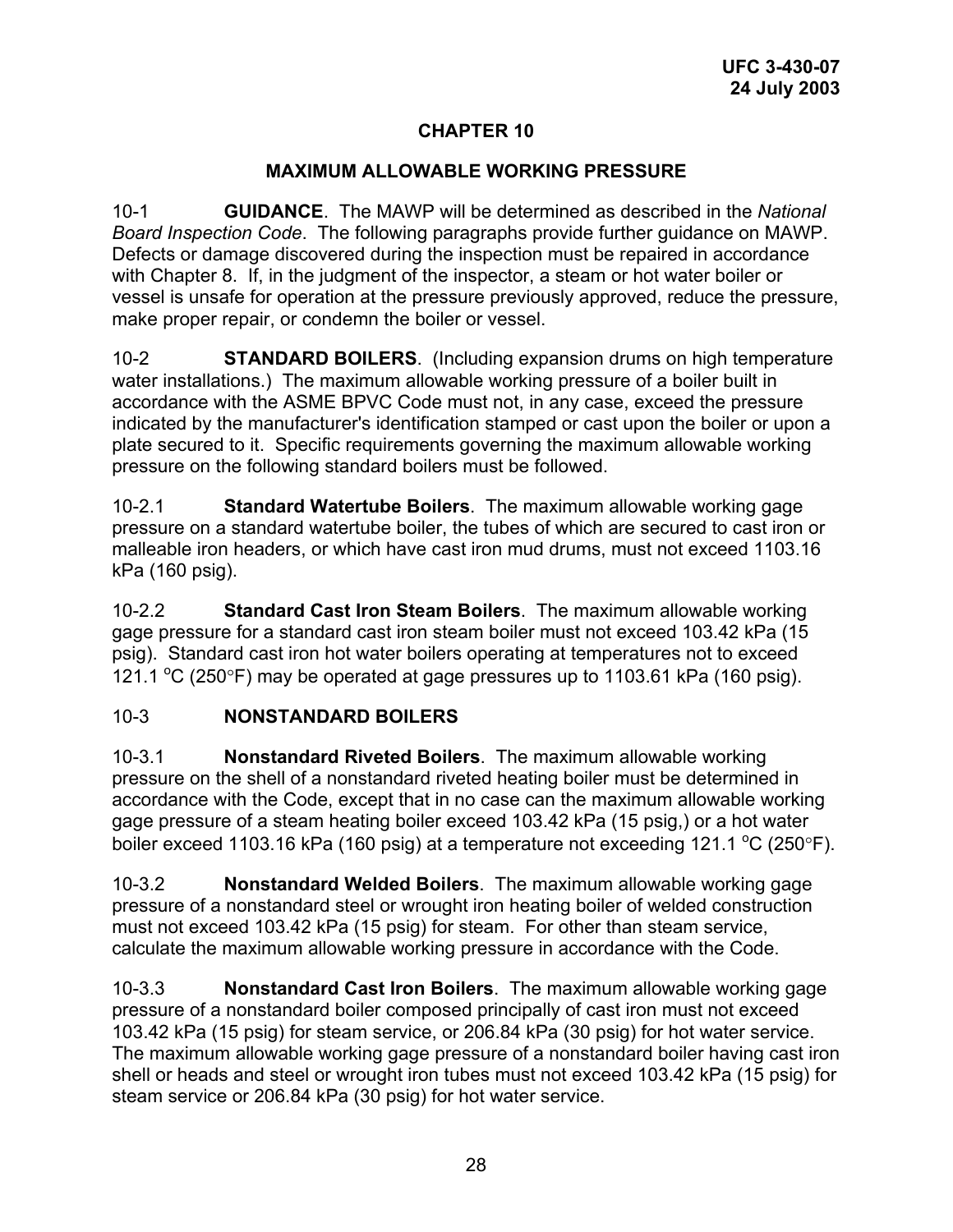10-4 **CALCULATIONS OF MAXIMUM ALLOWABLE WORKING PRESSURE**. When inspection indicates that the thickness of the plate or the strength of any joint is less than that on which the current maximum allowable working pressure is based, or when it is impracticable to apply the required hydrostatic test, calculate a new maximum allowable working pressure in accordance with the rules of the Code. The following factors of safety must be used and increased by the inspector if the condition and safety of the boiler demand it:

- The lowest factor of safety permissible on existing installations is be 4.5 except for horizontal return tubular boilers having continuous longitudinal lap seams more than 3.7 m (12 feet) in length where the factor of safety is 8, and when this latter type of boiler is removed from its existing setting, it must not be reinstalled for gage pressures in excess of 103.42 kPa (15 psig.)
- Reinstalled or secondhand boilers have a minimum factor of safety of 6 when the longitudinal seams are of lap riveted construction, and a minimum factor of safety of 5 when the longitudinal seams are of butt and double strap construction.
- The maximum allowable working pressure for a vessel in operation must be computed with the appropriate formulas in the Code, using dimensions actually determined by the inspection for the thickness and twice the estimated corrosion allowance before the next inspection, and making suitable allowance for the other loadings enumerated in the Code to be considered in the design of a vessel. The maximum allowable working pressure of vessels designed and built with one or more openings, for which the closures are auxiliary equipment not part of the pressure vessels, must be determined only after due consideration of the auxiliary equipment to be used as closures. The minimum factor of safety must not be less than 4 and must be increased by the inspector if the condition and safety of the vessel demand it. The condition of the vessel and the particular service to which it is subject are the determining factors.

10-5 **FACTOR OF SAFETY**.The factor of safety is "built in" to the ASME Code formulas of Section I. For reference, the original formula is:

EQUATION:  $P = (TS \times t \times E) / (R \times FS)$ 

#### Where:

- $P = pressure$  in psi
- TS = tensile strength, psi
- $t =$  thickness, inches
- $E =$  efficiency of the longitudinal seam
- $R =$  inside radius, inches
- FS = factor of safety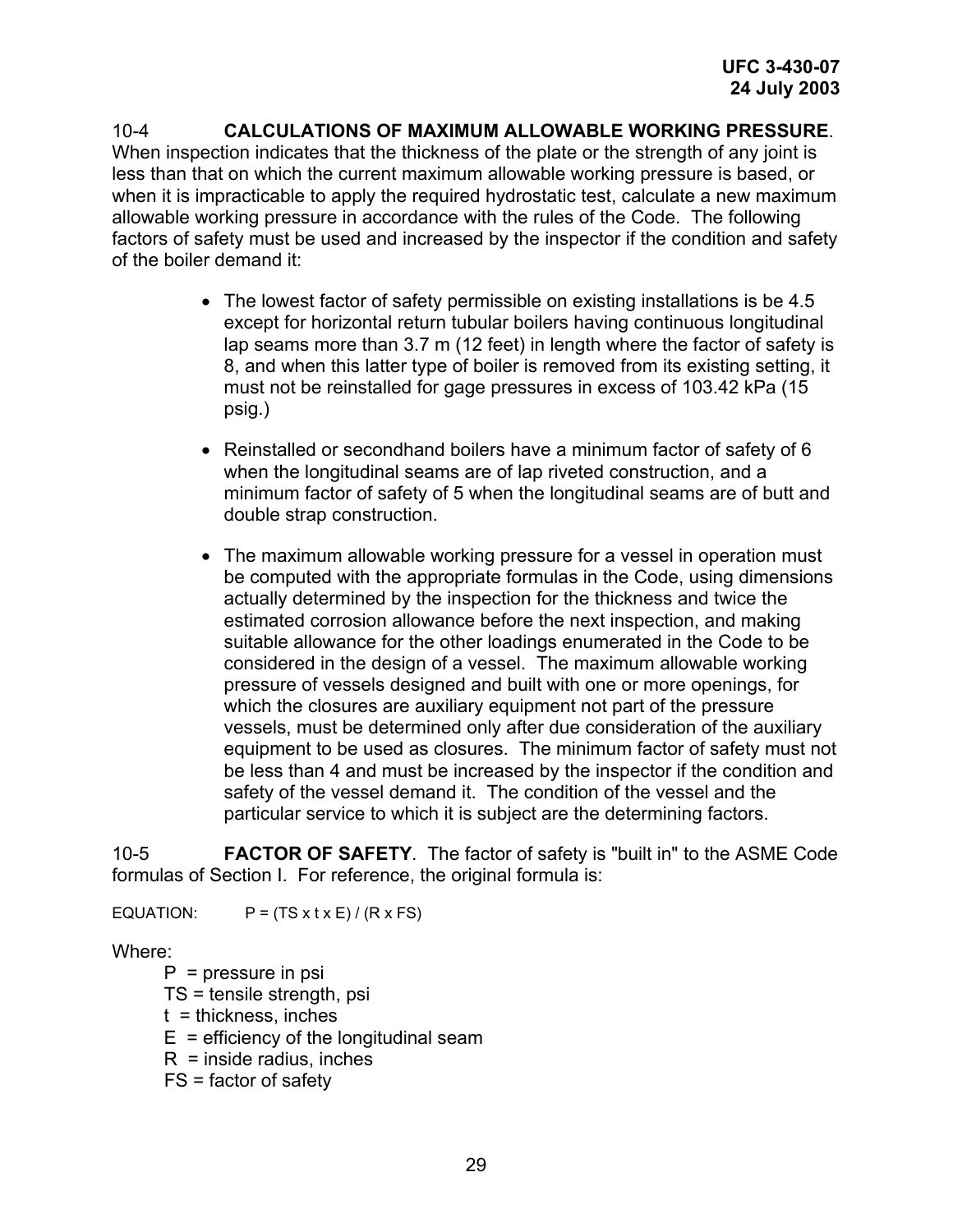#### **MISHAP OR PROPERTY DAMAGE REPORTING**

11-1 **REPORTING REQUIREMENTS**.OPNAVINST 5102.1C, *Mishap Investigation and Reporting*, requires that incidents which satisfy the following criteria be reported to the activity Safety Office for investigation and reporting to the Naval Safety Center:

> • Damage to property involving a repair or replacement cost equal to or exceeding \$10,000.

or

• Any incident involving a lost time employee mishap.

This instruction also encourages reporting of incidents where serious injury to Navy personnel was possible or if there was a "lesson to be learned."

11-2 **INFORMATION COPIES**. A copy of the required report for all incidents relating to the construction, repair, operation and maintenance of the boilers and unfired pressure vessels covered by this UFC must be forwarded to the cognizant NAVFAC Senior Boiler Inspector for information.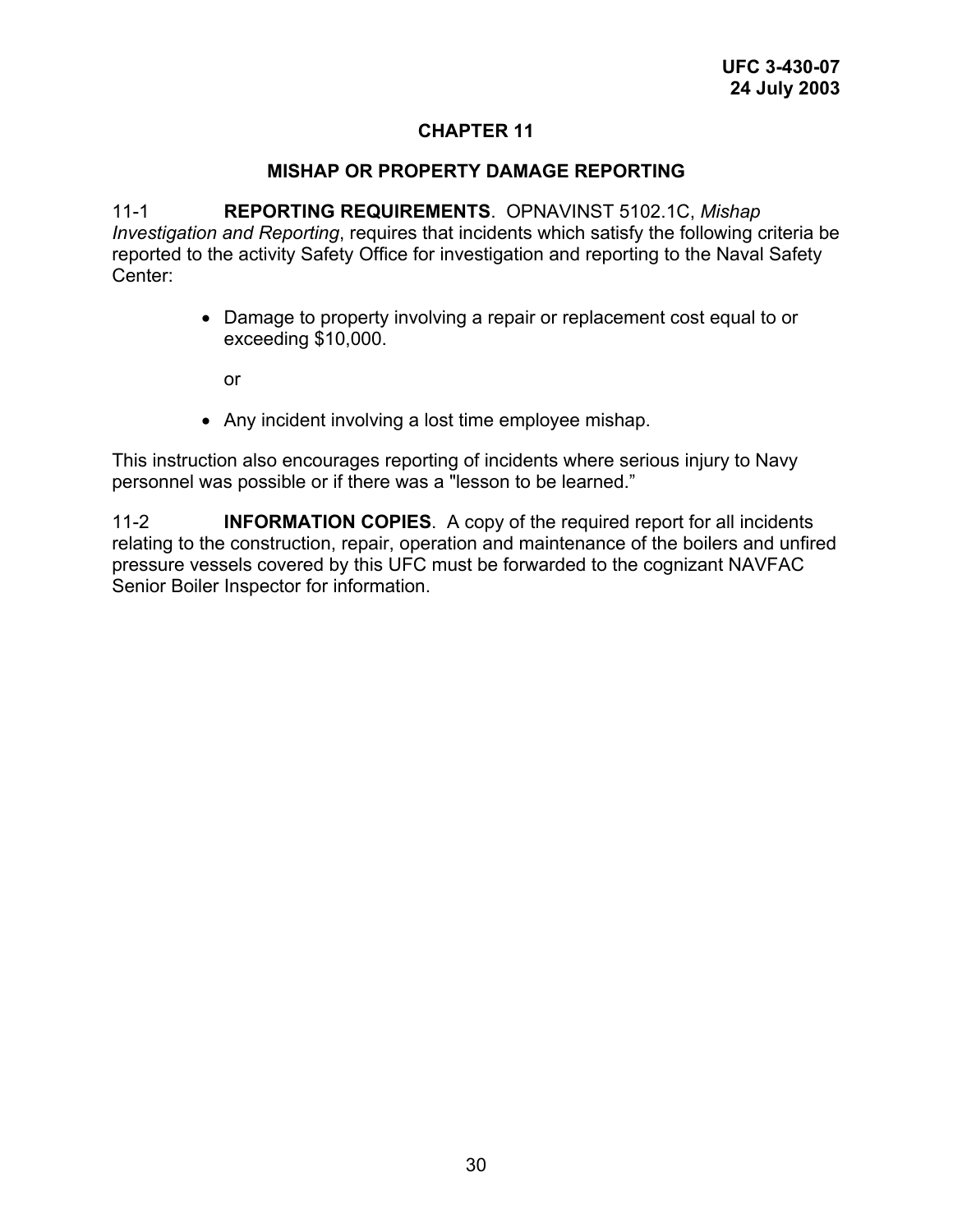#### **APPENDIX A**

#### **REFERENCES**

#### **GOVERNMENT PUBLICATIONS**

#### 1. **Department of Defense Document Automation and Production Service**

Building 4/D, 700 Robbins Ave, Philadelphia, PA 19111-5094 <http://astimage.daps.dla.mil/quicksearch/> MIL-F-22606, Flask Compressed Gas and End Plugs for Air, Oxygen, and Nitrogen

#### 2. **Department of the Navy SECNAV/OPNAV Directives Control Office N09B15**

Washington Navy Yard, Bldg. 36 720 Kennon Street, SE Rm 203 Washington Navy Yard, DC 20374-5074 COMM: (202) 433-4934/5/6 DSN: 288-4934/5/6 FAX: (202) 433-2693 <http://neds.nebt.daps.mil/usndirs.htm>

# 3. **Naval Facilities Engineering Command (NAVFACENGCOM)**

1510 Gilbert St. Norfolk, VA 23511-2669 (757) 322-4200 fax (757) 322-4416 <http://criteria.navfac.navy.mil/>.

#### 4. **Naval Supply Systems Command**

5450 Carlisle Pike, Mechanicsburg, PA. Phone: 215-697-2626 <http://www.nll.navsup.navy.mil/>

#### 5. **Defense Logistics Agency (DLA)**

Corporate Communications 8725 John J. Kingman Rd, Suite 2545 Fort Belvoir, VA 22060-6221 Phone: (703) 767-6200 <http://www.dlaps.hq.dla.mil/>

CNO Letter, Inspection of Boilers, Unfired Pressure Vessels, Elevators, Dumbwaiters and Escalators

OPNAVINST 5102.1C, Mishap Investigation and Reporting

MIL-HDBK-1149, Industrial Water Treatment Manual

NAVFAC Letter 11370/02, 1637, 18 May 1995

Navy Ship's Technical Manual, S9086-SY-STM-010, Chapter 551, Compressed Air Plants and Systems

DLAI 4145.25/ AR 700-68/ NAVSUPINSTR 4440.128D/ AFJMAN 23-227(I)/ MCO 10330.2D, Storage and Handling of Liquified and Gaseous Compressed Gasses and their Full and Empty Containers, 16 June 2000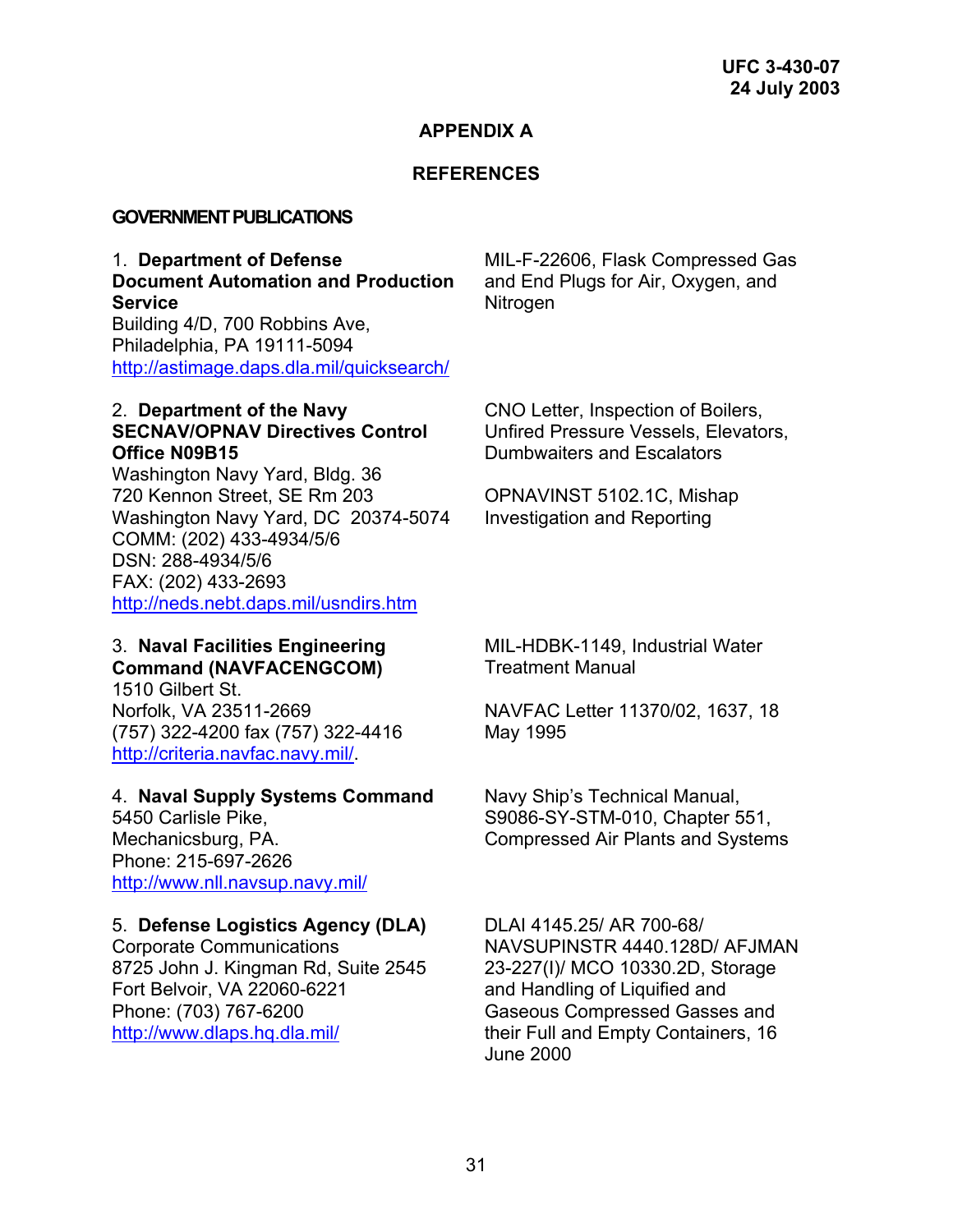**UFC 3-430-07 24 July 2003** 

# **NON-GOVERNMENT PUBLICATIONS**

# 1. **ASME International**

Three Park Avenue New York, NY 10016-5990 800-843-2763 (U.S/Canada) 95-800-843-2763 (Mexico) 973-882-1167 (outside North America) Email: [infocentral@asme.org](mailto:infocentral@asme.org) <http://www.asme.org/>

# 2. **National Board of Boiler and Pressure Vessel Inspectors**

1055 Crupper Avenue, Columbus OH 43229 (614)888-8320 [http://www.nationalboard.net](http://www.nationalboard.net/) Boiler and Pressure Vessel Code

ASME CSD-1, Control and Safety Devices for Automatically Fired **Boilers** 

ANSI/NB-23, National Boiler Inspector Code

#### 3. **National Fire Protection Association (NFPA)**

1 Batterymarch Park Quincy, MA 02269-9101 (617) 770-3000 Fax: (617) 770-0700 [http://www.nfpa.org](http://www.nfpa.org/)

National Fire Codes

NFPA 85, Boiler and Combustible Systems Hazards Code - 2001

# 4. **Compressed Gas Association (CGA)**

4221 Walney Road, 5th Floor Chantilly VA 20151-2923 Phone: 703-788-2700 Fax: 703-961-1831 Email: [cga@cganet.com](mailto:cga@cganet.com) <http://www.cganet.com/>

G-6.1-2002, Standard for Insulated Carbon Dioxide Systems at Consumer Sites

G-6.7-1996, Safe Handling of Liquid Carbon Dioxide Containers That Have Lost Pressure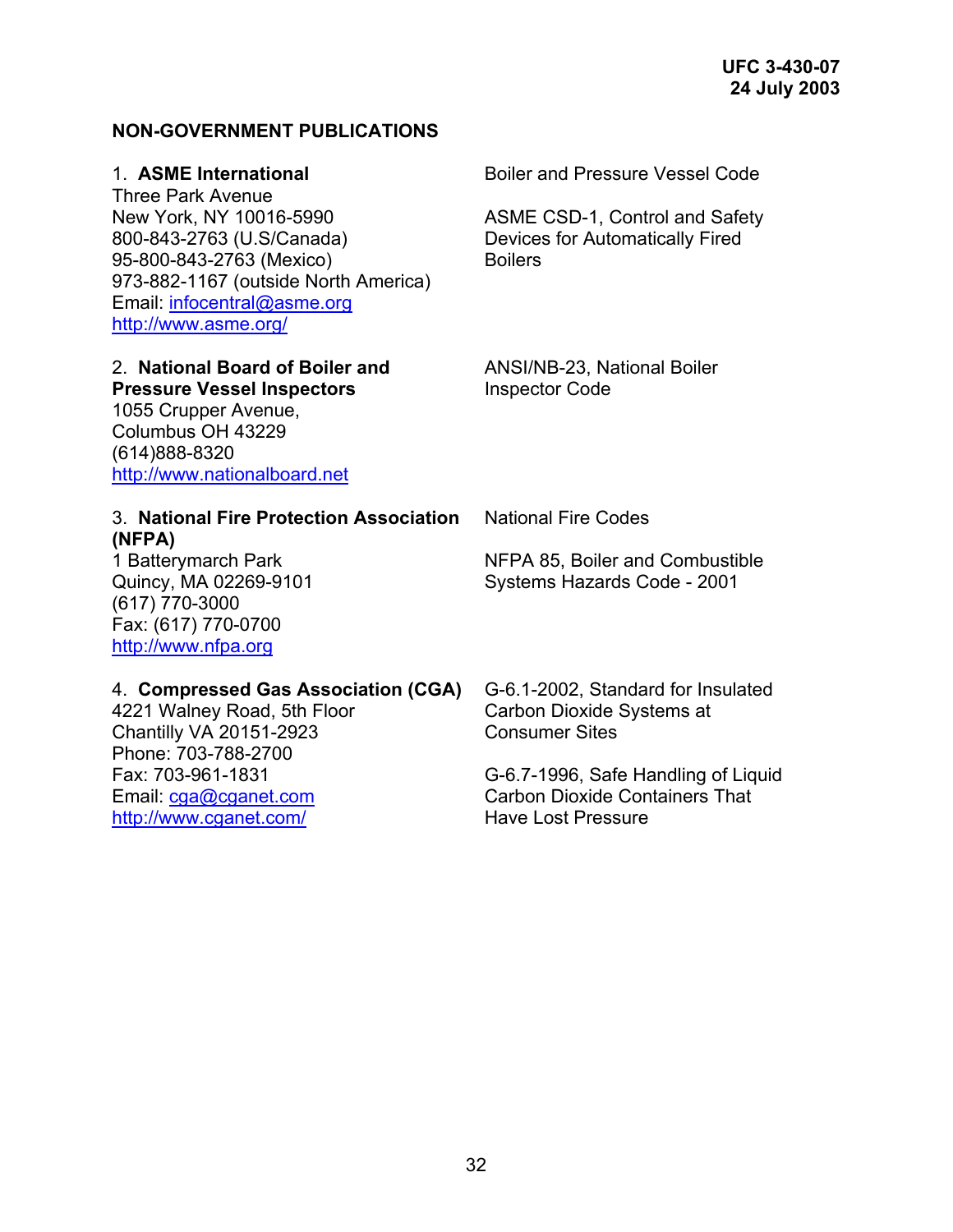#### **APPENDIX B**

#### **THE NAVFACENGCOM BOILER AND PRESSURE VESSEL INSPECTION PROGRAM**

### **Figure B-1 Quality Assurance Organization**

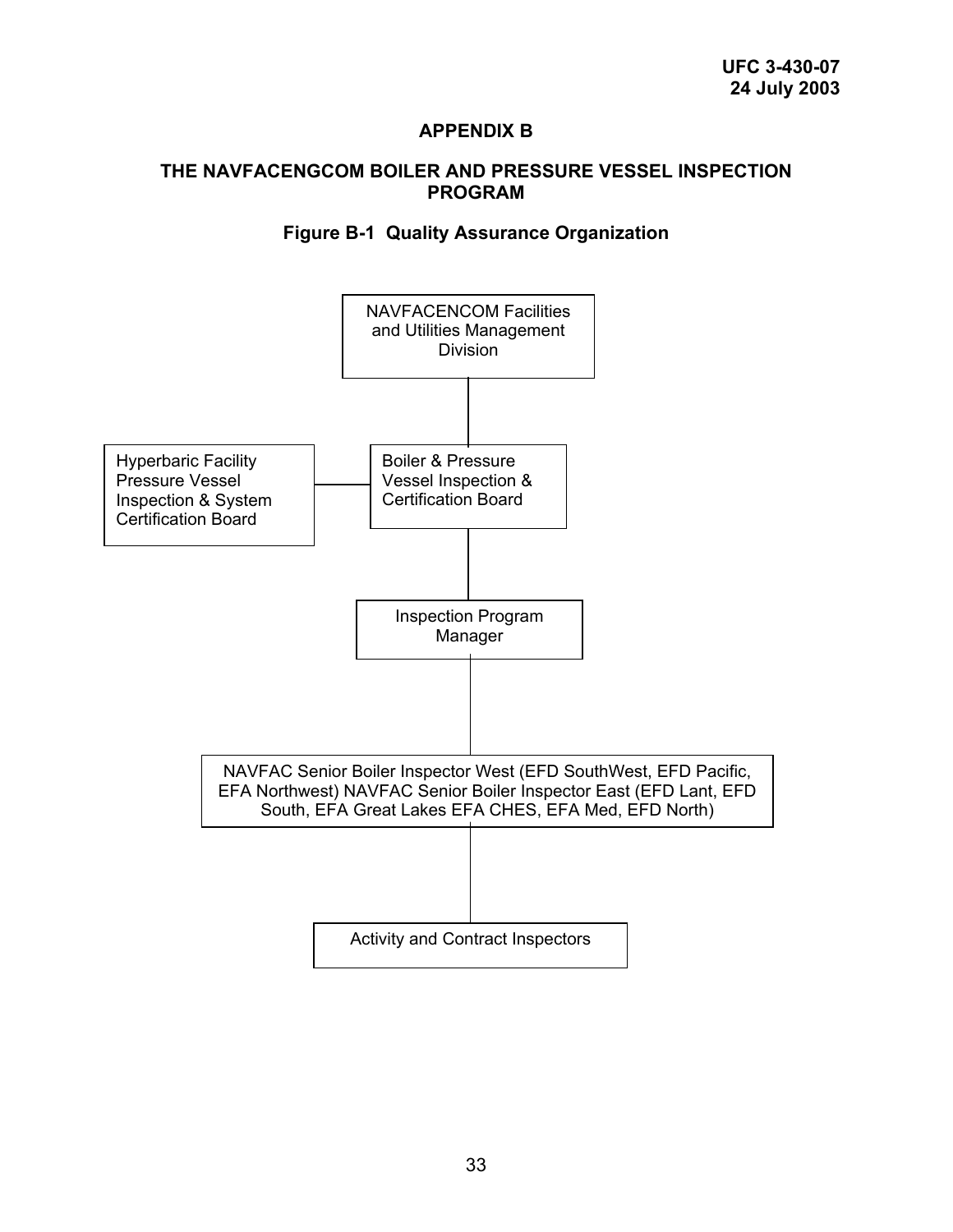### **APPENDIX C**

#### **DUTIES AND QUALIFICATIONS OF THE SENIOR BOILER INSPECTORS**

The duties of the Senior Boiler Inspectors are:

1. Monitor status of inspections at all activities. This will include administering NAVFAC boiler and UPV inspection reporting software.

2. Perform random performance checks of Navy and contractor inspections.

3. At their discretion, accompany contractor, and Navy inspectors on inspections.

4. Provide consultation services, technical support, and guidance to Navy and contract inspectors.

5. Review and maintain all inspection reports. Notify Commanding Officers and Public Works Officers of boiler and UPV that are delinquent by 3 or more months.

6. Conduct NAVFAC Boiler Inspector workshops every 2 years.

7. Coordinate inspections of new boilers and pressure vessels as requested by NAVFAC Resident Officer In Charge of Construction (ROICCs).

- 8. Propose changes to /1/ UFC 3-430-07\1\.
- 9. Attend Senior Boiler Inspector workshops.
- 10. Ensure activities correct safety violations.
- 11. Enlist NAVFAC support for correction of violations when necessary.

12. Void boiler and unfired pressure vessel inspection certificates and inspector licenses when appropriate.

13. License activity and contract inspections (new and renewals).

The qualifications of the NAVFAC Senior Boiler Inspectors are:

- 1. Posses a valid NAVFAC Senior Boiler Inspector Certificate of Competency.
- 2. Possess a valid NAVFAC Boiler Inspector's License.
- 3. Have at least 5 years experience in the inspection of high-pressure power boilers.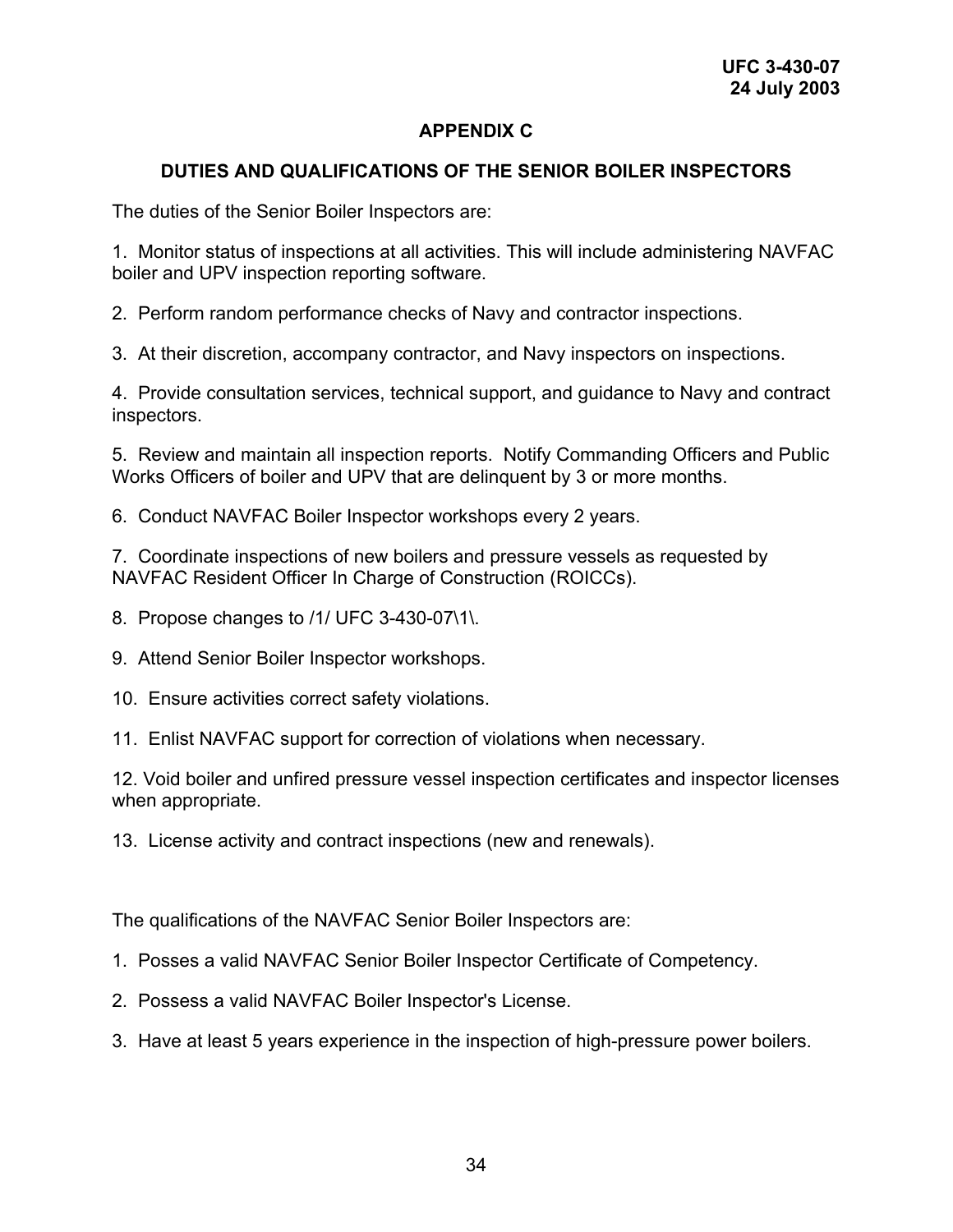# **APPENDIX D**

### **PROCEDURES FOR LAY-UP OF BOILERS**

D-1 **Guidance**. When a boiler is taken out of service, the boiler should be cooled until the water is below the atmospheric boiling point, but not below 82.2 ºC (180°F); the boiler should be emptied and flushed out. An inspection should be made to determine what repair work is necessary and what mechanical and chemical cleaning should be done. A decision should then be made on whether to employ dry storage or wet storage. Since freshly cleaned metal surfaces are much more vulnerable to corrosion than surfaces that have operational oxides on them, prefer delay of chemical cleaning until the boiler is ready to be returned to service.

D-2 **Dry Storage**.This procedure is preferred for boilers out of service for extended periods of time or in locations where freezing temperatures may be expected during standby.

D-2.1The boiler should be thoroughly dried, since any moisture left on the metal surface would cause corrosion to occur on long standby. After drying, precautions should be taken to preclude entry of moisture in any form from steam lines, feed lines, or air.

D-2.2Moisture absorbing material, such as quicklime at the rate of 0.9 kg (2 lbs,) or silica gel at the rate of 2.3 kg (5 lbs), for 0.85 cu. meters (30 cu. feet) of boiler volume, is placed on trays inside the drums to absorb moisture from the air. The manholes should then be closed and all connections on the boiler should be tightly blanked. The effectiveness of materials for such purposes and need for their renewal may be determined through regular internal boiler inspections.

D-2.3Alternatively, air dried externally to the boiler may be circulated through it. The distribution should be carefully checked to be sure the air flows over all areas.

D-2.4It is usually desirable in the case of large utility boilers (particularly the oncethrough type) to simply drain the boiler while feeding nitrogen to the boiler vents and maintaining a 34.47 kPa (5-psig) nitrogen gage pressure during the storage period.

D-3 **Wet Storage**.A wet procedure may be used for a boiler to be placed in a standby condition. Wet storage is particularly useful if the standby boiler may be required for service at short notice or it is impractical to employ a dry storage procedure. The method is not generally employed for reheaters or for boilers that may be subject to freezing temperatures. Several procedures have been employed.

D-3.1The empty boiler should be closed and filled to the top with water conditioned chemically to minimize corrosion during standby. Water pressure greater than atmospheric should be maintained within the boiler during the storage period. A head tank may be connected to the highest vent of the boiler to maintain a pressure above atmospheric.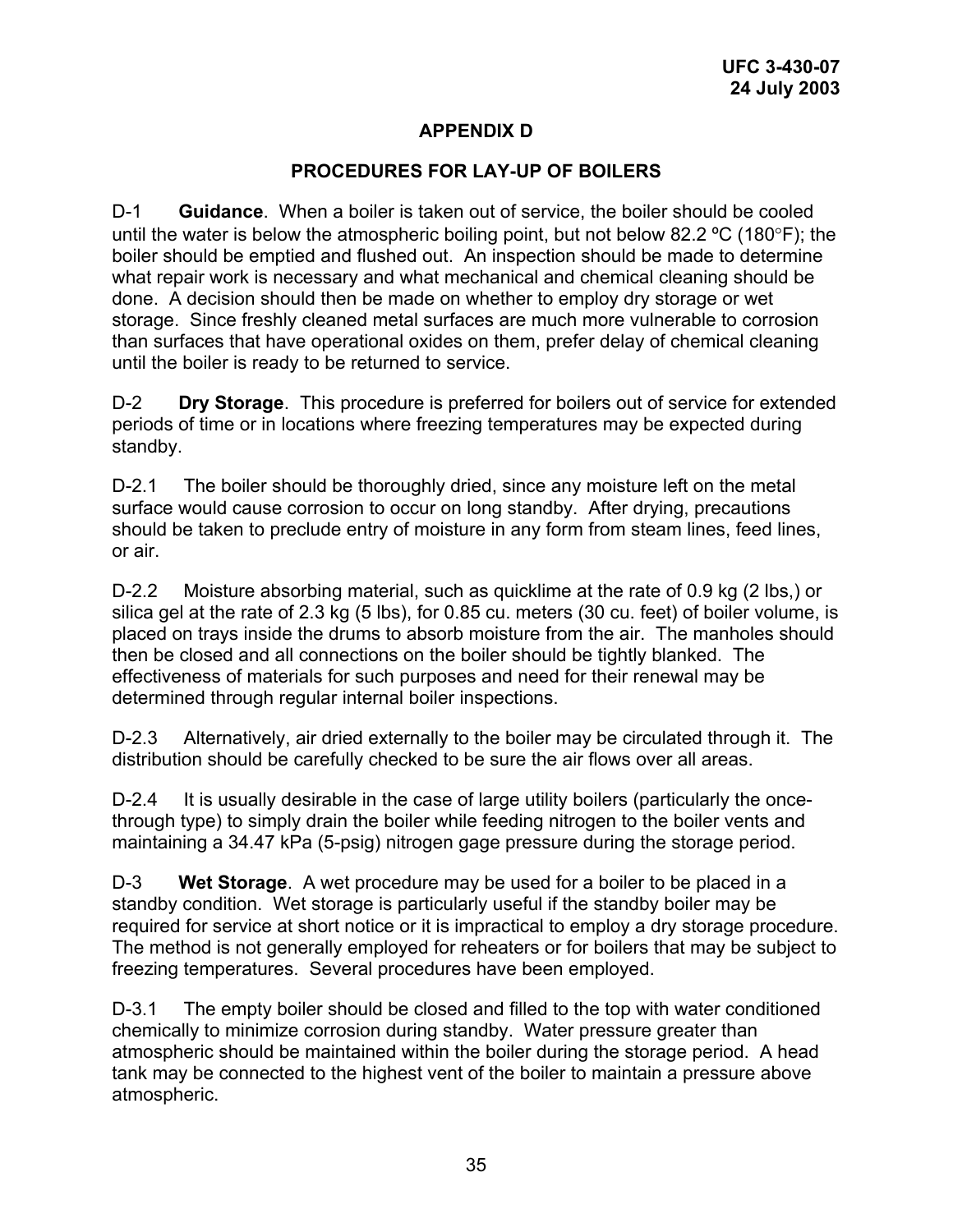D-3.2For a short storage period, condensate or feedwater containing approximately 100 to 200 ppm of sodium sulfite may be used. If the superheater is drainable, it can also be filled with the same treated water by overflow from the boiler.

D-3.3If the superheater is not drainable, refer to the plant operating manual or request assistance from your cognizant EFD.

D-4 **Alternative Wet Lay-Up Methods**.The boiler may be stored with water at a normal operating level in the drum and nitrogen maintained at greater than atmospheric pressure in all vapor spaces. To prevent in-leakage of air, it is necessary to supply nitrogen at the vents before the boiler pressure falls to zero as the boiler is coming off line. If boiler pressure falls to zero, the boiler should be fired to reestablish pressure and the superheater and reheater thoroughly vented to remove air before nitrogen is admitted. All partly filled steam drums and superheater and reheater headers should be connected in parallel to the nitrogen supply. If nitrogen is supplied only to the steam drum, nitrogen pressure should be greater than the hydrostatic head of the longest vertical column of condensate that could be produced in the superheater. Rather than maintain the water in the boiler at normal operating level with a nitrogen cap, it is sometimes preferable to drain the boiler completely, applying nitrogen continuously during the draining operation and maintaining a pressure of nitrogen greater than atmospheric throughout the draining and subsequent storage.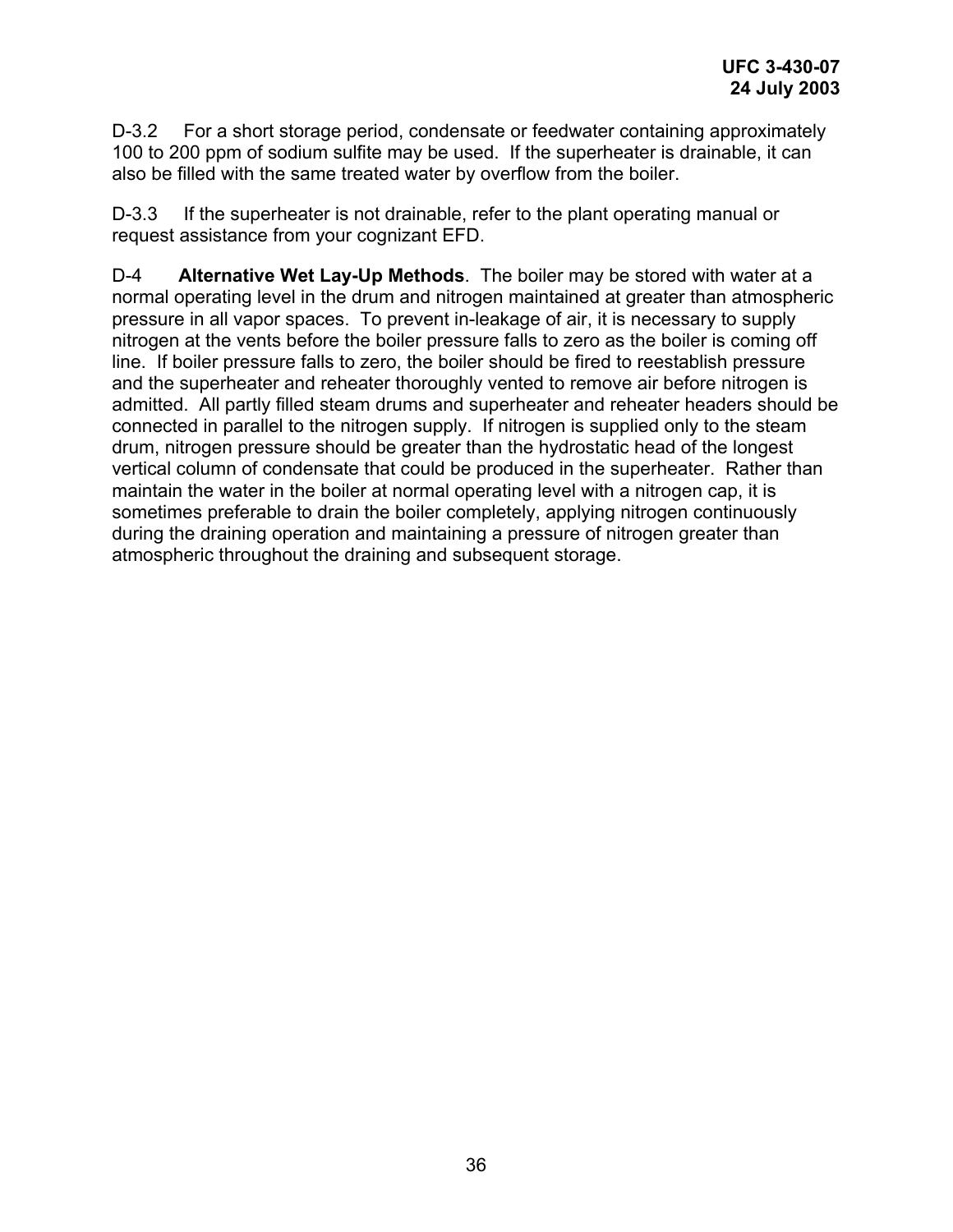# **APPENDIX E**

# **REPORTS AND FORMS**

# **Figure E-1 Inspection Report-Boiler**

| <b>EXP DATE</b><br>DATE OF INSPECTION | A. () INTERNAL - WATERSIDE () FIRESIDE ()<br>B. () PRESSURE TEST – STRENGTH ()<br>C. ( ) EXTERNAL/OPERATIONAL |                               |                         |             |                                                    | TIGHTNESS ()                      |
|---------------------------------------|---------------------------------------------------------------------------------------------------------------|-------------------------------|-------------------------|-------------|----------------------------------------------------|-----------------------------------|
| <b>NEXT WATERSIDE INSPECTION DUE:</b> |                                                                                                               |                               |                         |             | <b>NEXT STRENGTH TEST DUE:</b>                     |                                   |
| 1. FROM:                              |                                                                                                               |                               |                         |             | <b>14. CERTIFICATE ISSUED</b>                      |                                   |
| TO:<br>2.                             |                                                                                                               |                               |                         |             | <b>15. BOILER INSPECTOR</b>                        |                                   |
| 3. MANUFACTURER:                      |                                                                                                               |                               |                         |             | NAVFAC No.                                         | LICENSE No.                       |
| 4. PROPERTY No.                       | 5. MFG SERIALNo.                                                                                              |                               | 6. MFG MODEL No.        |             | 16. REASON FOR NOT ISSUING A<br><b>CERTIFICATE</b> |                                   |
| 7. BUILDING No.                       | 8. YEAR BUILT                                                                                                 |                               | 9. CAPACITY             |             |                                                    |                                   |
| 10. NATIONAL BOARD<br><b>NUMBER</b>   |                                                                                                               | 11. PRESSURE<br><b>DESIGN</b> | OPER.                   | <b>TEST</b> |                                                    |                                   |
| 12. TYPE OF FUEL                      | 13. TYPE OF BOILER                                                                                            |                               |                         |             |                                                    |                                   |
| 17. FEEDWATER TREATMENT               |                                                                                                               | 18. BOILER USE                |                         |             |                                                    | 19. COMBUSTION CONTROL (MFG NAME) |
| 20. COMBUSTION                        |                                                                                                               |                               |                         |             | 21. FLUE GAS TEMPERATURE                           |                                   |
| $NOx(ppm)$ :                          | $CO (ppm)$ :                                                                                                  |                               | $%$ EXCESS $O2$ :       |             | $\degree$ F                                        |                                   |
|                                       |                                                                                                               |                               |                         |             | <b>SAFETY DEVICES/SAFETY VALVES</b>                |                                   |
| 22. MANUFACTURER                      |                                                                                                               | 23. NUMBER                    | 24. SIZE                |             | 25. PSI SETTING                                    | 26. CONDITION                     |
|                                       |                                                                                                               |                               | <b>FIRING EQUIPMENT</b> |             |                                                    |                                   |
|                                       |                                                                                                               |                               | <b>IN SERVICE</b>       |             |                                                    | <b>ALTERNATE</b>                  |
| 27.                                   |                                                                                                               | <b>MANUFACTURER</b>           |                         |             |                                                    | <b>MANUFACTURER</b>               |
| 28.                                   | <b>TYPE</b>                                                                                                   |                               |                         | <b>TYPE</b> |                                                    |                                   |
| <b>FUEL TYPE</b><br>29.               |                                                                                                               |                               |                         |             | <b>FUEL TYPE</b>                                   |                                   |
| 30. INSPECTOR'S COMMENTS:             |                                                                                                               |                               |                         |             |                                                    |                                   |
| 31. ATTACHMENTS                       |                                                                                                               |                               | 32. SIGNATURE           |             |                                                    |                                   |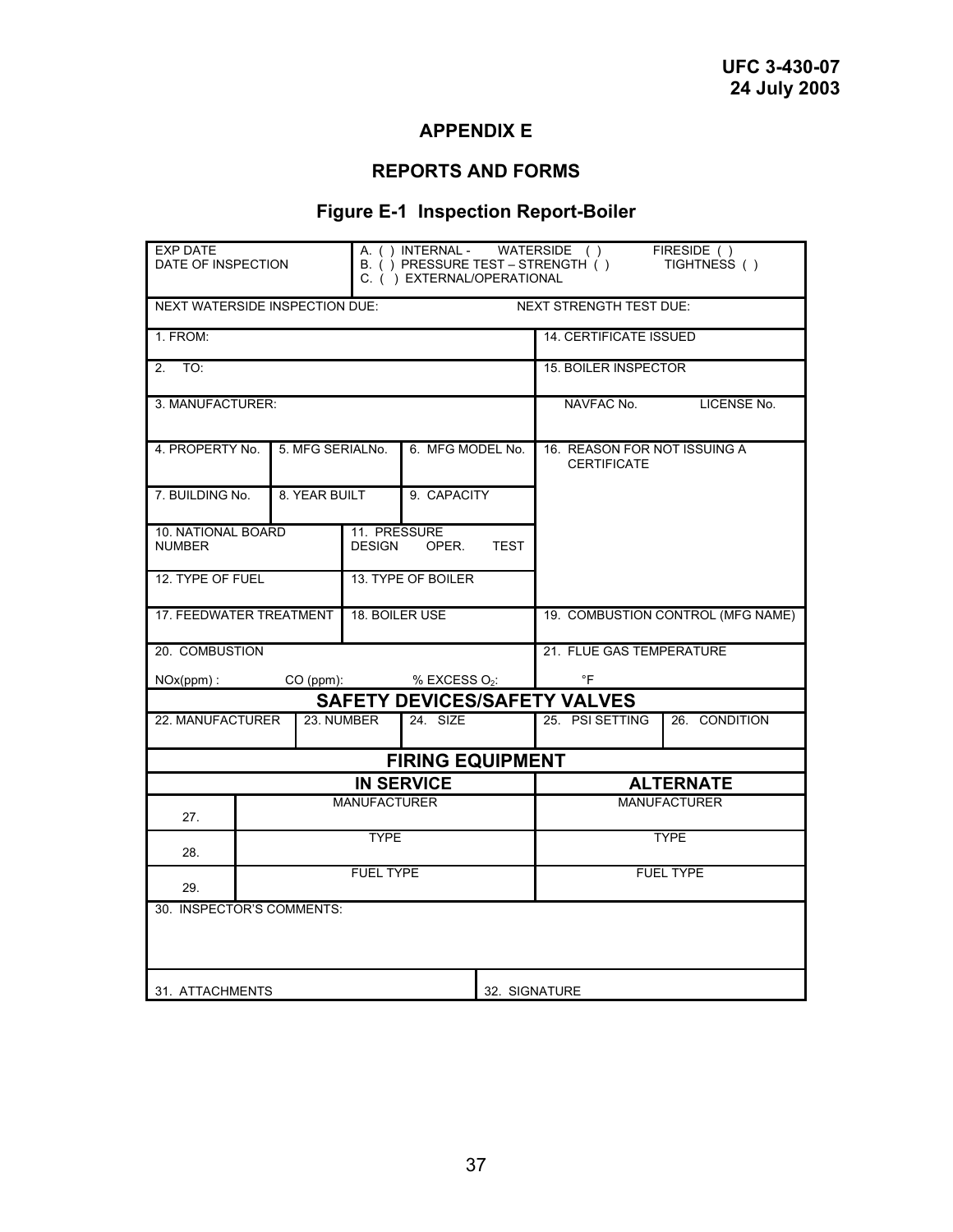Instructions for Completing

Inspection Report - Boiler

Use a separate form for each boiler. The following subparagraph numbers refer to number blocks on the report.

1. From: Enter the name of inspection department performing the inspection.

2. To: Enter the title of the activity for which the inspection is being made.

3. Manufacturer: Enter the name of the manufacturer.

4. Property No.: Enter the identification number as indicated by the activity.

5. Manufacturer's Serial No.: Enter the serial number as indicated by the manufacturer.

6. Manufacturer's Model No.: Enter the model number as indicated by the manufacturer.

7. Building No.: Enter the building or structure number in which the boiler is located.

8. Year Built: Indicate the calendar year in which the boiler was constructed.

9. Capacity: Show capacity in millions of BTUs per hour. One (1) pound per hour of steam is approximately equal to 292.8 W (1,000 BTUs.) One (1) boiler horsepower is approximately equal to 9809.1 W (33,500 BTUs) per hour.

10. National Board Number: Enter the boiler National Board Number

11. Pressure: Enter the design, operating, and test pressures (psig).

12. Fuel: Enter appropriate fuel, e.g., natural gas, No. 2 to 6 fuel oil, propane, coal, solid waste, etc.

13. Type: Enter type of boiler, e.g., cast iron, watertube, firetube.

14. Certificate Issued: Enter yes or no.

15. Boiler Inspector: Signature of authorized inspector. Indicate the Navy Certificate of Competency number and/or NAVFAC (formerly called EFD) License to Inspect. Contract inspectors are to indicate their NAVFAC Authorization to Inspect.

16. Reason for Not Issuing Certificate: Enter the reason for not issuing the certificate.

17. Boiler Feedwater Treatment: Enter if treatment is Satisfactory or Unsatisfactory.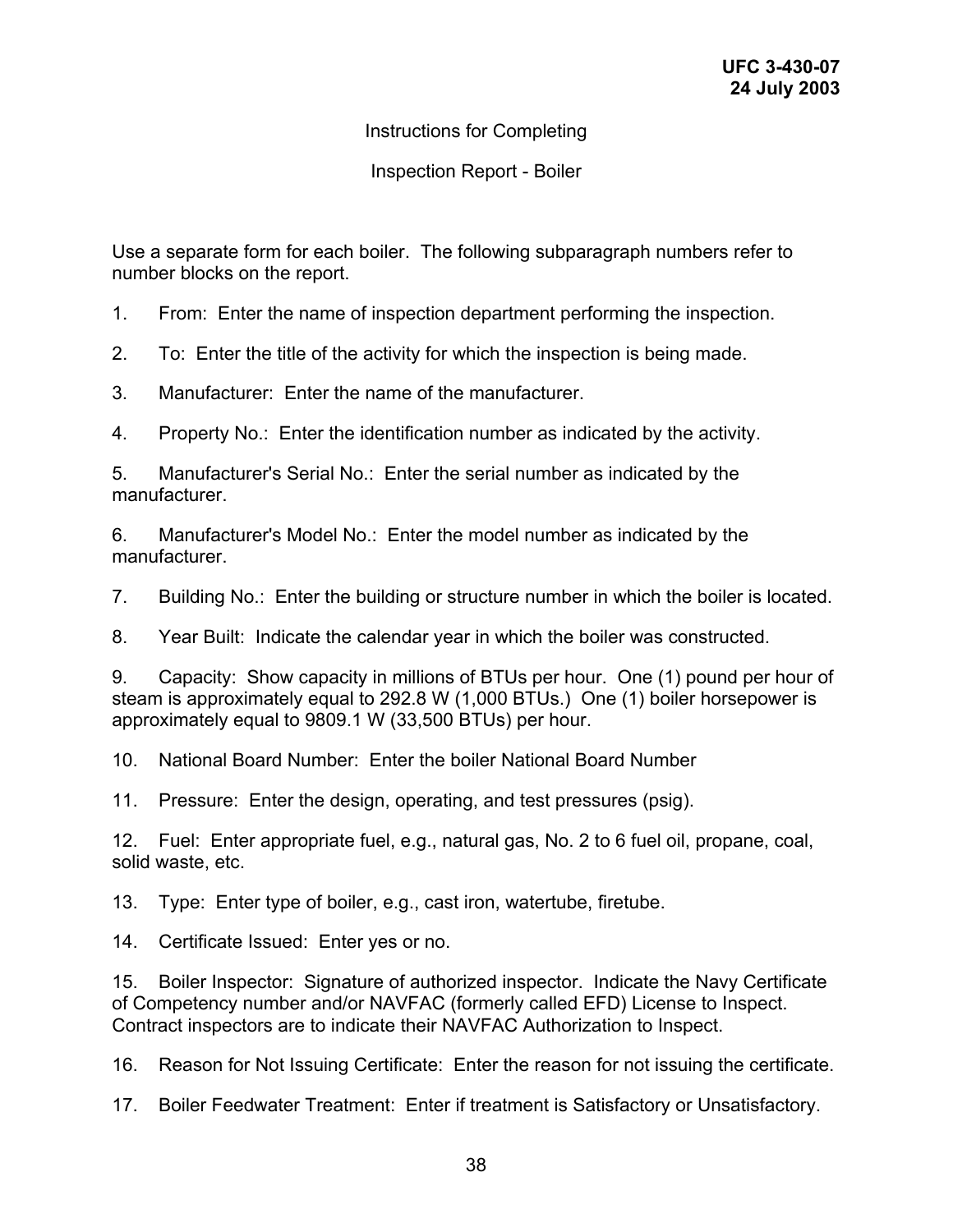18. Boiler Use: Enter the primary purpose of the boiler (space heating, power generation, cogeneration, process load, etc.).

19. Combustion Control: Enter the combustion control manufacturer and indicate if automatic or semi-automatic.

20. Combustion: Enter appropriate percentages.

21. Flue Gas Temperature: Enter, in degrees Fahrenheit, the temperature of the flue gas immediately after the boiler.

22. Manufacturer: Enter the name of the safety valve manufacturer.

23. Number: Enter the number of the safety valves on the unit.

24. Size: Enter the size of the safety valves.

25. PSI Settings: Enter the lifting pressure of the safety valves.

26. Condition: Enter the condition of the safety valve or valves as Satisfactory or Unsatisfactory.

27. Manufacturer: Enter the name of the primary fuel firing equipment manufacturer in column 1 and the alternate fuel in column 2.

28. Type: Enter the type of firing equipment (including the alternate).

29. Fuel Grade: Enter the primary and secondary fuel types, grade, e.g., natural gas, No. 2 fuel oil, No. 6 fuel oil, etc.

30. Inspector's Comments: Enter any comment regarding boiler discrepancies, etc.

31. Attachments: Enter yes or no.

32. Signature: Signature of Commanding Officer or other person authorized to forward the report.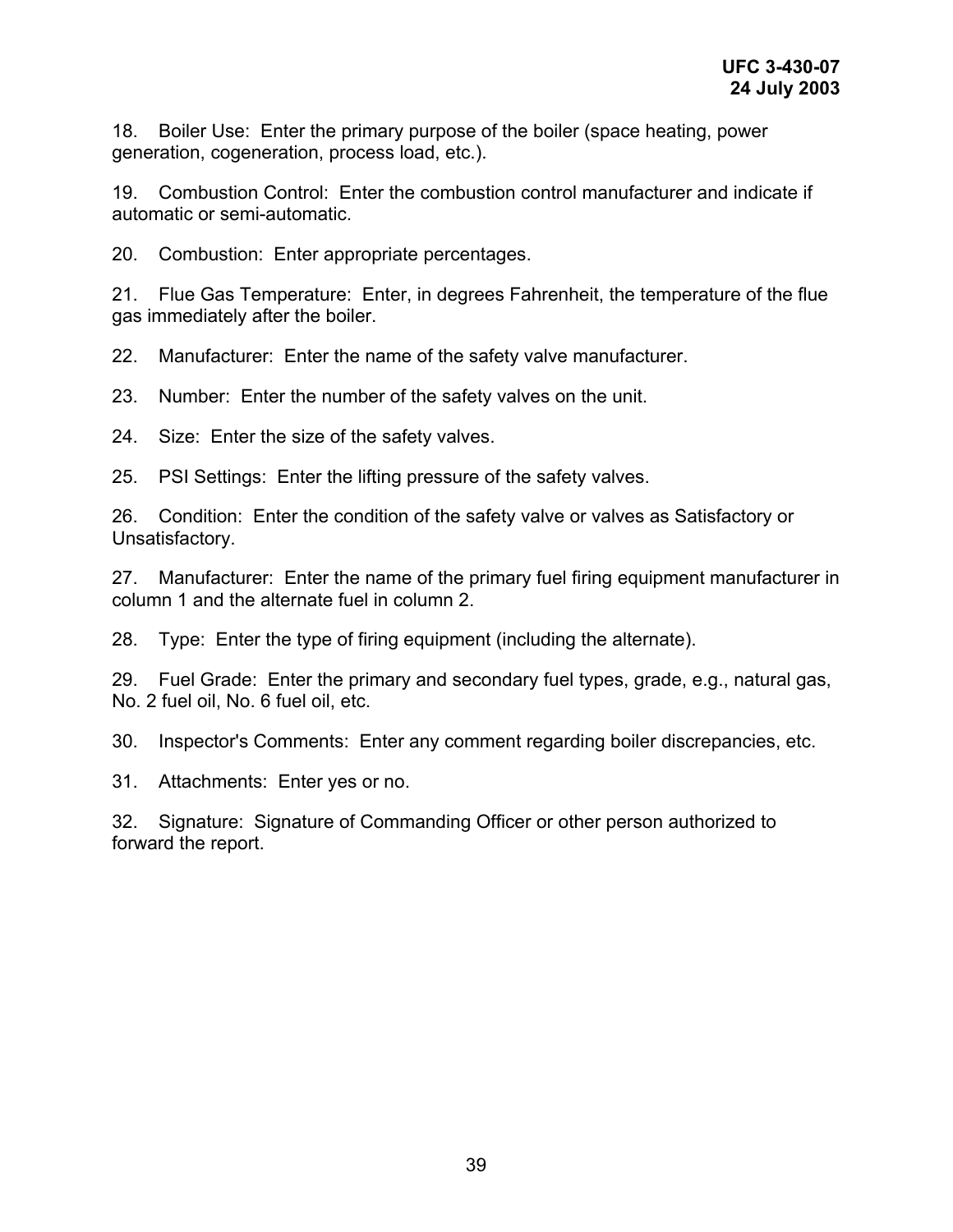| <b>EXP DATE</b><br>DATE OF INSPECTION |                              | TYPE OF INSPECTION | EXTERNAL ()<br>A. ( ) INTERNAL ( )<br>B. () PRESSURE TEST<br>C. ( ) OPERATIONAL TEST |                                                    |             |
|---------------------------------------|------------------------------|--------------------|--------------------------------------------------------------------------------------|----------------------------------------------------|-------------|
| 1. FROM:                              |                              |                    |                                                                                      | 12. CERTIFICATE ISSUED                             |             |
| 2. TO:                                |                              |                    |                                                                                      | 13. BOILER INSPECTOR                               |             |
| 3. MANUFACTURER:                      |                              |                    |                                                                                      | NAVFAC No.                                         | LICENSE No. |
| 4. PROPERTY No.                       |                              | 5. MFG SERIAL No.  |                                                                                      | 14. REASON FOR NOT ISSUING A<br><b>CERTIFICATE</b> |             |
| 6. BUILDING No.                       | 7. YEAR BUILT                |                    |                                                                                      |                                                    |             |
| 8. NATIONAL BOARD NUMBER              | 9. PRESSURE<br><b>DESIGN</b> | OPER.              | <b>TEST</b>                                                                          |                                                    |             |
| 10. CAPACITY (CU. FT.)                | 11. UPV USE                  |                    |                                                                                      |                                                    |             |
|                                       |                              |                    | <b>SAFETY VALVES</b>                                                                 |                                                    |             |
| 15. MANUFACTURER                      |                              | 16. CAPACITY (CFM) |                                                                                      | 17. NUMBER OF VALVES                               |             |
| 18 SIZE                               |                              | 19. SETTING (PSI)  |                                                                                      | 20. VALVE CONDITION                                |             |
| 21. INSPECTOR'S COMMENTS              |                              |                    |                                                                                      |                                                    |             |
| 22. ATTACHMENTS                       |                              |                    | 23. SIGNATURE                                                                        |                                                    |             |

# **Figure E-2 Unfired Pressure Vessel Report**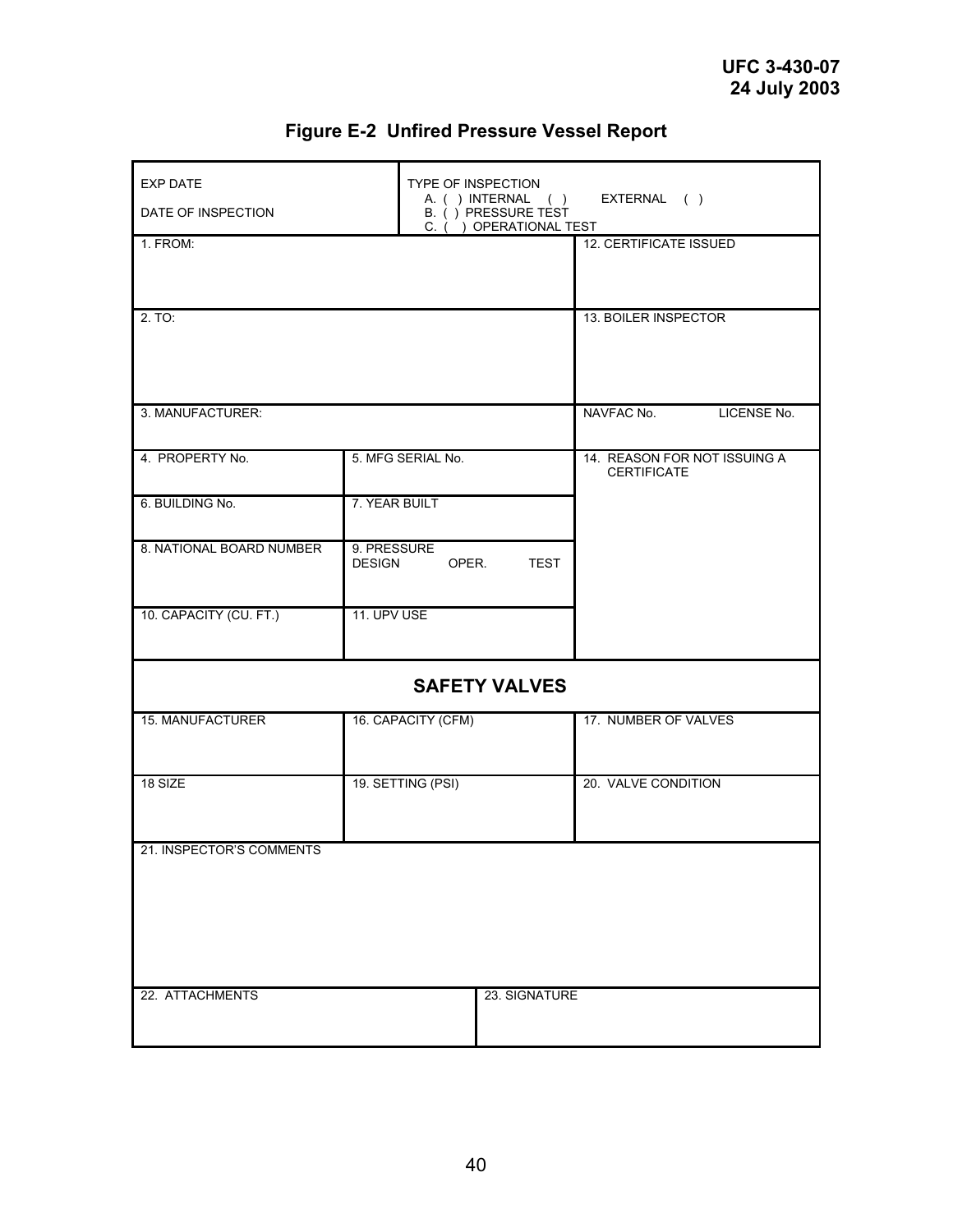### Instructions for Completing

#### Unfired Pressure Vessel (UPV) Report

Use a separate form for each UPV. The following subparagraph numbers refer to number blocks on the report.

- 1. Form: Enter the name of inspection department performing the inspection.
- 2. To: Enter the title of the activity for which the inspection is being made.
- 3. Manufacturer: Enter the name of the manufacturer.
- 4. Property No.: Enter the identification number as indicated by the activity.

5. Manufacturer's Serial No.: Enter the serial number as indicated by the manufacturer.

- 6. Building No.: Enter the building or structure number in which the UPV is located.
- 7. Year Built: Indicate the calendar year in which the UPV was constructed.
- 8. National Board Number: Enter the vessel National Board Number
- 9. Pressure: Enter the design, operating, and test pressures (psig).
- 10. Capacity: Enter capacity in cubic feet.
- 11. UPV Use: Enter the primary purpose of the UPV (shop air, control air, etc.).
- 12. Certificate Issued: Enter yes or no.

13. Boiler Inspector: Signature of authorized inspector. Indicate the Navy Certificate of Competency number and/or NAVFAC (formerly EFD) License to Inspect. Contract inspectors are to indicate their NAVFAC Authorization to Inspect.

14. Reason for Not Issuing Certificate: Enter the reason for not issuing the certificate.

15. Manufacturer: Enter the name of the safety valve manufacturer.

- 16. Safety Valves Capacity (CFM): Enter capacity of valves.
- 17. Number of Valves: Enter the number of safety valves.
- 18. Size of Safety Valves: Enter the size of the safety valves in inches.
- 19. Setting (PSI): Enter safety valve setting.
- 20. Valve Condition: Enter Satisfactory or Unsatisfactory.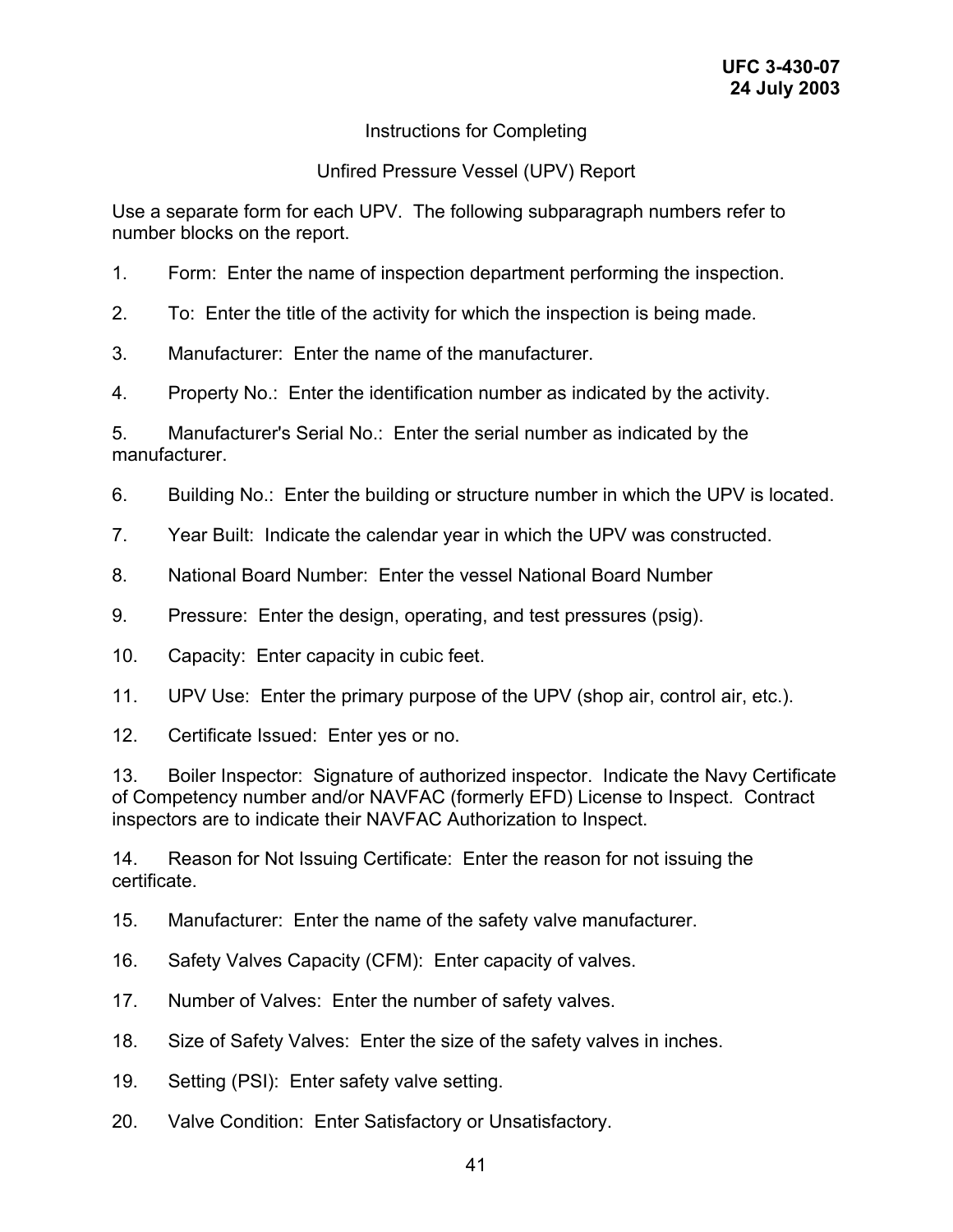- 21. Inspector's Comments: Enter any comment regarding UPV discrepancies, etc.
- 22. Attachments: Enter yes or no.

23. Signature: Signature of Commanding Officer or other person authorized to forward the report.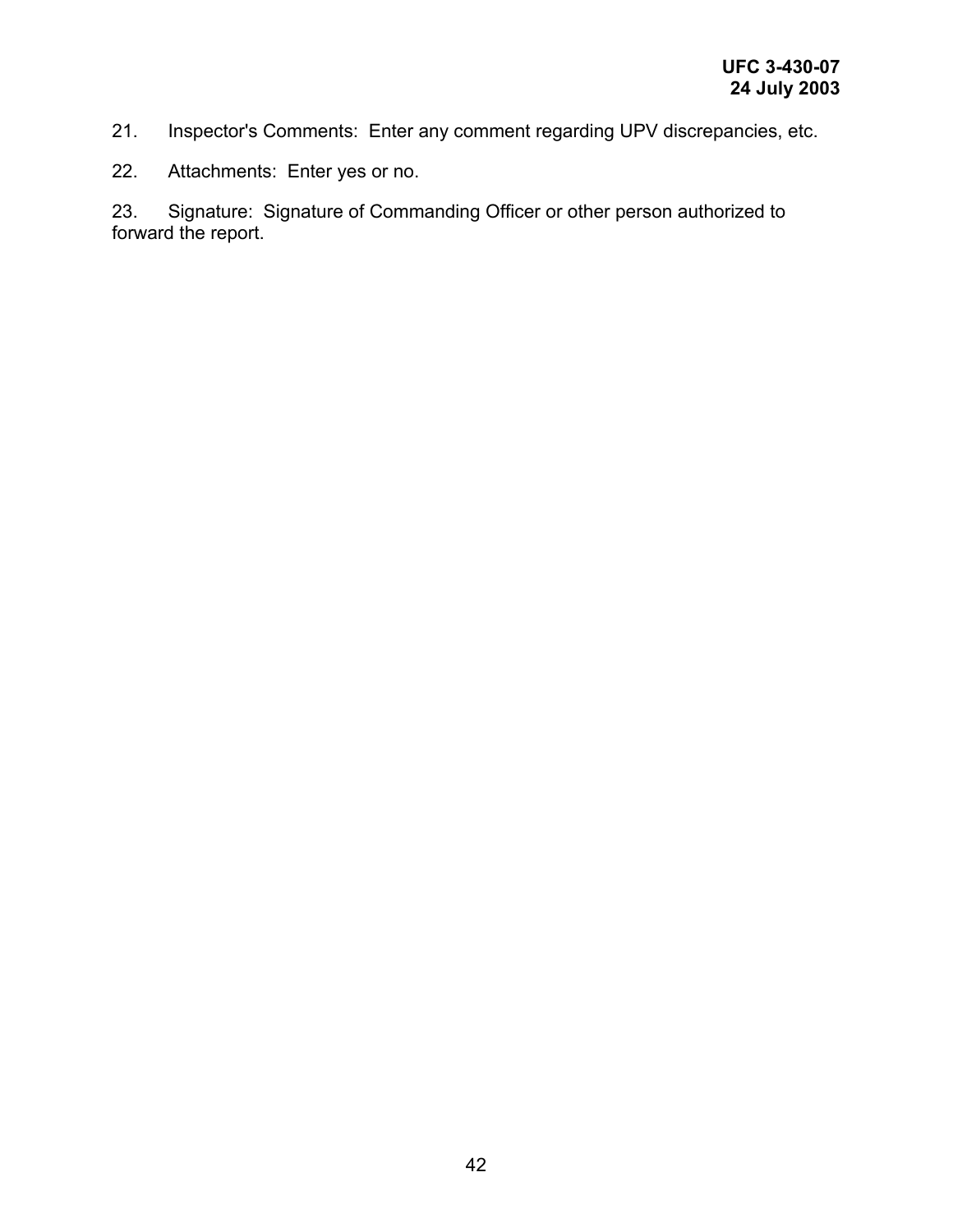# **Figure E-3 Inspection Certificate for Boiler-Unfired Pressure Vessel**

|                                                                                                                 |                                              |                         | DEPARTMENT OF THE BAYY<br><b>FAVAL FACILITIES ENGINEERING COMMAND</b> |      |          |                                                                        |
|-----------------------------------------------------------------------------------------------------------------|----------------------------------------------|-------------------------|-----------------------------------------------------------------------|------|----------|------------------------------------------------------------------------|
| INSPECTION CERTIFICATE FOR:                                                                                     |                                              |                         | <b>BOILER</b>                                                         |      |          | UNFIRED PRESSURE VESSEL                                                |
| <b>ACTIVITY</b>                                                                                                 |                                              | <b>LOCATION</b>         |                                                                       |      |          | SERIAL NO.                                                             |
| NATIONAL BOARD NO.                                                                                              |                                              | <b>MAKE</b>             |                                                                       |      |          | PRESSURE ALLOWED<br>p. s. i.                                           |
|                                                                                                                 |                                              | A PRESSURE SHOWN ABOVE: | THIS CERTIFICATE EXPIRES                                              |      |          | THIS BOILER OR VESSEL HAS BEEN INSPECTED AND APPROVED FOR OPERATION AT |
|                                                                                                                 | <b>TTP! OF INSPECTION</b><br><b>EXTERNAL</b> |                         | <b>INTERIAL</b>                                                       |      | PRESSURE | <b>OPERATIONS</b>                                                      |
|                                                                                                                 | <b>NAME</b>                                  |                         |                                                                       | DATE |          | FIELD DIVISION INSPECTOR                                               |
| MAVFAC 9-11014/32 (3-67) Supersedes MAYDOCKS 1910 & 2107 S/N 0105-LF-003-0000 R U.S. GPO: 1982-005-010/7256 2-1 |                                              |                         | POST THIS CERTIFICATE UNDER GLASS NEAR THE BOILER OR VESSEL           |      |          | $1 - 12200$                                                            |

Form, NAVFAC 9-11014/32(3/67)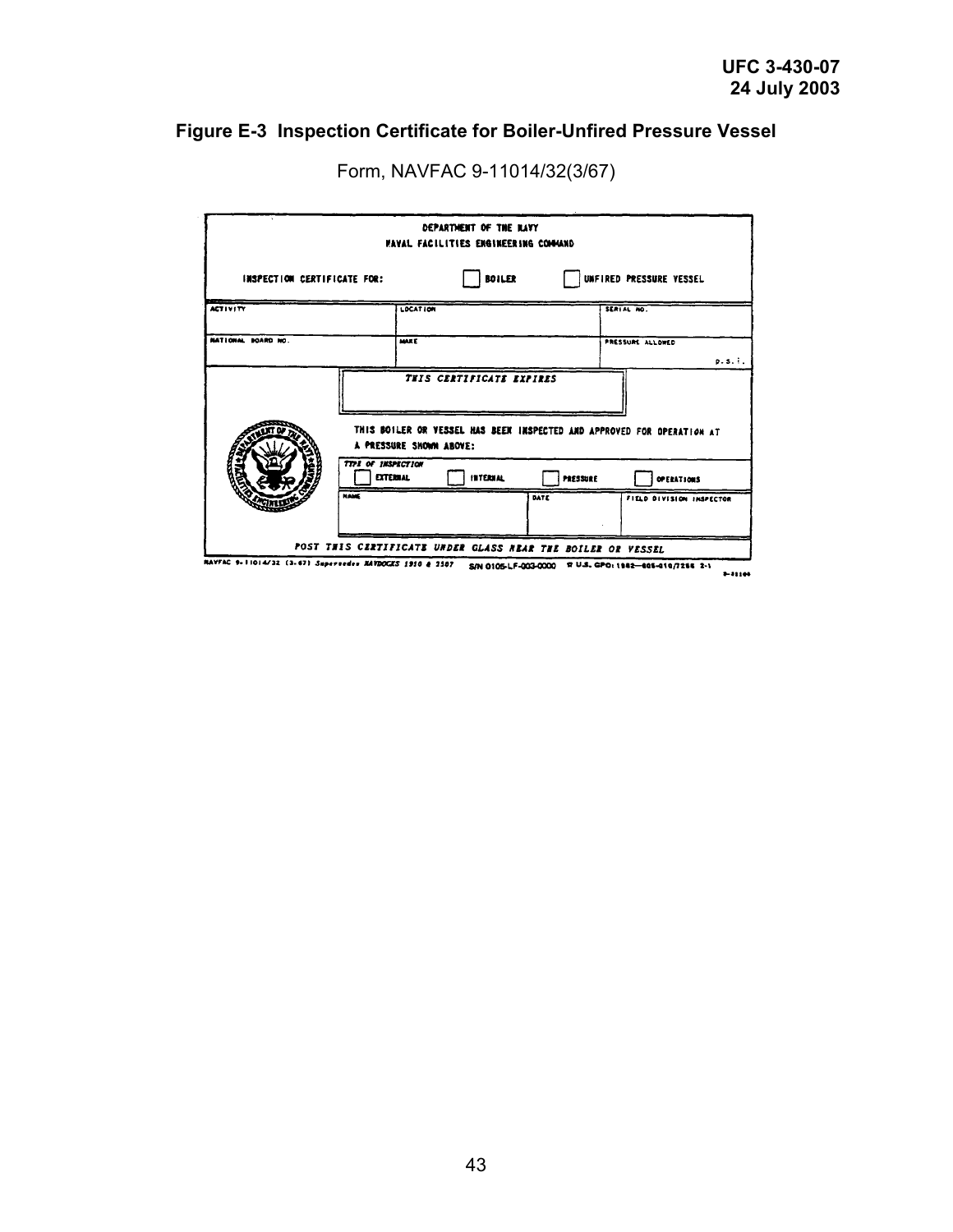Instructions for Completing Inspection Certificate for

Boiler - Unfired Pressure Vessel Form, NAVFAC (9-11014/32 (3/67)

1. Inspection Certificate for: Place "X" in appropriate box.

2. Activity: Name of activity, city, and state.

3. Location: Building number and when applicable room number/ name or location outside building (example: east, west, north, south).

4. Serial No.: Manufacturer's number from nameplate.

5. National Board No.: When available.

6. Make: Manufacturer's name.

7. Pressure Allowed: Taken from nameplate unless reduced as a result of inspection.

8. This Certificate Expires: Month and year of expiration depending on inspection frequency.

9. Type of Inspection: Place "X" in appropriate box or boxes.

10. Name: Inspector will sign here.

11. Date: Date of signature.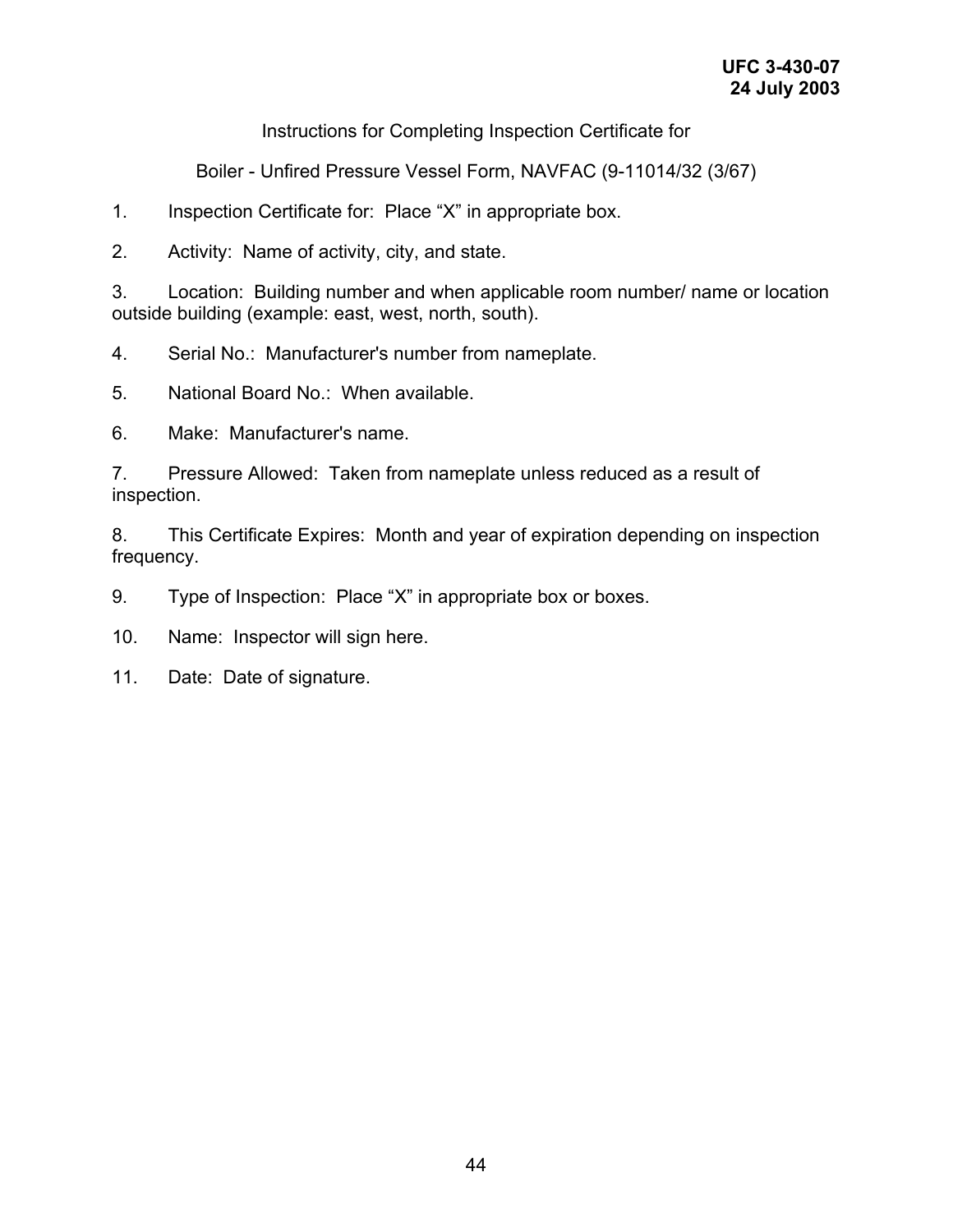### **APPENDIX F**

# **PMI CHECKLISTS FOR SMALL BOILERS**

#### **Table F-1 Steam Boilers PMI Checklist**

(Capacities of 117124.2 W (400,000 BTU) per Hour Input or Less)

| 1. Observe condition of flame. Correct if flame is smoky or if burner starts with a<br>puff. Flame should not impinge on furnace walls.                                                                                                                                                                                                                                                                                      | Weekly  |
|------------------------------------------------------------------------------------------------------------------------------------------------------------------------------------------------------------------------------------------------------------------------------------------------------------------------------------------------------------------------------------------------------------------------------|---------|
| 2. Test the low water fuel cutoffs for proper sequencing and operation. Blow<br>down boiler.                                                                                                                                                                                                                                                                                                                                 | Weekly  |
| 3. Test water column or gage glass. Glass must be clean and free of<br>obstructions. Clean dirty glass and replace defective column or glass at once.<br>Defects include leaking gage cocks and glass, excessive corrosion, inability to<br>discern water level, and improper operation.                                                                                                                                     | Weekly  |
| 4. Observe operation of condensate or vacuum pumps. Replace or repair<br>defective or leaking pumps.                                                                                                                                                                                                                                                                                                                         | Weekly  |
| 5. Check operation of chemical feed pots and feed pumps. Repair or replace<br>defective equipment.                                                                                                                                                                                                                                                                                                                           | Weekly  |
| 6. Test flame detection devices and associated automatic fuel cutoff valves. Loss<br>of flame should shut off flow of fuel to the burner(s). Repair or replace if devices<br>or valves are defective.                                                                                                                                                                                                                        | Monthly |
| 7. Inspect steam supply and condensate return piping, valves, radiators, and traps<br>for leaks, excessive rust, and damage or lack of insulation. Blow down strainers.<br>Repair or replace individual items as needed.                                                                                                                                                                                                     | Monthly |
| 8. Inspect fuel supply systems and piping in boilers for leaks, loss of insulation,<br>etc. Repair or replace as needed. Replace cartridges for in-line oil filters. Adjust<br>oil pressure as prescribed by the manufacturer. Ensure both oil supply and return<br>lines have a fusible in-line valve.                                                                                                                      | Monthly |
| 9. Check condition of safety valves. Test valve with tri-lever. Valves should<br>preferably be the pressure type. Leaking safety valves must be replaced. No<br>obstruction such as another valve, long pipe length, or constriction is permissible<br>between the boiler and the safety valve. The overflow from the valve should be<br>free of obstructions and piped to within 4 inches of the floor or to a floor drain. | Monthly |
| 10. Check boiler room drains for proper functioning.                                                                                                                                                                                                                                                                                                                                                                         | Monthly |
| 11. Inspect burner assembly. Evidence of improper fuel nozzle wear, plugging, or<br>carbon buildup on the nozzle is cause for replacement. Adjust equipment for<br>proper combustion after replacing the old nozzle with a new one.                                                                                                                                                                                          | Monthly |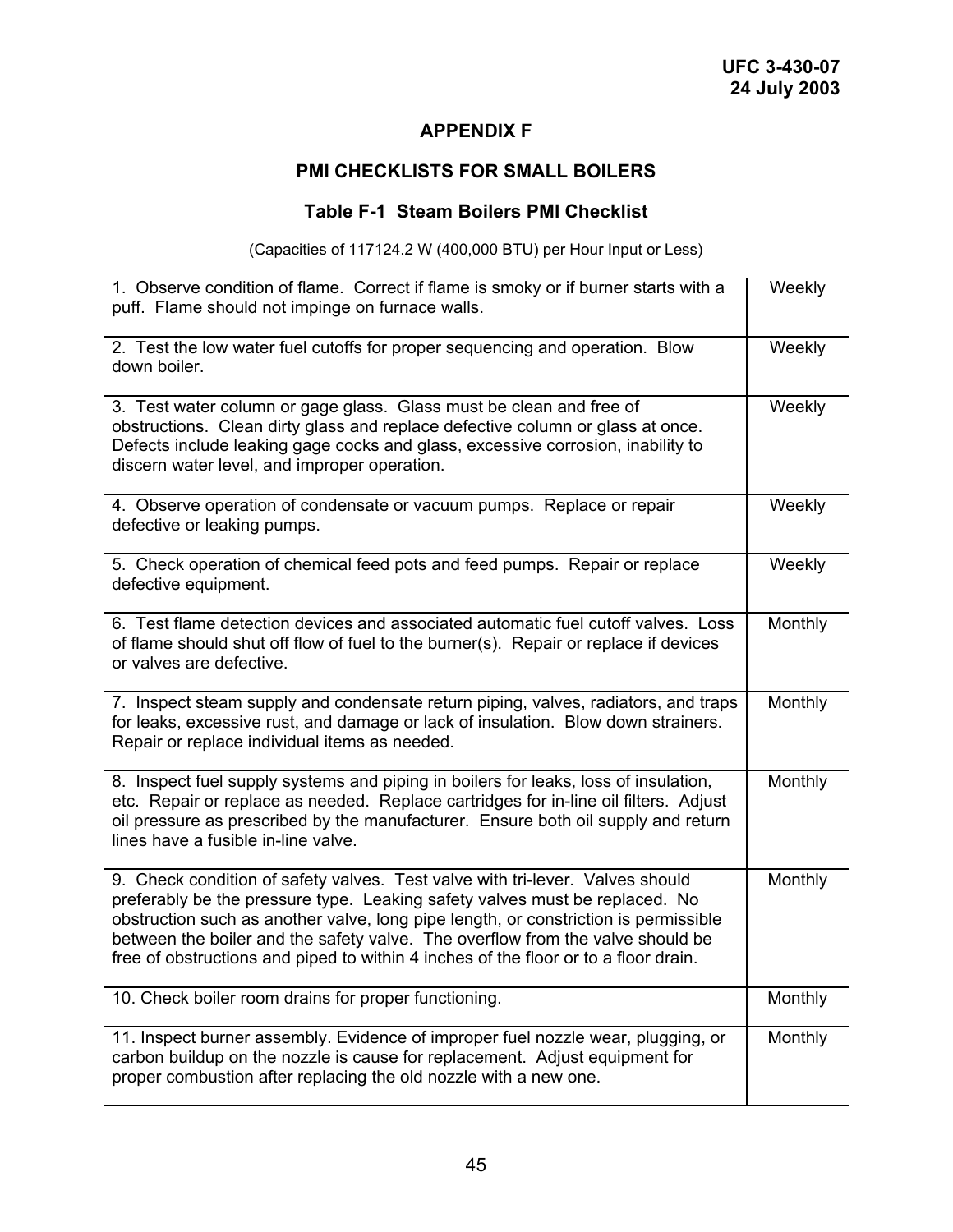| 12. Inspect burner assembly. Replace nozzle and filters on oil burning equipment.<br>Clean, check, and adjust electrodes.                                                                                                                                                                                                                                                                                                                                                                                        | Annually |
|------------------------------------------------------------------------------------------------------------------------------------------------------------------------------------------------------------------------------------------------------------------------------------------------------------------------------------------------------------------------------------------------------------------------------------------------------------------------------------------------------------------|----------|
| 13. Inspect internal and external heating surfaces after cleaning. Fireside surfaces<br>should be free of soot. Cracked surfaces will require repair or replacement of the<br>furnace (firing chamber). Repair to pressure parts requires a certified welder.<br>Evidence of bulges or other deformities indicate defective controls and safety<br>devices or improperly sized and adjusted burner. Consult a boiler water treatment<br>specialist if there is evidence of hard scale on the waterside surfaces. | Annually |
| 14. Inspect gas piping and valves regularly for proper support and tightness. Test<br>for tightness with a soap solution. If a leak is detected, then secure the piping to<br>the boiler and contact the gas company.                                                                                                                                                                                                                                                                                            | Annually |
| 15. Check the transformer. Do not interchange transformers of different capacities<br>when replacing defective transformers.                                                                                                                                                                                                                                                                                                                                                                                     | Annually |
| 16. Inspect area around boiler for cleanliness, combustibles, etc. Remove trash<br>and any combustibles from the boiler room. Assure proper ventilation to the boiler.                                                                                                                                                                                                                                                                                                                                           | Annually |
| 17. Check draft, manifold pressure, and combustion. Conduct combustion<br>efficiency test and adjust burner for efficient and safe operation. Combustion<br>measurements required are for CO%, $CO2$ %, 0 <sub>2</sub> %, stack temperature, and boiler<br>room temperature. No smoke or CO should be evident. Overfire draft should be<br>at least +5 Pa (+0.02 inches water gage) (W.G.) for oil burners. Adjust manifold<br>pressure as specified by the manufacturer.                                        | Annually |
| 18. Inspect control equipment for proper sequence and operation. Covers on<br>controllers should be in place. Dust and dirt on control equipment must be<br>removed. Electric contacts that are fouled require cleaning. All wiring should be<br>properly grounded.                                                                                                                                                                                                                                              | Annually |
| 19. Calibrate and check operation of gages and meters. Repair or replace all<br>defective gages and meters. Defects include cracked, broken, or dirty glass,<br>illegible markings, and bent pointers. Place date and initials of tester on the face<br>of the calibrated gages.                                                                                                                                                                                                                                 | Annually |
| 20. Check breaching and stack for integrity and tightness. Breaching and stack<br>should be firmly attached to the boiler in forced draft systems. The breaching and<br>stack should be properly supported and either vertical or sloped upward.                                                                                                                                                                                                                                                                 | Annually |
| 21. Check shell for cleanliness, excessive rust, corrosion streaks, or any<br>deformations and cracks. Clean and repair as necessary. Repaint to cover bare<br>metal. Assure access doors are in place and in working order.                                                                                                                                                                                                                                                                                     | Annually |
| 22. Check fuel oil supply. Note level of oil tank. Leaking tanks must be repaired<br>or replaced immediately                                                                                                                                                                                                                                                                                                                                                                                                     | Annually |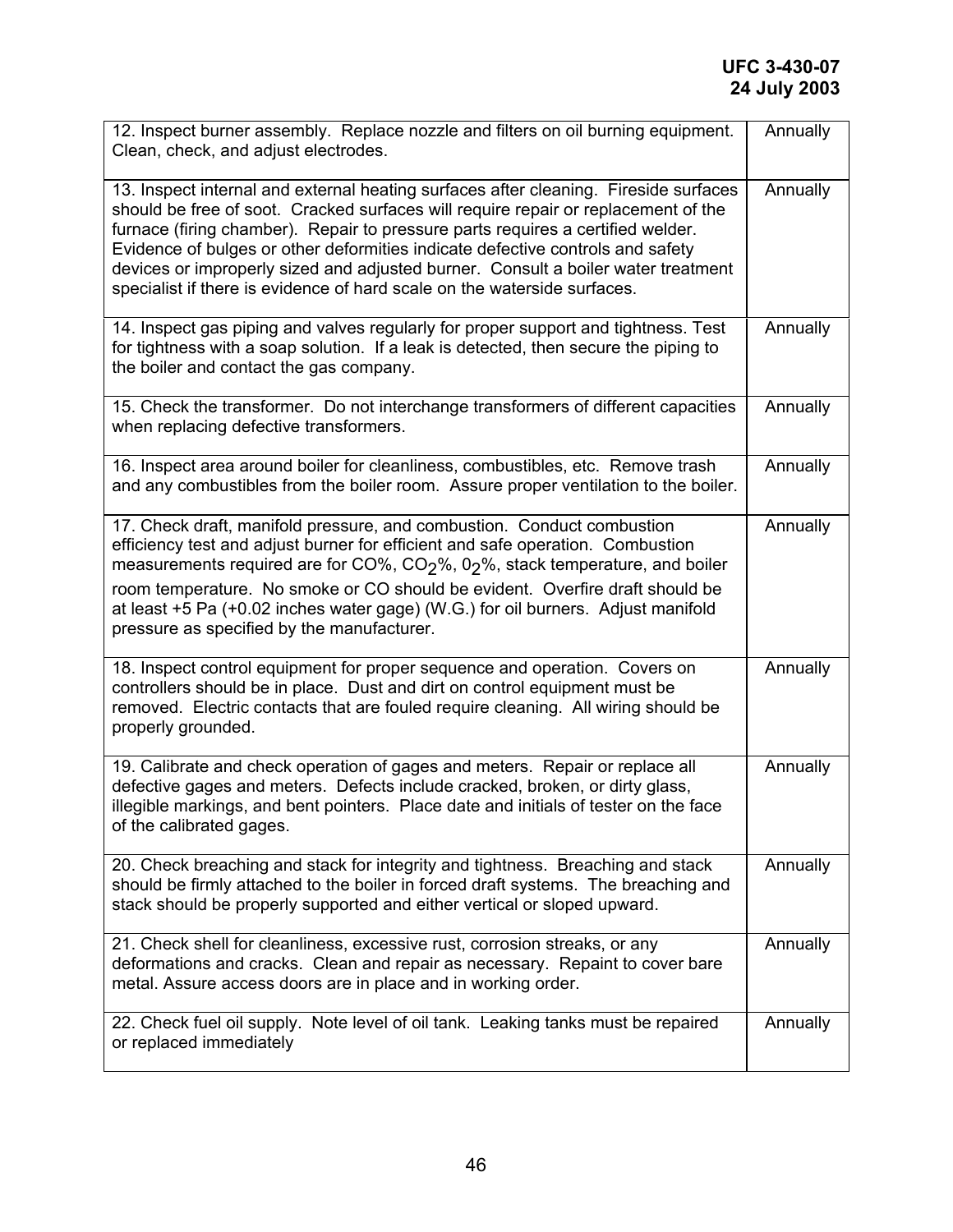# **Table F-2 Hot Water Boilers PMI Checklist**

| 1. Observe condition of flame. Correct if flame is smoky or if burner starts with a<br>puff. Flame should not impinge on the furnace walls.                                                                                                                                                                                                                                                                                                                                                                      | Weekly   |
|------------------------------------------------------------------------------------------------------------------------------------------------------------------------------------------------------------------------------------------------------------------------------------------------------------------------------------------------------------------------------------------------------------------------------------------------------------------------------------------------------------------|----------|
| 2. Check fuel supply (oil). Note level of oil in tank. Leaking tanks must be repaired<br>or replaced immediately.                                                                                                                                                                                                                                                                                                                                                                                                | Weekly   |
| 3. Observe operation of circulating pumps. Lubricate pump motor, bearing<br>assembly, and flex coupling. Noisy pump motors require repair or replacement.                                                                                                                                                                                                                                                                                                                                                        | Weekly   |
| 4. Test flame detection devices and associated automatic fuel cutoff valves. Loss<br>of flame should shut off flow of fuel to the burner(s). Replace or repair if devices or<br>valves are found defective.                                                                                                                                                                                                                                                                                                      | Monthly  |
| 5. Inspect fuel supply systems and piping in boilers for leaks, loss of insulation, etc.<br>Repair or replace as needed. Replace cartridges for in-line oil filters. Adjust oil<br>pressure as prescribed by the manufacturer. Ensure both oil supply and return<br>lines have a fusible in-line valve.                                                                                                                                                                                                          | Monthly  |
| 6. Check boiler room drains for proper functioning.                                                                                                                                                                                                                                                                                                                                                                                                                                                              | Monthly  |
| 7. Check condition of safety relief valves. Test valve with tri-lever. Valves should<br>preferably be the pressure and temperature type. Leaking safety valves must be<br>replaced. No obstructions such as another valve, long pipe length, or constriction<br>are permissible between the boiler and the safety valve. The overflow from the<br>valve should be free of obstructions and piped to within 4 inches of the floor or to a<br>floor drain.                                                         | Monthly  |
| 8. Inspect burner assembly. Evidence of improper fuel nozzle wear, plugging, or<br>carbon buildup on the nozzle is cause for replacement. Adjust equipment for proper<br>combustion after replacing the old nozzle with a new one.                                                                                                                                                                                                                                                                               | Monthly  |
| 9. Inspect burner assembly. Replace nozzle and filters on oil burning equipment.<br>Clean, check, and adjust electrodes.                                                                                                                                                                                                                                                                                                                                                                                         | Annually |
| 10. Inspect internal and external heating surfaces after cleaning. Fireside surfaces<br>should be free of soot. Cracked surfaces will require repair or replacement of the<br>furnace (firing chamber). Repair to pressure parts requires a certified welder.<br>Evidence of bulges or other deformities indicates defective controls and safety<br>devices or improperly sized and adjusted burner. Consult a boiler water treatment<br>specialist if there is evidence of hard scale on the waterside surfaces | Annually |
| 11. Inspect gas piping and valves regularly for proper support and tightness. Test<br>for tightness with a soap solution, never a flame. If a leak is detected, then secure<br>piping to the boiler and contact the gas company.                                                                                                                                                                                                                                                                                 | Annually |
| 12. Check transformer. Do not interchange transformers of different capacities<br>when replacing defective transformers.                                                                                                                                                                                                                                                                                                                                                                                         | Annually |
| 13. Inspect area around boiler for cleanliness, combustibles, etc. Remove trash<br>and any combustibles from the boiler room. Assure proper ventilation to the boiler.                                                                                                                                                                                                                                                                                                                                           | Annually |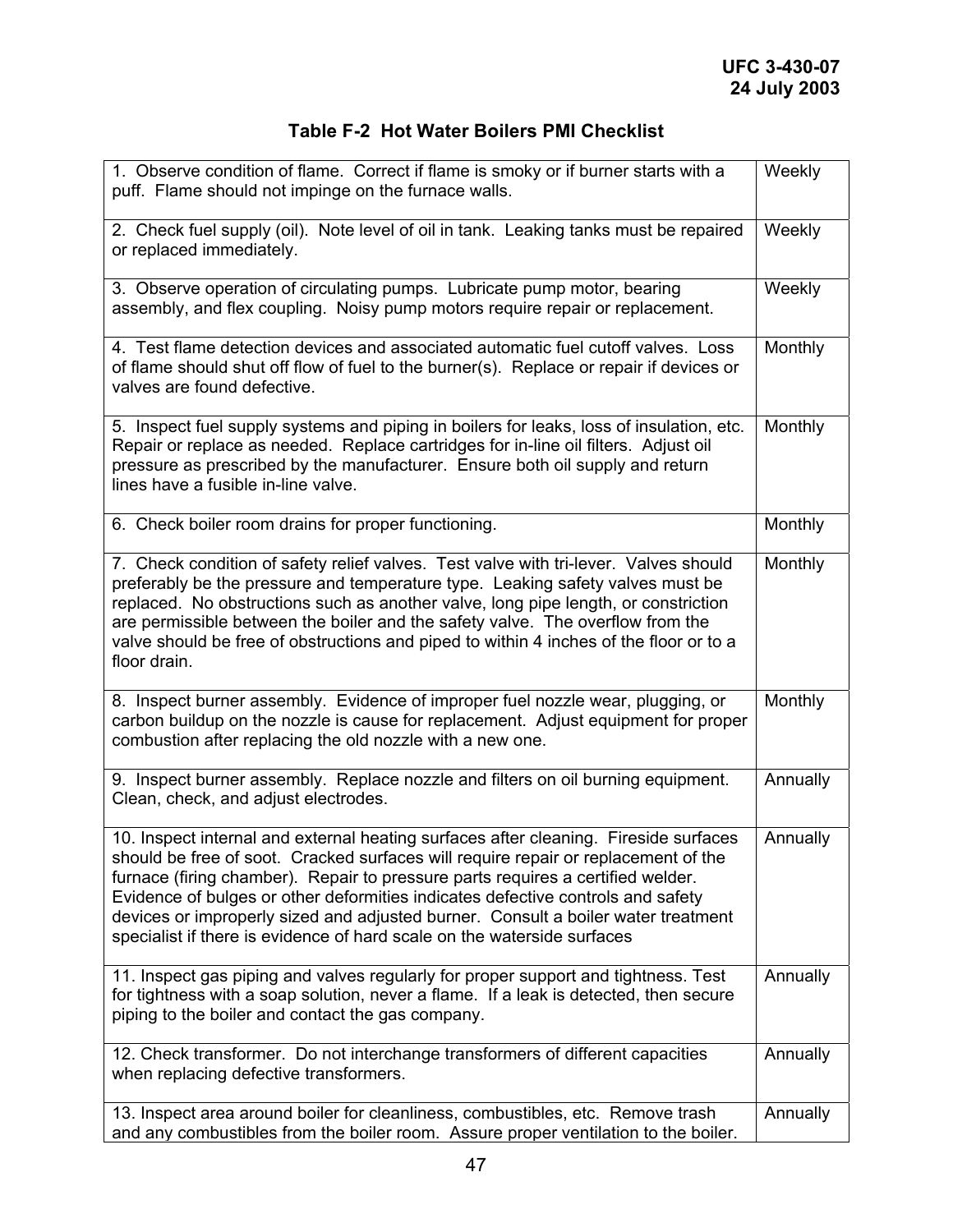| and any combustibles from the boiler room. Assure proper ventilation to the boiler.                                                                                                                                                                                                                                                                                                                                                                                             |          |
|---------------------------------------------------------------------------------------------------------------------------------------------------------------------------------------------------------------------------------------------------------------------------------------------------------------------------------------------------------------------------------------------------------------------------------------------------------------------------------|----------|
| 14. Inspect hot water supply and return piping, valves for leaks, excessive rust, and<br>damaged or missing insulation. Repair or replace as needed.                                                                                                                                                                                                                                                                                                                            | Annually |
| 15. Check draft, manifold pressure, and combustion. Conduct combustion<br>efficiency test and adjust burner(s) for efficient safe operation. Combustion<br>measurements required are CO%, CO <sub>2</sub> %, O <sub>2</sub> %, stack temperature, and boiler<br>room temperature. No smoke or CO should be evident. Overfire draft should be at<br>least + 5 PA (+0.02 inches water gage (W.G.)) for oil burners. Adjust manifold<br>pressure as specified by the manufacturer. | Annually |
| 16. Check expansion tank and air eliminator equipment for leaks, corrosion, etc.<br>Repair or replace defective equipment.                                                                                                                                                                                                                                                                                                                                                      | Annually |
| 17. Inspect control equipment for proper sequence and operation. Covers on<br>controllers should be in place. Dust and dirt on control equipment must be<br>removed. Electric contacts that are fouled require cleaning. All wiring should be<br>properly grounded.                                                                                                                                                                                                             | Annually |
| 18. Calibrate and check operation of gages and meters. Repair or replace all<br>defective gages and meters. Defects include cracked, broken, or dirty glass,<br>illegible markings, and bent pointers. Place date and initials of tester on the face of<br>the calibrated gages.                                                                                                                                                                                                | Annually |
| 19. Check breaching and stack for integrity and tightness. Breaching and stack<br>should be firmly attached to the boiler in forced draft systems. The breaching and<br>stack should be properly supported and either vertical or sloped upward.                                                                                                                                                                                                                                | Annually |
| 20. Check shell for cleanliness, excessive rust, corrosion streaks, deformations, and<br>cracks. Clean and repair as necessary. Repaint to cover bare metal. Assure<br>access doors are in place and in working order.                                                                                                                                                                                                                                                          | Annually |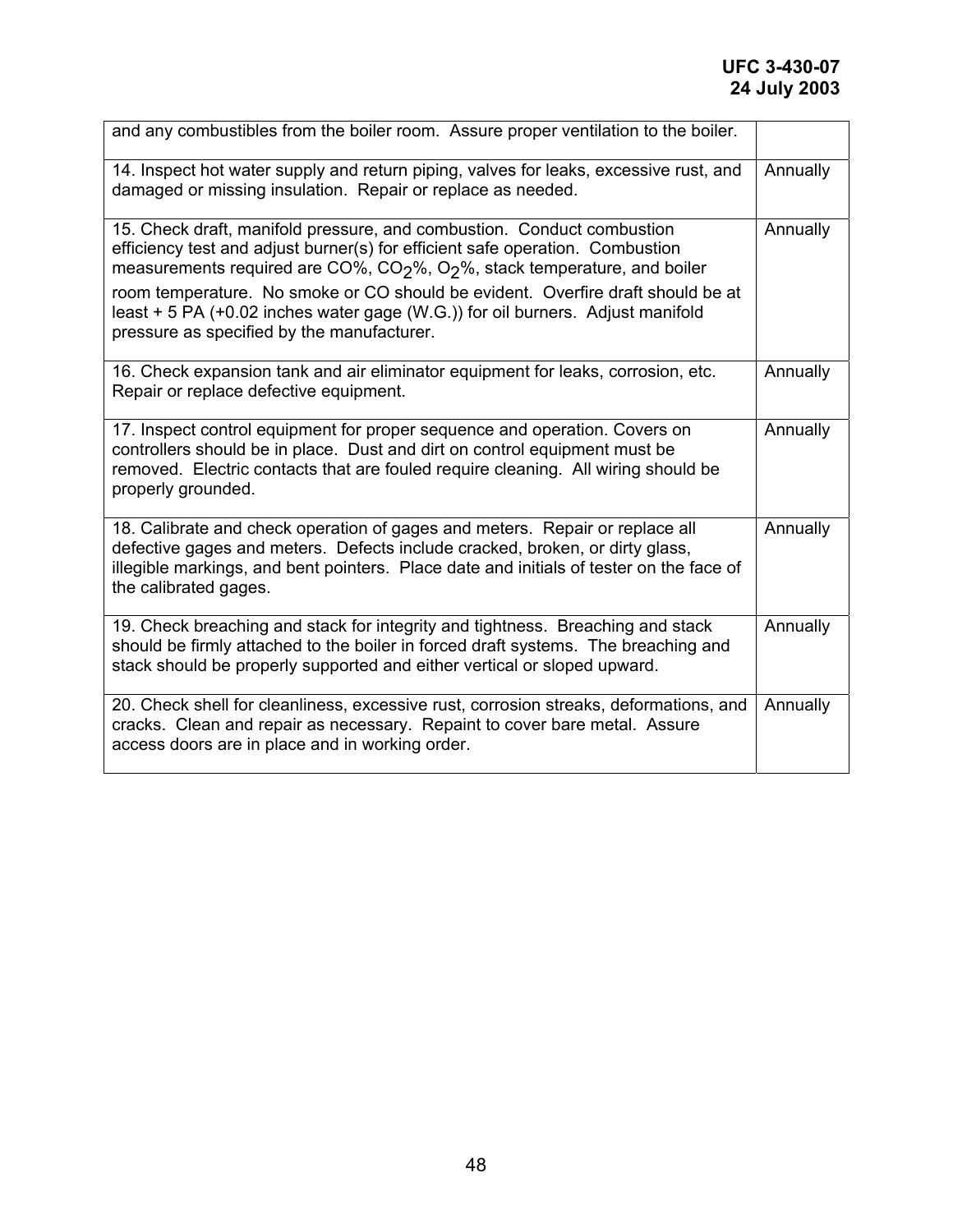#### **APPENDIX G**

#### **WHAT TO EXPECT WHEN THE BOILER INSPECTOR CALLS**

The following article is reprinted unabridged with the permission of HEATING, PIPING, and AIR CONDITIONING. The author is John G. Gillissie, a field representative of the National Board of Boiler and Pressure Vessel Inspectors.

The article is provided as a general guide for use by activities when preparing boilers for inspection. The text of this UFC contains further guidance.

#### WHAT TO EXPECT WHEN THE BOILER INSPECTOR CALLS

Here's what you can and should do to help him to ensure the safety and integrity of your boiler plant.

Boilers are so common and essential that their safe and effective operation can easily be taken for granted. With boiler safety laws widely adopted and enforced, boiler accidents have become relatively rare. Yet the potential for injury and destruction still exists with any boiler or pressure vessel. A careful, consistent program of maintenance and third-party inspection is fundamental to boiler safety.

That's why you, as a boiler owner or user, can count on periodic visits from an inspector commissioned by the National Board of Boiler and Pressure Vessel Inspectors and authorized by the legal jurisdiction in which you operate. His visit is mandated by the police powers of that jurisdiction to maintain public safety.

Here is what to expect-and what you can and should do to help-when the authorized inspector visits you, based on the National Board Inspection Code.

Boilers bearing the ASME and National Board stamps are inspected during manufacture by a National Board commissioned inspector to assure conformance to the ASME Boiler and Pressure Vessel Code. They are then inspected at installation and at designated periods thereafter, depending on the regulations that govern your area. Because thorough boiler inspections are essential, the following directions for them have been carefully drawn up. In some cases, these instructions appear as recommendations in the National Board Inspection Code although your local regulations probably make them mandatory.

The commissioned inspector visiting you will know these regulations and will understand what causes boiler deterioration and accidents. He will be conscientious and careful in his observations, taking sufficient time to make his examination thorough in every way and making no final statement about conditions not personally observed. He will not accept testimony of others. If he cannot make a thorough inspection, he will note that in his report.

The inspector will request that you, as the owner, or your representative be present during the inspection. He may request you or your representative to aid in any physical tests necessary to evaluate the boiler's physical condition.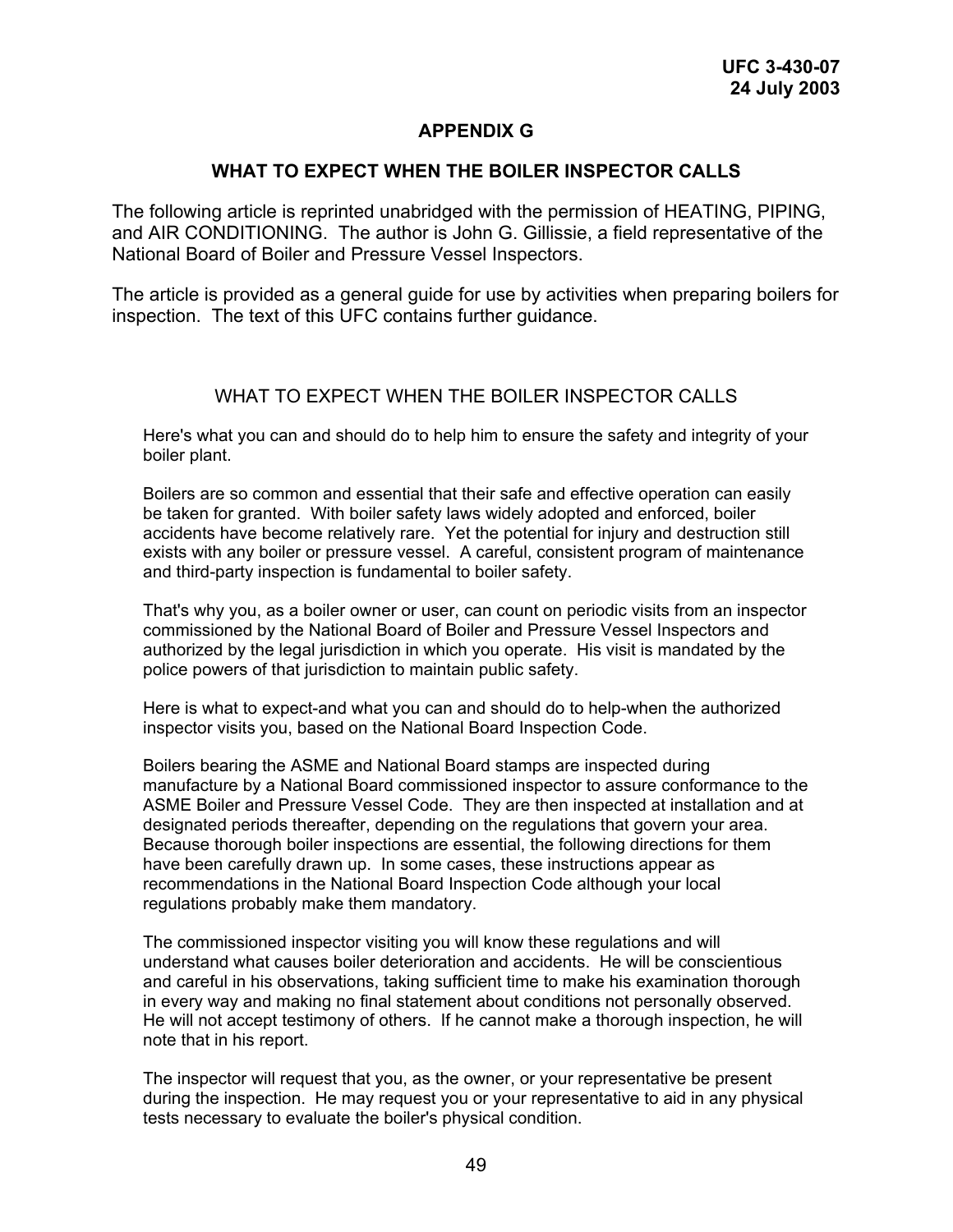The inspector will begin by observing the condition of your entire boiler installation, forming an opinion of the care the equipment receives. On entering the boiler area, he will first inspect the boiler externally. The general cleanliness and accessibility of the boiler and its auxiliary apparatus will be noted.

Boiler fittings, valves, and piping will be checked. Any steam or water leak-such as leakage coming from behind insulation, coverings, supports, or settings-or any evidence of leakage will be thoroughly investigated and any necessary corrective action pointed out. You may be asked to remove insulation to locate the source of leakage or to determine the extent of suspected corrosion.

#### POWER BOILER INSPECTION

External inspection of power boilers (operating pressures greater than 15 psig) is slightly different from that of heating boilers. For power boilers, the inspector will compare the pressure indicated on the pressure gauge with readings on other gauges in the same system or, if necessary, with a standard test gauge. He will observe the readings during tests, such as the reduction in pressure when testing the low water fuel cutoff control. Defective gauges must be replaced.

Next, the inspector will observe the blowdown of the water gauge in the normal manner and how promptly the water returns. A sluggish response may indicate an obstruction in the pipe connection to the boiler, which must be corrected. During the water level gauge test, water and steam connections will be blown separately to ensure both are clear. The inspector will also determine that the boiler water level indication is accurate.

Safety valves come next. The inspector will check the nameplate data of the safety valves to assure that they are ASME/National Board certified and that their relieving capacity is sufficient to safeguard the boiler under full firing conditions. He will also assure that factory seals have not been broken. If the set pressure does not exceed 400 psi, safety valves are tested by allowing the boiler pressure to rise to the popping pressure and subsequently fall.

If checking the actual popping pressure and blowdown is not practical, the boiler operator, while being observed by the inspector, will test the valve for free operation by using the lifting lever, provided the boiler pressure is 75 percent or more of the set pressure. This method is the only practical way to test multiple safety valves unless an accumulation test is made.

At pressures above 400 psi, evidence must be shown that the valves were tested under pressure or dismantled, overhauled, and tested and their popping pressures and blowdown adjusted where necessary within a reasonable period of time acceptable to the inspector. Your best assurance that the safety valves have been properly repaired or refurbished is to have this work carried out by an organization that holds a National Board "VR" (safety valve repair) certificate of authorization.

Alternatively, the owner or user may elect to make the actual popping test just described. If the valve has a discharge pipe, the inspector will determine whether the drain opening in the pipe is free to an atmospheric exhaust area.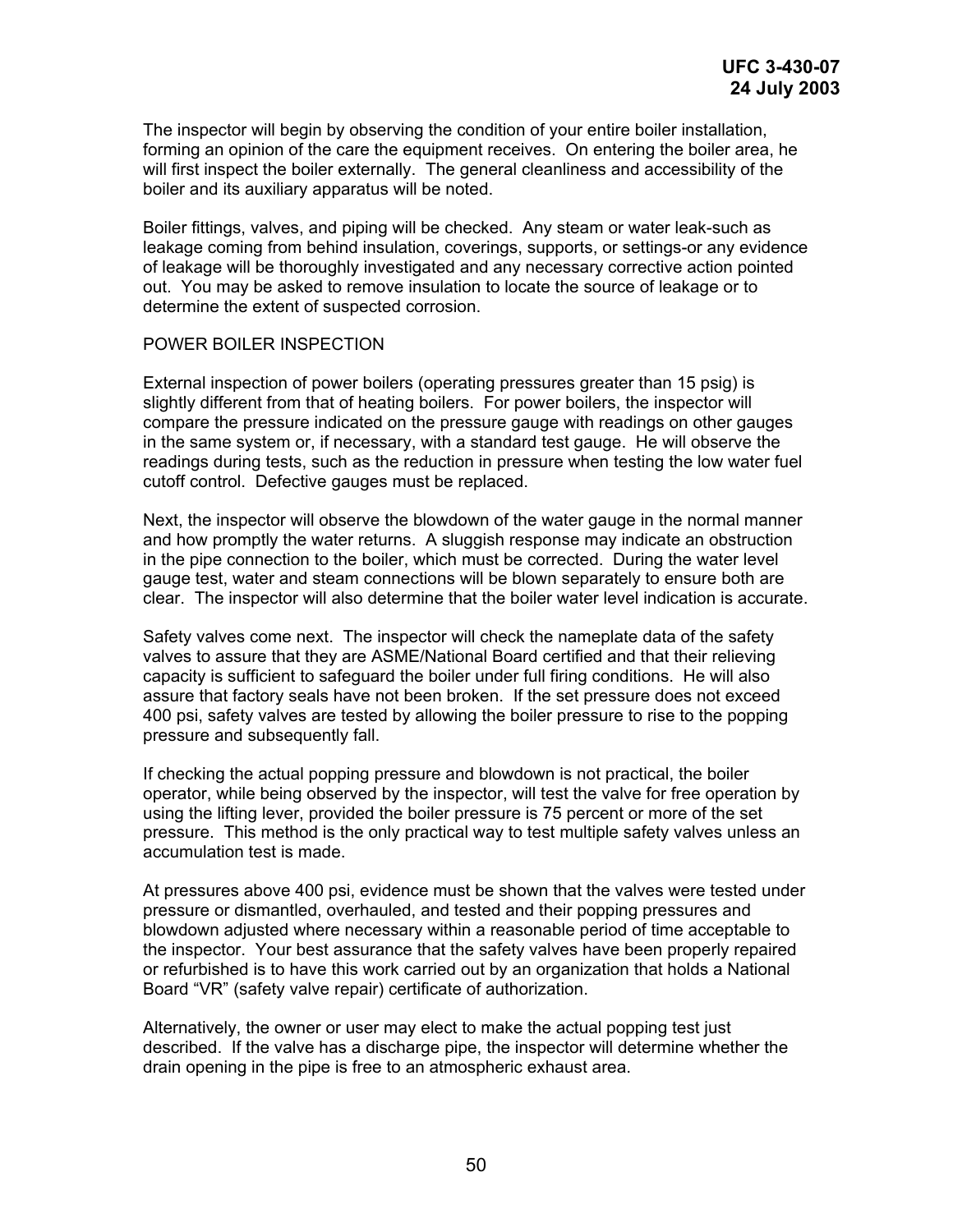When inspection reveals that a safety valve is leaking, sticking, or not opening and closing properly, the boiler will be taken out of service. The valve must then be replaced or repaired.

The inspector will next observe how the low water fuel cutoff or feed controls respond when the drain is opened; he will check how promptly the system returns to normal, as when the alarm or the feed pump stops. A sluggish response may indicate an obstruction in the pipe connections to the boiler. If the controls, where provided, are inoperative or the correct water level is not indicated, the boiler will be taken out of service until the unsafe condition has been corrected.

Piping, connections, and fittings will also be carefully examined by the inspector to ensure that there is provision for expansion and adequate support. Steam and water piping and fittings will be examined for leakage. Any leakage or other defects must be corrected. (To avoid water hammer, the locations of the various stop and drain valves should not allow water to accumulate when the valves are closed.) Excessive vibration will be noted and corrective action required.

Connections between individual boilers and the main steam header will be checked for strain caused by the boilers' changing position due to settling or other causes. The inspector will verify that all pipe connections and fittings are properly rated for the service conditions they encounter. He will also observe the blowdown of the boiler in the normal manner, check for freedom of the piping to expand and contract, and ensure that there is no excessive vibration.

During all tests, the inspector will determine whether the actual operating and maintenance practices he observes are acceptable. He will discuss any defects or deficiencies in the boiler or in operating and maintenance practices with the owner or user at this time and recommend corrections.

#### INTERNAL INSPECTIONS

Since most internal conditions to be observed by the inspector are common to both power and heating boilers, the internal inspection procedures are essentially the same for both types. (Remember, when a boiler is to be prepared for internal inspection, the water must not be withdrawn until the setting has been sufficiently cooled at a rate to avoid damage to the boiler.)

The owner or user should follow these steps to prepare a boiler for internal inspection:

1) Draw off all water and thoroughly wash out the waterside.

2) Remove manhole and handhole plates, washout plugs, and inspection plugs in water column connections as required by the inspector. Cool and thoroughly clean the furnace and combustion chambers.

3) Remove all grates from internally fired boilers.

4) Remove insulation and brickwork as designated by the inspector to determine the condition of the boiler, headers, furnace, supports, or other parts.

5) Remove the pressure gauge for testing when required by the inspector.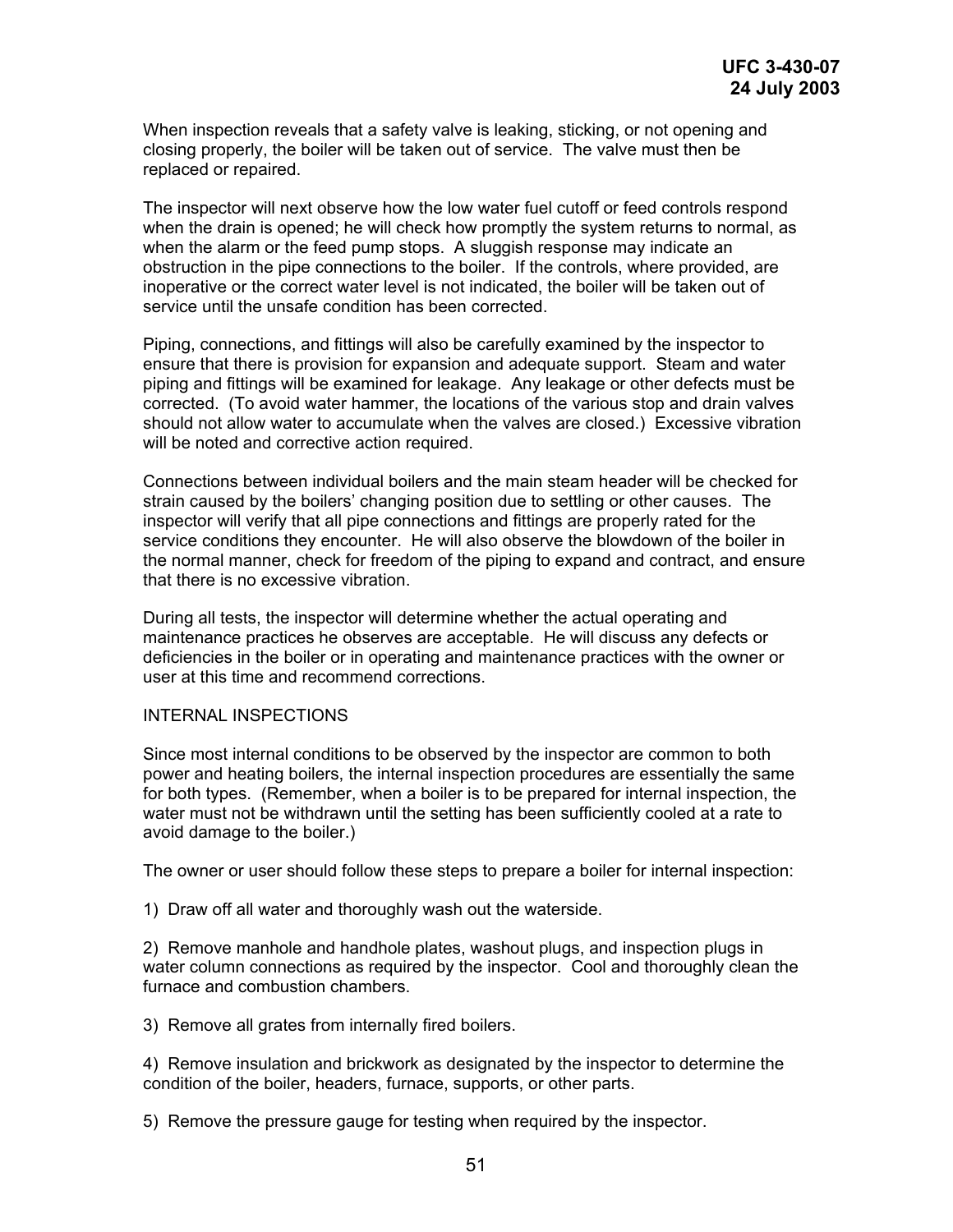6) Steam or hot water leakage into the boiler can be prevented by disconnecting the pipe or chain locking the valves at the most convenient point or by other means approved by the inspector.

7) Before the manhole or manholes are opened and the inspector enters any part of a boiler connected to a common header with other boilers, close, tag, and preferably padlock the required steam or water system stop valves and open the freeblow drain valves or cocks between the two closed stop valves. Disconnect blowoff lines, where practical, between pressure parts and valves. Open all drains and vent lines.

8) Before internal inspection is begun, the owner or user must determine that the boiler is safe to enter, is adequately ventilated, and contains no harmful vapors. Applicable safety rules and local regulations must be followed. A person should also stand by the boiler all the time the inspector is inside.

With preparations complete, internal inspection begins with insulation and brickwork. Removing boiler insulation material, masonry, or fixed parts for inspection is not normally necessary unless defects or deterioration are suspected or are commonly found in the particular type of boiler being inspected. If evidence of leakage shows on the covering, the insulating material, masonry, or a fixed part of the boiler may require removal to ensure a thorough inspection. Even drilling or cutting away parts may be necessary.

The boiler temperature must be low enough to ensure that inspecting personnel will not be exposed to excessive heat. If a boiler has not been properly prepared for an internal inspection, the inspector will decline to proceed. The inspector begins the detailed internal inspection by first examining all exposed metal surfaces on the waterside of the boiler for deposits caused by water treatment, scale, oil, or other substances. Oil or scale in the tubes of watertube boilers or on the plates over the fire in any boiler is particularly detrimental. It can have an insulating effect that can lead to overheating, weakening, and possible metal failure by bulging or rupture. Since even the smallest amount of oil is dangerous, immediate steps must be taken to clean the affected surfaces and prevent further contamination, using chemical or mechanical means as appropriate.

The inspector will examine all stays to determine whether or not they are in even tension. All fastened ends will be examined for cracks. Stays or stay bolts not in tension or adjustment must be repaired. Broken stays must be replaced. He will test firebox stay bolts by tapping one end of each bolt with a hammer. Stay bolts with holes will be examined for evidence of leaks, which indicate a broken or cracked stay bolt. Broken stay bolts must be replaced.

Manholes and reinforcing plates, as well as nozzles or other connections flanged or screwed into the boiler, will be examined both internally and externally. Whenever possible, observation will be made from the inside to determine whether connections to the boiler are properly made.

All openings leading to external attachments-such as water column connections, low water fuel cut-off devices, openings in drypipes, and openings to safety valves-will be examined to ensure they are free from obstruction.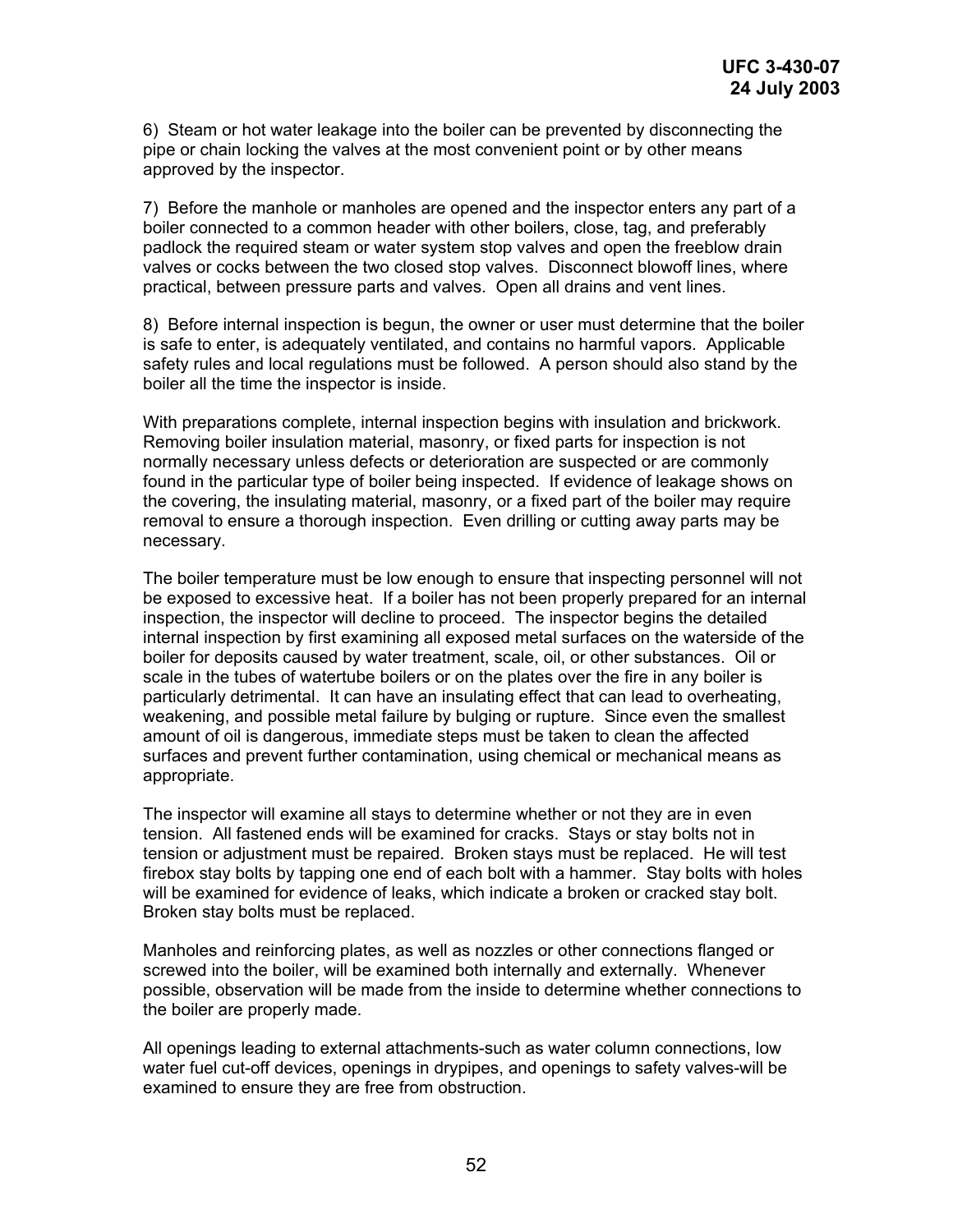The inspector will also check fire surfaces for bulging or blistering. Bulges often result from overheating of the entire thickness of the metal, lowering the strength of the metal and allowing it to be deformed by the pressure in the boiler. Bulges may also be caused by creep or temperature gradients.

Blisters may be caused by metal defects, such as lamination in which the side exposed to the fire overheats but the opposite side retains its strength due to the cooling effect of the boiler water. Overheating can cause serious boiler deterioration. Metal parts can oxidize, and pressure parts can deform and even rupture. Tubes can also be damaged by poor circulation, steam binding, or deposition of scale.

The inspector will pay particular attention to the plate or tube surfaces exposed to the fire, looking for any deformation such as bulging or blistering. If a bulge or blister shows evidence of leakage or is large enough to weaken the plate or tubes seriously, the boiler will be put out of service for repair. The blister area must be removed, the remaining thickness determined, and repairs made as required. Although a bulge on a water tube must always be repaired, a bulge on a plate, if not extensive, can be driven back into place. Otherwise the affected area must be patched.

Another type of flaw noted by the inspector is cracking. Cracks can result from flaws originating in the material from which the boiler was made, the boiler's basic design and operating conditions, or metal fatigue. They can be accelerated by corrosion. Fire cracks are caused by the thermal differential when the cooling effect of the water is not adequate to transfer the heat from the metal surfaces exposed to the fire. Cracks can result from a combination of these causes. Cracks noted in shell plates usually are dangerous.

The inspector will examine areas where cracks are most likely to appear, such as the ligaments between the tube holes on watertube boiler drums, between the tube holes on the tube sheet of firetube boilers, areas of stay bolts, at any flange where there may be repeated flexing of the plate during operation, and around welded pipe and tube connections.

If cracks are suspected, a hydrostatic test to determine their location may be necessary. A suitable nondestructive examination method may also locate such cracks.

The inspector will also look for corrosion, which causes metal surface deterioration. Corrosion can affect large areas or be localized as pitting. Isolated, shallow pitting is not considered serious if it is not active.

Boiler corrosion is usually caused by free oxygen and dissolved salts. If the inspector finds active corrosion, he will advise the owner or user to obtain competent remedial action. To estimate what effect severe corrosion over large areas has on the safe working pressure, the thickness of the remaining sound metal will be determined by ultrasonic examination or by drilling.

Grooving, yet another type of flaw, is a metal deterioration caused by localized corrosion and stress concentration. The inspector will examine all flanged surfaces, particularly the flanges of unstayed heads, as thoroughly as their construction permits. Grooving in the knuckles of such heads is fairly common since they have a slight natural movement that causes a stress concentration.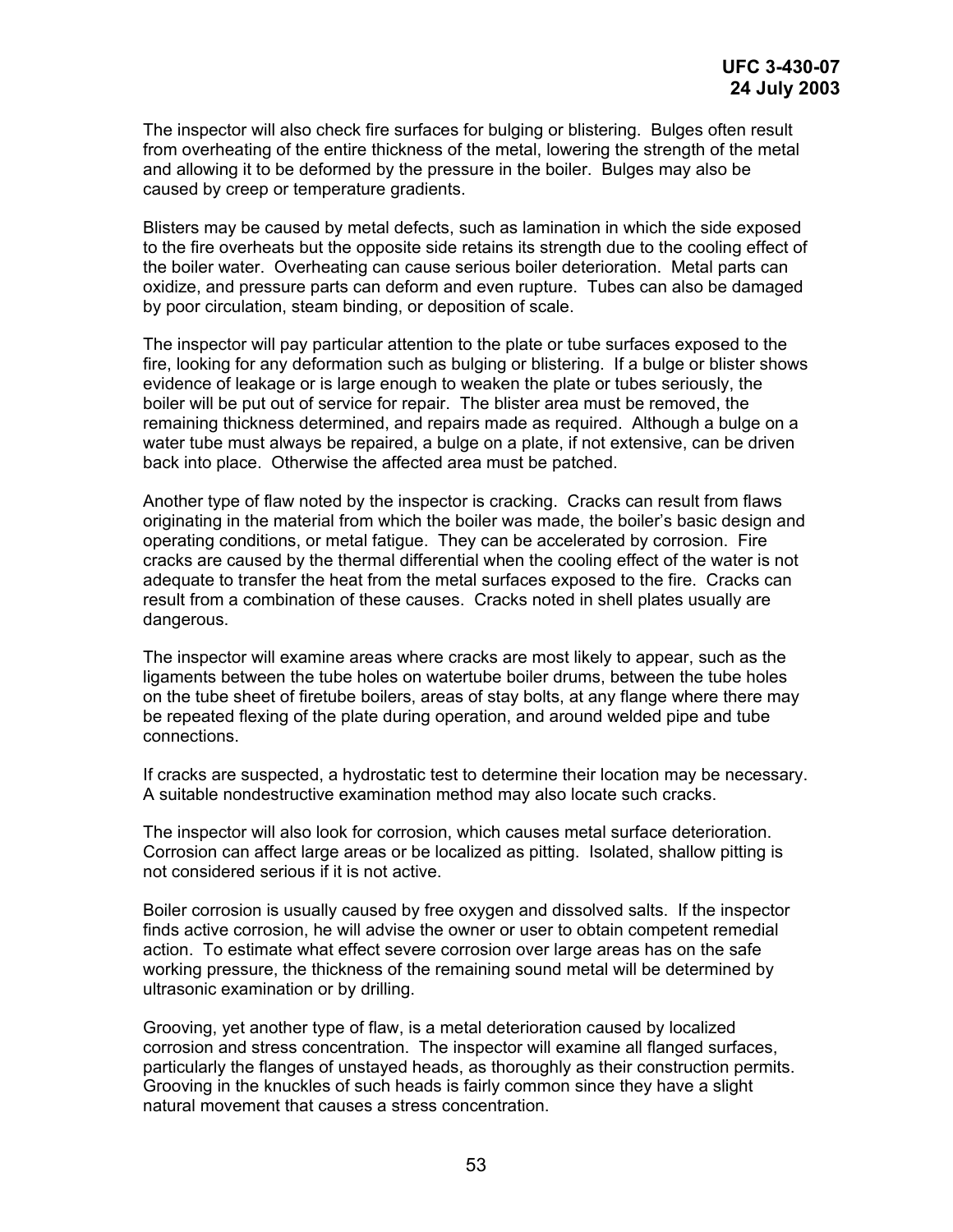Boilers with ogee or reversed flanged construction are also prone to grooving but may not be readily accessible for examination. The inspector will insert a mirror through an examination opening to examine as much area as possible. Other examination methods, such as ultrasonics, may be employed. Since grooving is usually progressive, its effect must be carefully evaluated and corrective action taken when it is detected.

Firetubes, watertubes, and piping are examined next. The fireside surfaces of tubes in horizontal firetube boilers usually deteriorate more rapidly at the ends nearest the fire. The inspector will check the tube ends for serious reductions in thickness. The surfaces of tubes of vertical tubular boilers are more susceptible to deterioration at the ends exposed to combustion. These exposed tube ends in the combustion space will also be checked for serious reductions in thickness.

The inspector will thoroughly examine the waterside surface of all tubes for pitting and corrosion. In vertical firetube boilers, excessive corrosion and pitting often occur at and above the water level. Excessive scale on water surfaces must be removed before the boiler is placed back in service.

Watertube surfaces will be carefully examined for corrosion, erosion, bulges, cracks, or any evidence of defective welds. Tubes can become thinned by erosion produced by the impingement of particles of fuel and ash at high velocity or by improperly installed or operated soot blowers. Tube leaks frequently cause serious corrosion or erosion on adjacent tubes.

Fuel and ash also tend to lodge in restricted fireside spaces, as where short tubes or nipples join drums or headers. Such deposits usually cause corrosion if moisture is present. Coal and fuel oils contain sulfur, which is present in ash or soot deposits. Dampness adds hydrogen and exposure to air adds oxygen. The result is H2SO4, not helpful to metal surfaces. Clean this area thoroughly for the inspector's examination.

The inspector will thoroughly examine piping, connections, and fittings for leaks and to ensure adequate provision for expansion and supports. Any leaks or other defects must be corrected. To avoid water hammer, stop and drain valves must be located so that water will not accumulate when the valves are closed. Excessive vibration and its effects must be corrected.

All automatic low water fuel cutoff and water feeding devices will be examined for proper installation. Operating instructions for the devices must be readily available. The inspector will examine the float chamber type control devices for wear. Necessary repairs must be made before the devices are placed back into service.

He will further check that fireside baffles in watertube boilers are in place. If proper baffling is absent, high temperature concentrations often result, causing overheating in portions of the boiler. The location and condition of combustion arches will be checked to ensure flame impingement will not cause overheating. Any localized heat buildup caused by defective or improperly installed or operated firing equipment must be corrected before the boiler is returned to service.

The inspector will examine the supports and setting of suspended boilers, especially where a boiler is near the setting walls or floor, to ensure ash or soot does not bind or produce excessive strains on the boiler by restricting its movement when operating.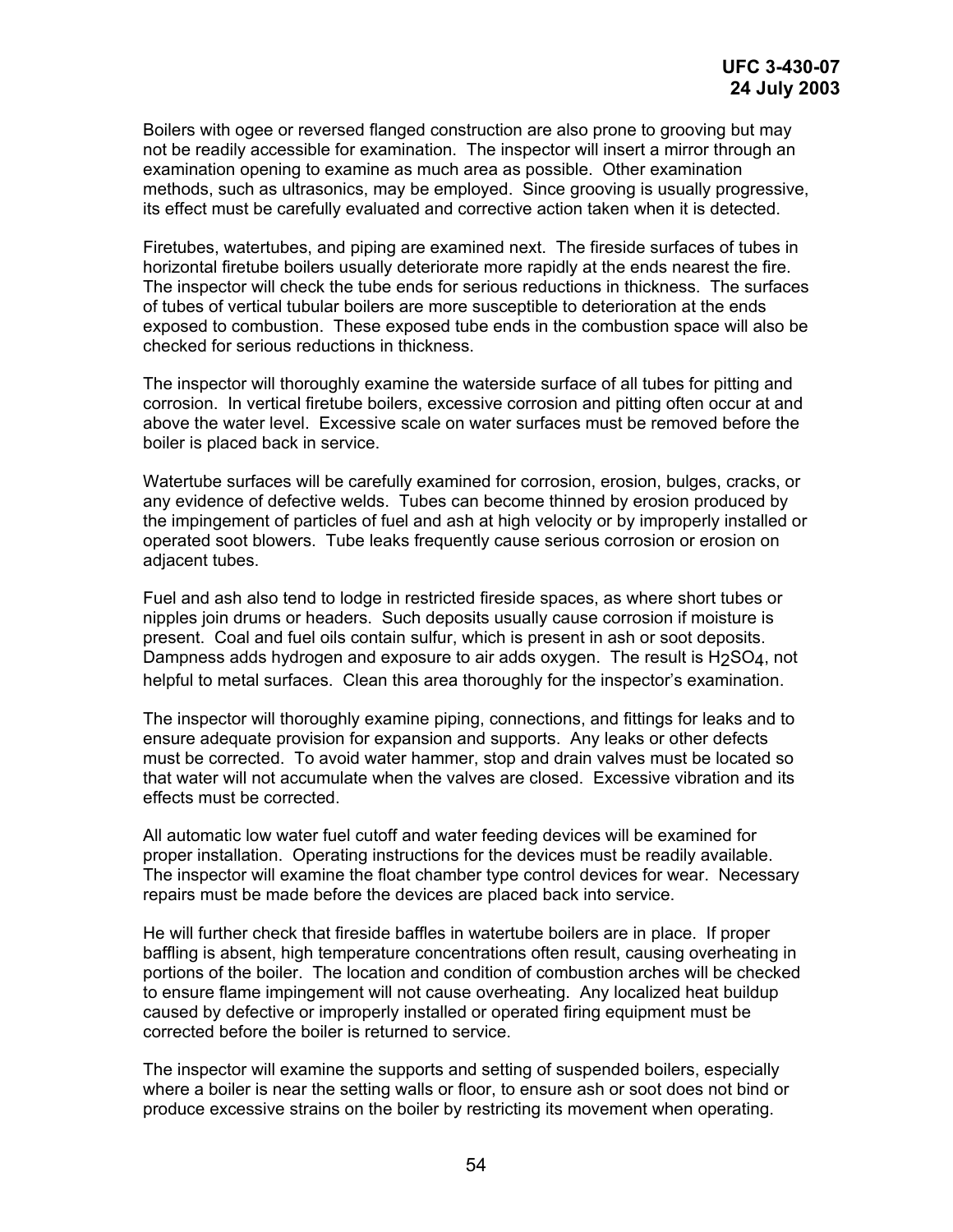The National Board recommends that under normal operating conditions, safety valves installed on power boilers operating at 400 psi or less be manually tested once a month by the operator and pressure tested once a year. (Under certain operating conditions, these recommendations may not apply.) Actual operating experience will determine how frequently safety valves on power boilers operating at more than 400 psi should be tested.

The inspector will check safety and safety relief valves on heating boilers for the correct set pressure and adequate relieving capacity. Any leaking or deteriorated valve must be repaired by the manufacturer or an authorized safety valve repair facility or be replaced. Discharge pipes must be adequately supported, and valves must be properly sealed unless they are nonadjustable.

A common unsafe condition found in both safety and safety relief valves is the failure to open at the set pressure due to buildup of corrosive deposits between the disc and seat.

The National Board recommends that under normal operating conditions, the safety or safety relief valve on a steam or hot water heating boiler should be tested manually once a week and pressure tested once a year. Again, under certain operating conditions, these recommendations may not apply.

The inspector will next determine that where required, all pressure gauges have been removed and tested and their readings compared to the readings of standard test gauge or a dead weight tester. He will determine whether any steam pressure gauge is exposed either to high temperature from an external source or to internal heat due to lack of protection by a proper siphon or trap. He will also check that provision is made for blowing out the pipe leading to the steam gauge.

If tubes have been replaced or re-rolled, the inspector will check for proper workmanship. If tubes are readily accessible, they may have been over-rolled. Conversely, if it is difficult to reach the tube ends, they may have been under-rolled.

If the inspector requires additional information regarding a leak in a boiler or the extent of a possible defect, he may require that a hydrostatic test be performed. To determine tightness, the hydrostatic test pressure need be no greater than the set pressure of the safety valve having the lowest setting.

The hydrostatic test pressure may not exceed 1.5 times the maximum allowable working pressure. The safety spring may not be compressed to prevent the valve from opening. The safety valve or valves will be removed and each disc held down by means of a gag or testing clamp. A plug device designed for this purpose may be used. Water used in the hydrostatic test should be at least 70°F but may not exceed 120°F during the inspection. If a test is conducted at 1.5 times the maximum allowable working pressure and the owner specifies a temperature higher than 120°F for this test, the pressure must be reduced to the maximum allowable working pressure and the temperature to 120°F for close examination.

Finally, the inspector will review the boiler log and the records of maintenance and feedwater treatment to determine what regular tests have been made on the boiler and controls. He will consult the owner or user regarding any repairs made since the last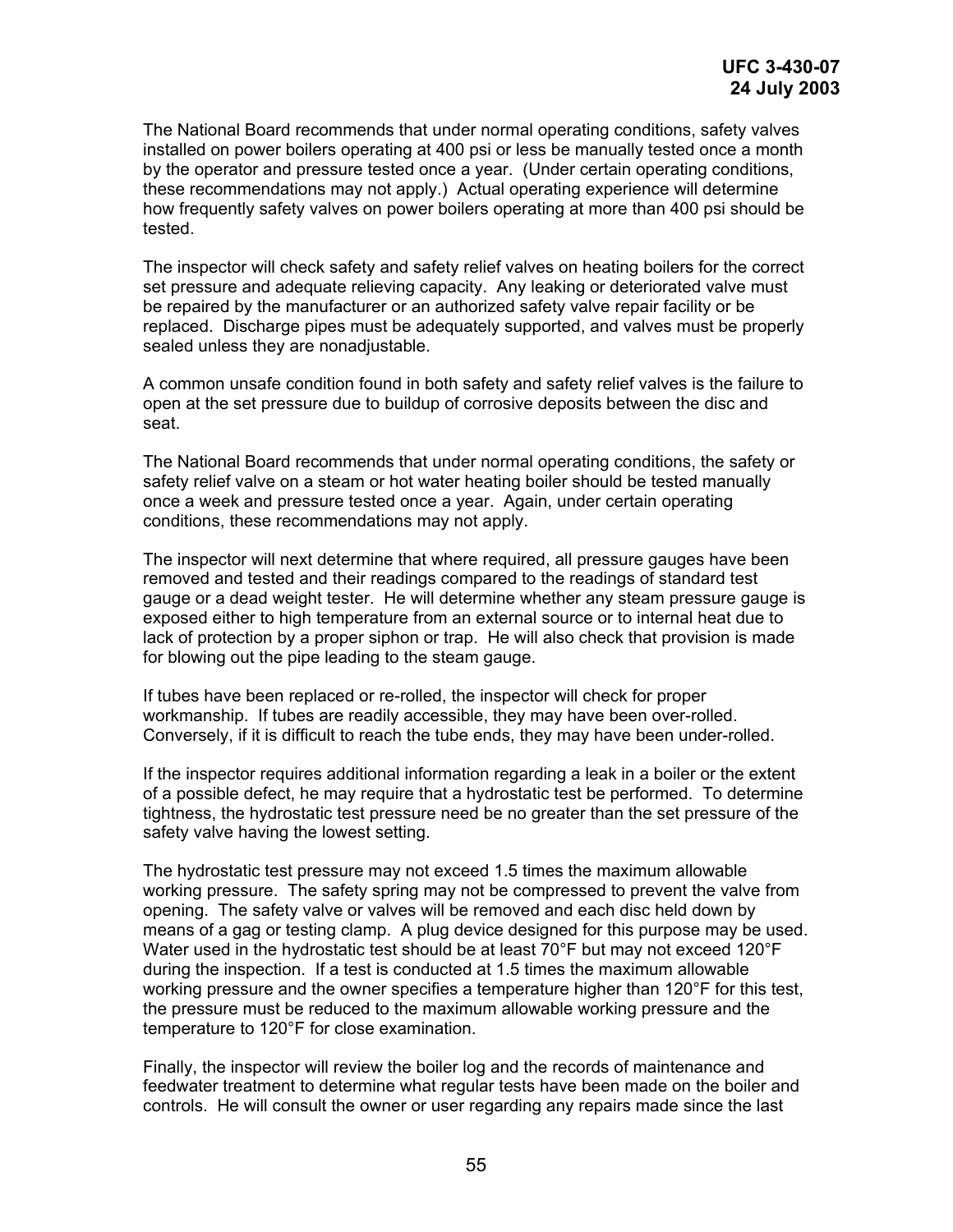inspection and will review such repairs for compliance with Chapter III of the National Board Inspection Code.

The inspector will discuss any defects or deficiencies in the condition or the operating and maintenance practices of the boiler and auxiliary equipment with the owner or user at this time and recommend any necessary corrective actions.

A National Board commissioned inspector is a well trained, experienced individual, who may be in the employ of your insurance carrier, a state of the U.S. or a province or Canada, or a large municipality. He offers you an independent evaluation of your boiler's physical condition. He will recommend only repairs or maintenance necessary to safeguard the integrity of your boiler. His prime interest is public safety. Listen to him and follow his advice.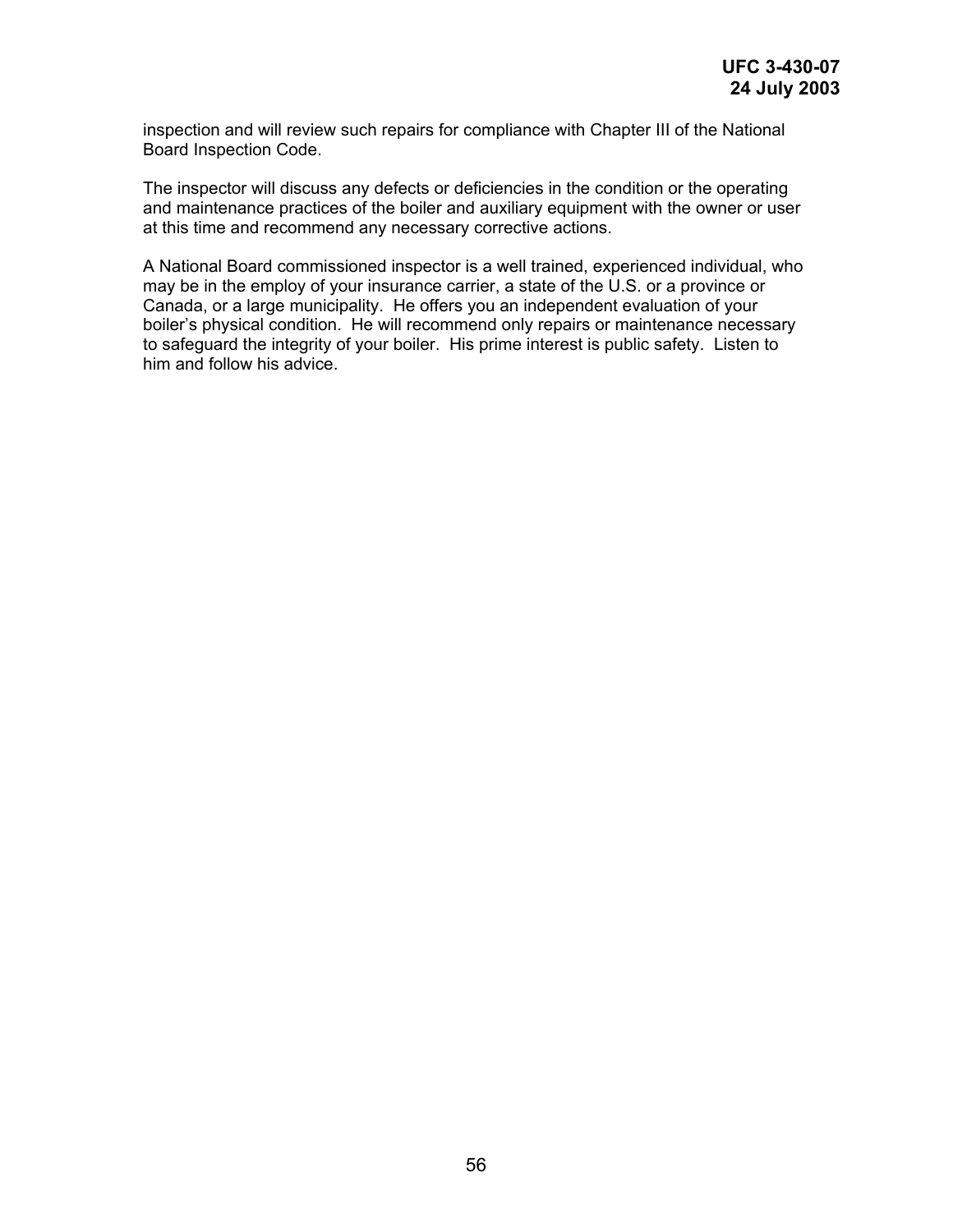#### **INDEX**

#### **A F**

**AUXILIARIES** Boiler, 25 **G** auxiliaries, boiler, 23 Gaskets, 22

# **<sup>B</sup> <sup>H</sup>**

Vessel Inspections Nonstandard, 29 Riveted, 29 Ultrasonic Examinations, 17 Standard, 29 Watertube, 29 **<sup>I</sup>** Welded, 29

Conflict of Interest, 5<br>
Contract Employees, 6<br>
Contract Employees, 6 Contract Employees, 6 Inspection Under Pressure, 21, 22 Contractor Abilities, 7 Controls, 23 **<sup>L</sup>** Credential Requirements, 6, 7

Devices **<sup>M</sup>** Metering and Recording, 24 Temperature Indicating, 24

Employees<br>
Contract. 6<br>
Contract. 6<br>
Contract. 6

Alterations, 27 **FACTOR OF SAFETY**, 30 Applicability, 2 **FIRING EQUIPMENT**, 23 Assistance, EFD, 8 **FUEL HANDLING PRACTICES**, 26

Boiler Inspections<br>
External, 16 Hold Pressure, 21<br>
Guidance, 16 Hydrostatic Tests, 20<br>
In Wet or Dry Lay-up, 16 Hyperbaric Facility Support Pressure Vessel<br>
Integral 46 Inspection Big Eagle of Big Hyperbaric Facility Support Pressure Vessel<br>Internal, 16 **Internal, 16** Inspections<br>Boilers Suers<br>Cast Iron, 29 **Cast Iron, 29 Telecomber 20** Hyperbaric Support Facility Presseure<br>Monstandard, 29 Monstandard, 29

Inspection Frequencies **C** Boilers, 9<br> **C** Deaerators, 15 Oertification Test, 5<br>
Codes, 3<br>
Unfired Pressure Vessels, 10<br>
Unfired Pressure Vessels (Special

Liquid Petroleum Gas Tank Inspections **D** Hydrostatic Test, 19<br>Internal, 19 Peaerators, 18 Deaerators, 18 Deformation<br>
Deformation Liquid Petruleum Gas Tank Inspections<br>
Permanent, 21 External, 19 Possible, 21 Possible, 21

#### **MAXIMUM ALLOWABLE WORKING PRESSURE**

**E** Calculations, 30 Military Specification (MILSPEC) Contract, 6 Contract, 6 Contract, 6 Contract, 6 Contract, 6 Contract, 6 Contract, 6 Contract, 6 Contract, 7 Contract<br>Employment, 5 Contract 20 Contract 20 Contract 20 Contract 20 Contract 20 Contract 20 Contract 20 Contrac